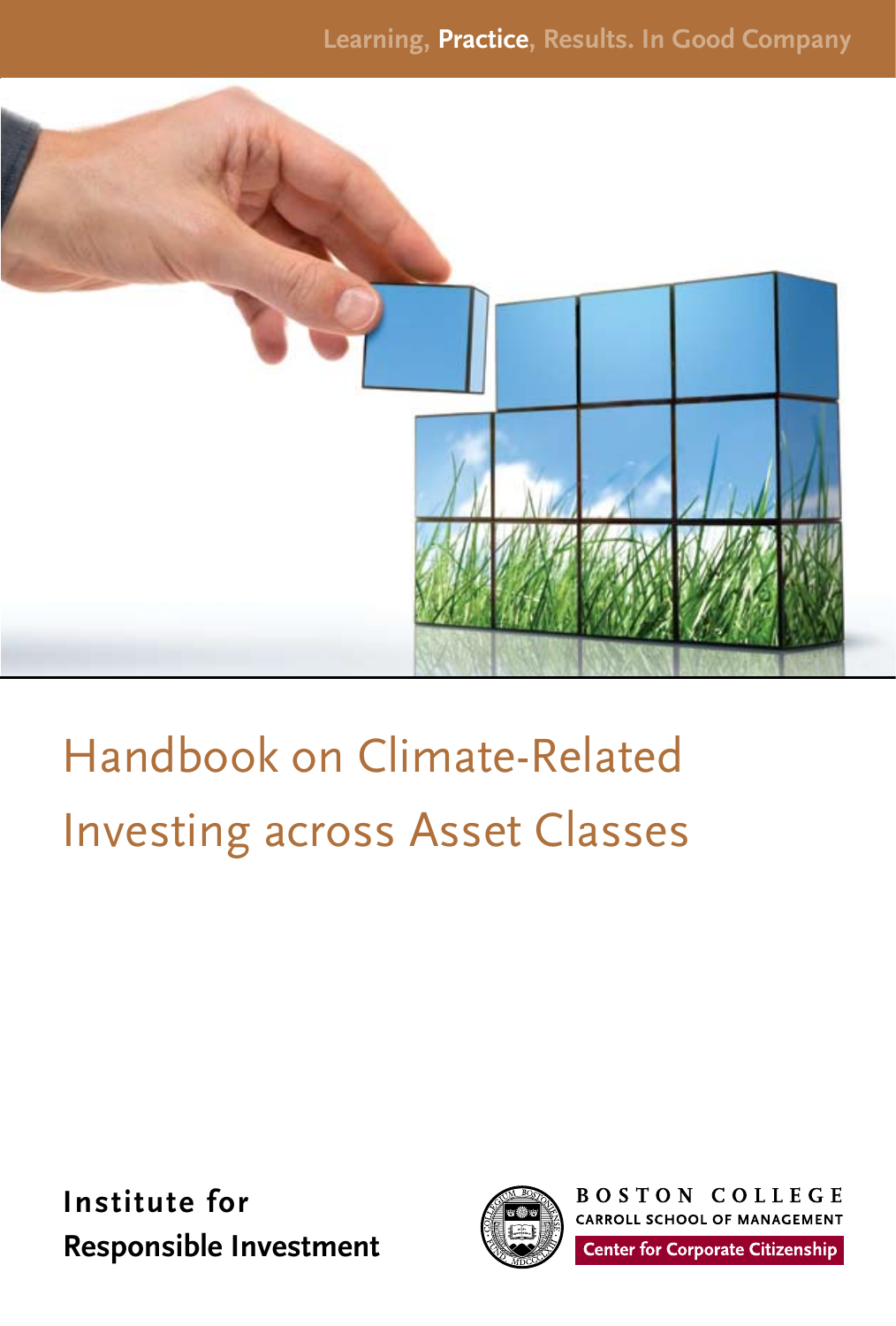## **Table of Contents**

| Cash and cash equivalents5                                    |
|---------------------------------------------------------------|
|                                                               |
|                                                               |
|                                                               |
|                                                               |
|                                                               |
|                                                               |
|                                                               |
| Appendix: Links to organizations<br>and referenced readings52 |

For more information contact:

David Wood, Director david.wood.4@bc.edu 617.552.1140



This piece is printed on Mohawk Via 100% post consumer waste paper manufactured with windpower and is Green Seal and FSC certified. The print facility has a 100% recycling policy and uses UV Environmental Inks with no VOCs.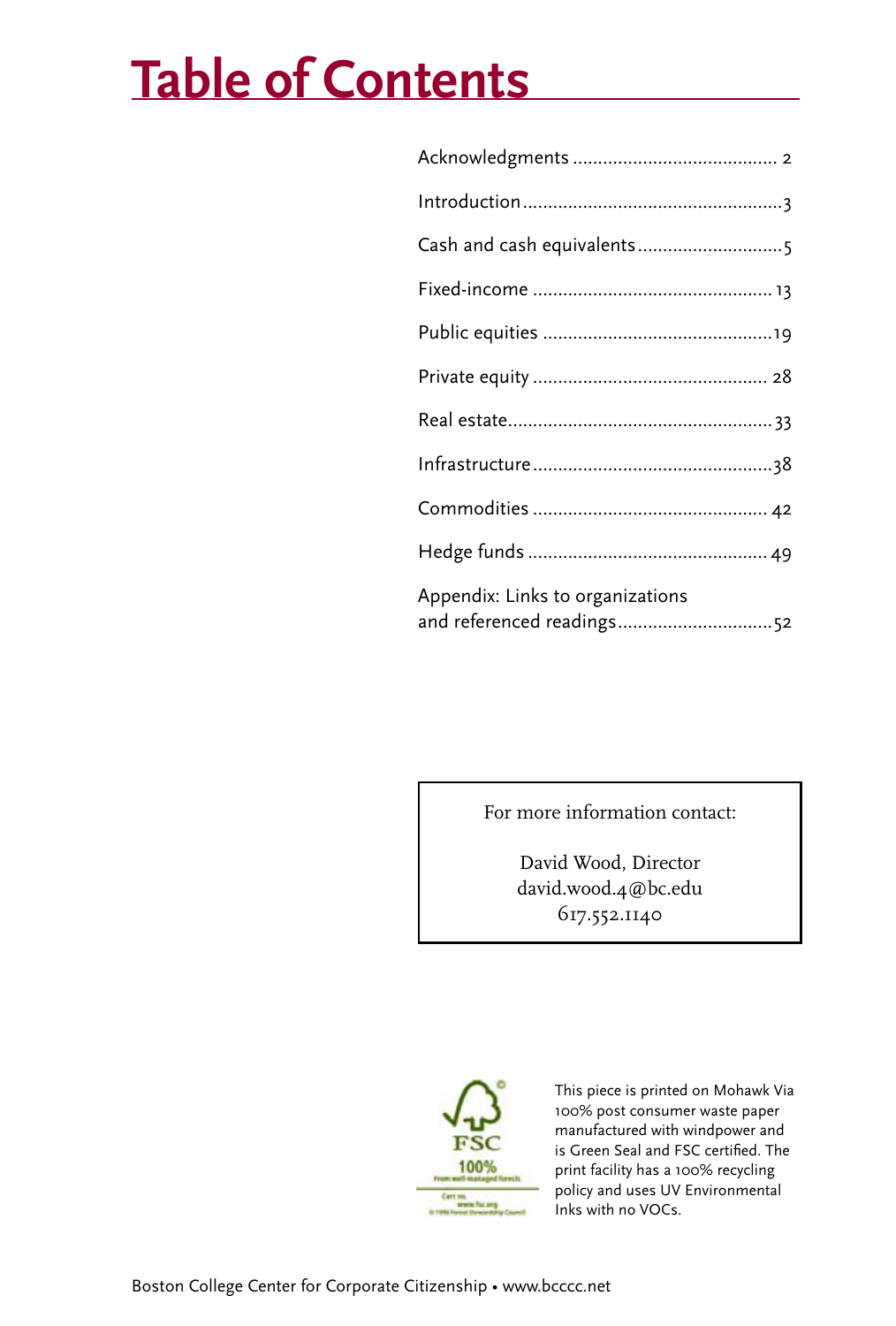Climate change is among the most important issues addressed by today's responsible investment universe. Every asset class offers investors an opportunity to pursue climate-friendly investments, to mitigate exposure to climate risk, and to engage stakeholders to improve climate-related performance across the range of investment opportunities.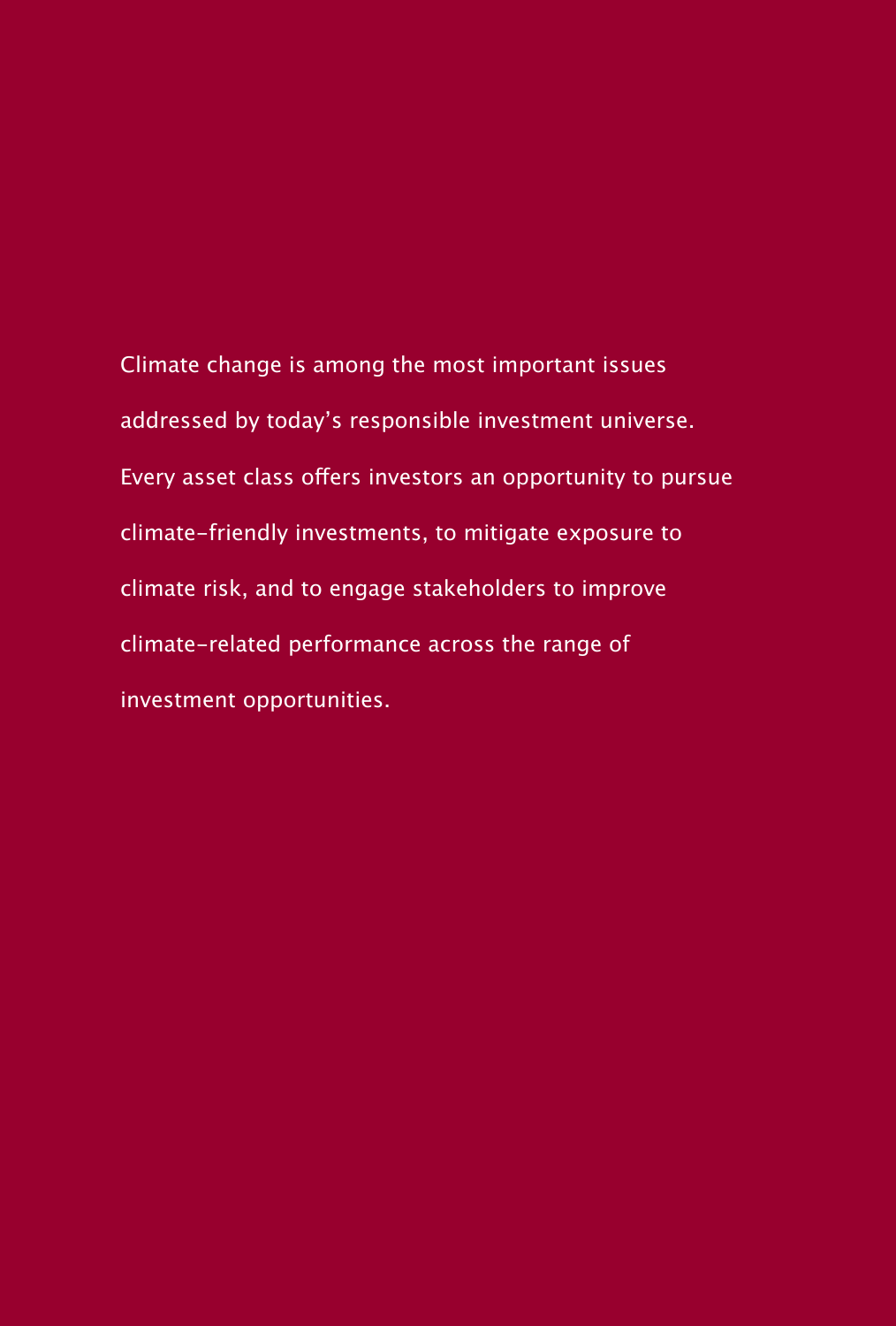## **Acknowledgments**

This project was made possible through the generous support of the Brooks Family Foundation. The principal authors of this handbook were Valerie LaVoie and David Wood of the Institute for Responsible Investment at the Boston College Center for Corporate Citizenship.

We received help from a number of people, for which we are very grateful. Steve Lydenberg of Domini Social Investments and Belinda Richards of the IRI provided valuable direction and insight throughout the writing and editing of the handbook. Lisa Hagerman of the Institute for Responsible Investment's More for Mission Campaign Resource Center offered important feedback throughout the editing process.

Along the way, we also received insight and assistance from: Damon Barglow, Rob Berridge, Arthur Campbell, Derek Casteel, Lily Donge, Steve Falci, Paul Hilton, Matthew Hodgson, Leslie Lowe, Christopher McKnett, William Page, Gary Pivo, Jenny Russell, Bruce Schlein, Kate Sheppard, Val Smith, Stephen Viederman, Mike Wallace and Sonia Wildash. Thanks to them all. The mistakes that remain are ours.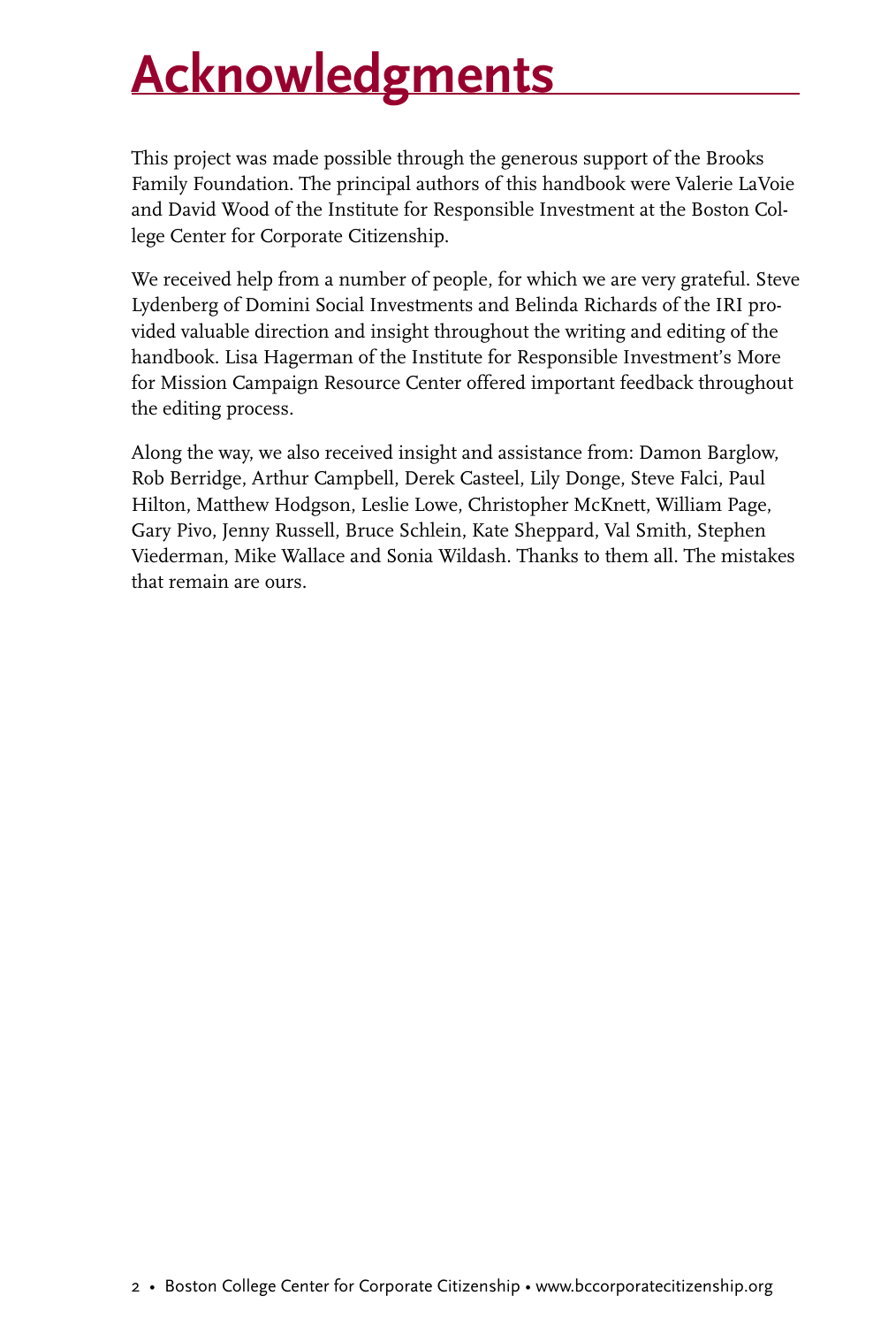## **Introduction**

Responsible investment – understood as the incorporation of environmental, social, and governance (ESG) information into investment analysis – is a discipline that allows investors to:

- Better assess long-term risks and opportunities in their portfolios; and
- Better align their investment strategies with opportunities to create longterm wealth for investors and society alike.

It is a tool for investors who seek to improve long-term financial returns through enhanced ESG analysis. It also appeals to mission or impact investors, who seek to achieve defined social and/or environmental goals while achieving targeted rates of return. In both cases, investors use responsible investment as a tool to improve their ability to achieve their goals.

Climate change is among the most important issues addressed by today's responsible investment universe. The physical risks of climate change, the likelihood of major changes in political and regulatory investment environments as a result of climate change, the opportunities associated with a radical global transformation to a low-carbon economy – these issues create far-reaching implications for investors as they make decisions about their investment strategies, and as they evaluate particular fund managers and investment opportunities. New ideas, products, and methods have entered the market to address the long-term implications of climate change.

This short handbook takes as its premise that a climate lens reveals risks and opportunities across all elements of an investor's portfolio. Every asset class offers investors an opportunity to pursue climate-friendly investments, to mitigate exposure to climate risk, and to engage stakeholders to improve climate-related performance across the range of investment opportunities.

Each chapter of the handbook addresses the possibilities for climate-related investment within a specific asset class. As a whole, the handbook is meant to:

- Help investors devise a portfolio-wide climate strategy
- Identify standards and procedures to integrate that strategy into investment management
- Find ways to engage stakeholders to raise standards for all investors

The Institute for Responsible Investment (IRI) hopes this handbook can facilitate efforts by investors, fund managers, and consultants to assess the impacts of climate change on portfolios -- a careful analysis of climate risk and opportunity can add to financial performance over the long-run.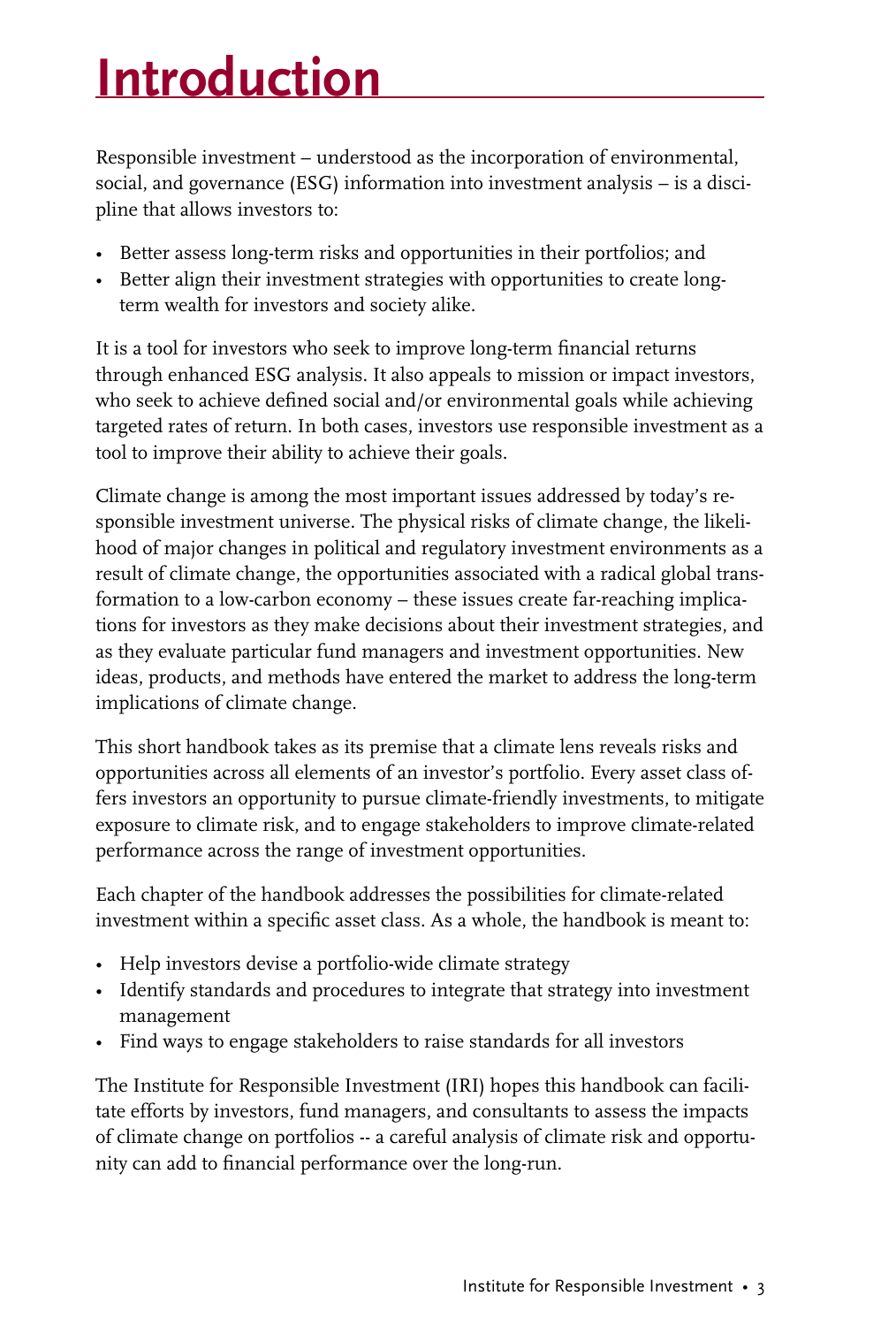The IRI further believes investors, by supporting climate-friendly corporate practice through their investments, can play an important role in facilitating the necessary transition to a low-carbon economy.

But a word of caution is in order. By no means does the IRI argue that climate analysis is the sole or the most important determinant of investment returns. Investors will always have to examine cash flows, management quality and industry trends – climate is an additional consideration for their work.

Nor does the IRI assert that investors alone can address the overwhelmingly urgent demands posed by climate change. Governments, civil society and consumers must reframe markets so that carbon is appropriately priced, and corporations are not able to externalize costs onto society without consequence. The market alone is incapable of addressing this challenge.

Simply put, the IRI's argument is this: integrating climate analysis into the investment toolkit can be an important step toward creating long-term wealth for investors and society alike. An asset class approach can help identify the tools that can turn good intentions, and insight into future trends, into practical steps for improving performance.

*Note: Each chapter of the Handbook features examples of climate-related investment in practice. These examples are for illustrative purposes only, and should not be taken as investment advice.*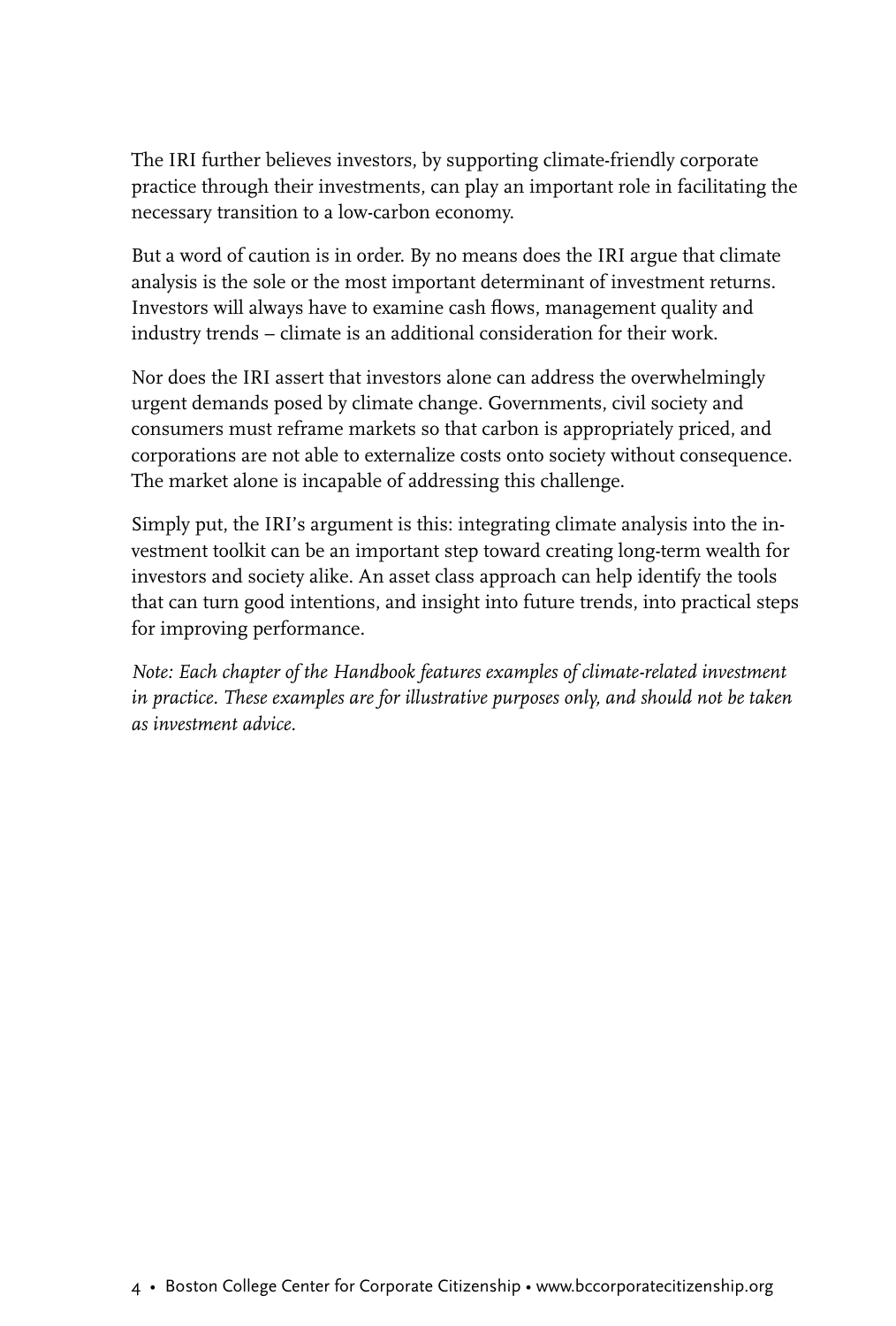**Public Equities** Public Equities

## **Cash and Cash Equivalents**

#### **Overview: What you can do**

- Identify innovative banks with products and services that reduce carbon emissions or mitigate climate change impacts
- Evaluate banks' climate change governance policies
- Encourage banks to join multi-stakeholder climate change initiatives

## **I. Cash and responsible investment**

Cash is part of not only every institution's investment allocations, but its daily operations as well. All institutions do business with their banks, whether it is checking, cash reserves, overnight cash management, long-term investment allocations to cash or other treasury and investment functions. Cash is exceptional as an asset class because it is often insured and typically low-risk and because institutions can interact with their bankers more easily and directly than, say, with the government bodies that issue fixed income or the corporate management of large publicly traded companies.

## **II. Cash and climate-related investing**

Cash plays an essential role in economic development that must occur in order to accomplish sustainability initiatives. For instance, physical improvements such as retrofitting buildings and upgrading the efficiency of equipment benefit the environment, but require upfront capital. For this reason, banks can play particularly important roles in guiding real estate lending that incorporates green criteria. In addition, banks are the crucial mechanism for financing for individuals and entrepreneurs focused, on the local level, on business activities that can mitigate carbon emissions and promote adaption to climate change impacts.

Banks' chief opportunity to play a positive environmental role lies in their ability to lend to environmentally beneficial projects and programs. The most obvious choice for an institution seeking to place its cash with a bank devoted to the environment is to start a relationship with one of the handful of "green" banks that specialize in environmental lending. But, at the moment, such banks are small and few and far between.

The alternative is to use the direct character of banking relations to engage banks on their environmental lending and operations and let them know that choices on where to bank will be made on the sustainability of their lending practices and operations. Investors can add long-term value through this asset class without sacrificing market-rate returns by considering environmental sustainability when selecting financial institutions.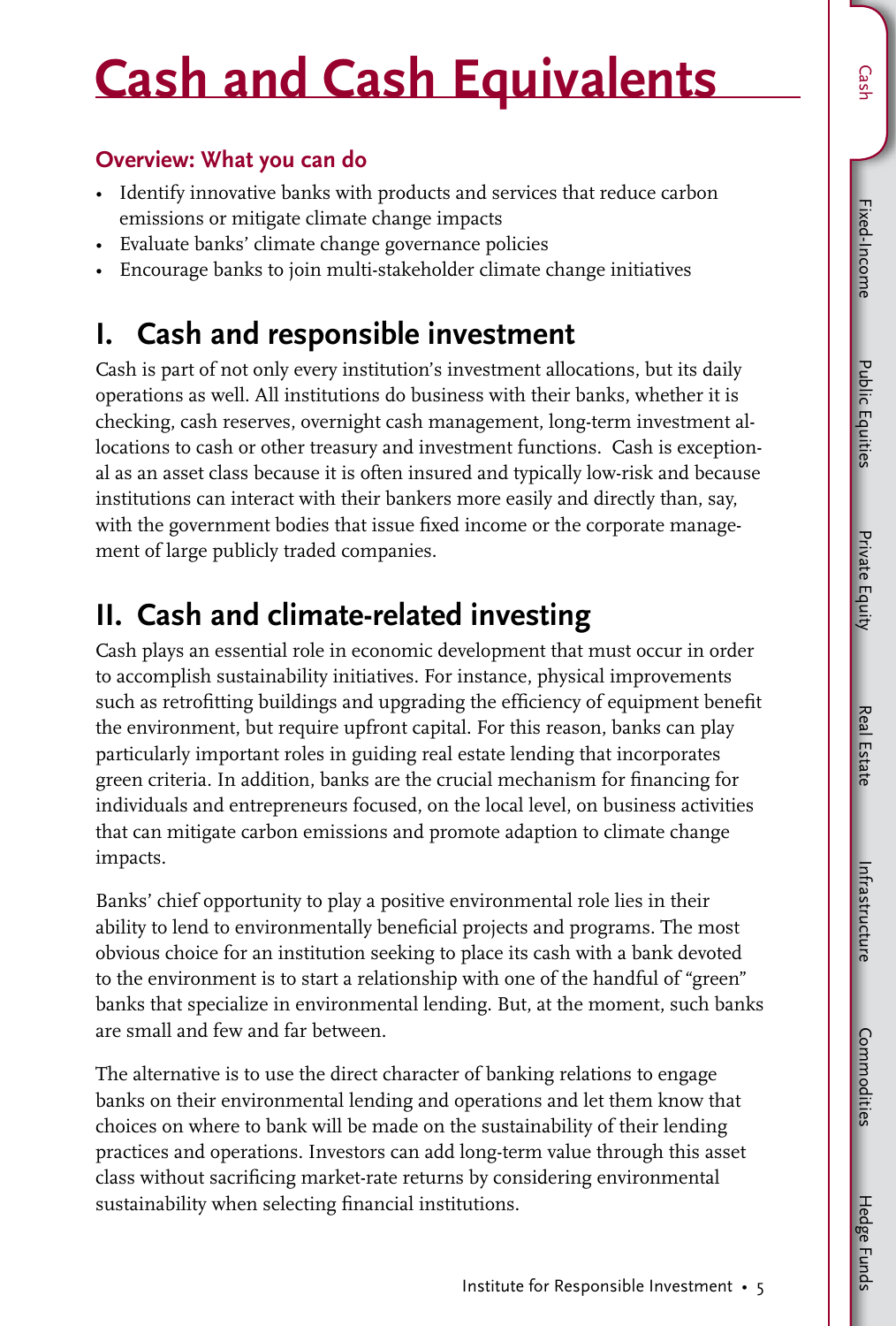## **III. How banks address climate change**

Investors may choose to allocate their cash to financial institutions that actively take climate change analysis into consideration. Whether it is on the small scale or large, investors have an opportunity to engage banks on their environmental policies, urge them to improve their practices, and direct their business to those banks that have the strongest environmental records. Assuring that those to whom they lend are avoiding major environmental risks and are incorporating environmental considerations into their operations makes good sense for investors with a climate focus.

#### **Create sustainable environments through their product offerings**

Among the universe of banks and credit unions in the United States today are a handful that have made environmental issues a central focus of their mission and institutional activity, while some others have incorporated climate analysis into their day-to-day activities.

Some small banks such as ShoreBank and New Resource bank have decided to integrate environmental sustainability across all of their product lines. Both banks have included improving the environment as part of their overall mission.

More generally, real estate-related financing is an area where many banks, large and small alike, have made particular progress by targeting green lending practices for both existing buildings and new construction. For xample they have:

- Discounted financing opportunities: Banks may offer discounted lending rates for green construction projects, or discounted closing costs to buyers of energy efficient homes.
- LEED standard support: Banks may allow buyers of real estate that is LEED or Energy-Star (or similar third-party standard) compliant to qualify for larger loans on the premise they can afford higher monthly payments due to their energy savings.
- Retrofitting programs: Banks may have specific programs in place to provide the necessary funding to retrofit existing public and private buildings with increased energy efficient products. These projects reduce not only the negative environmental impact of the buildings, but also the cost of energy for the building owners.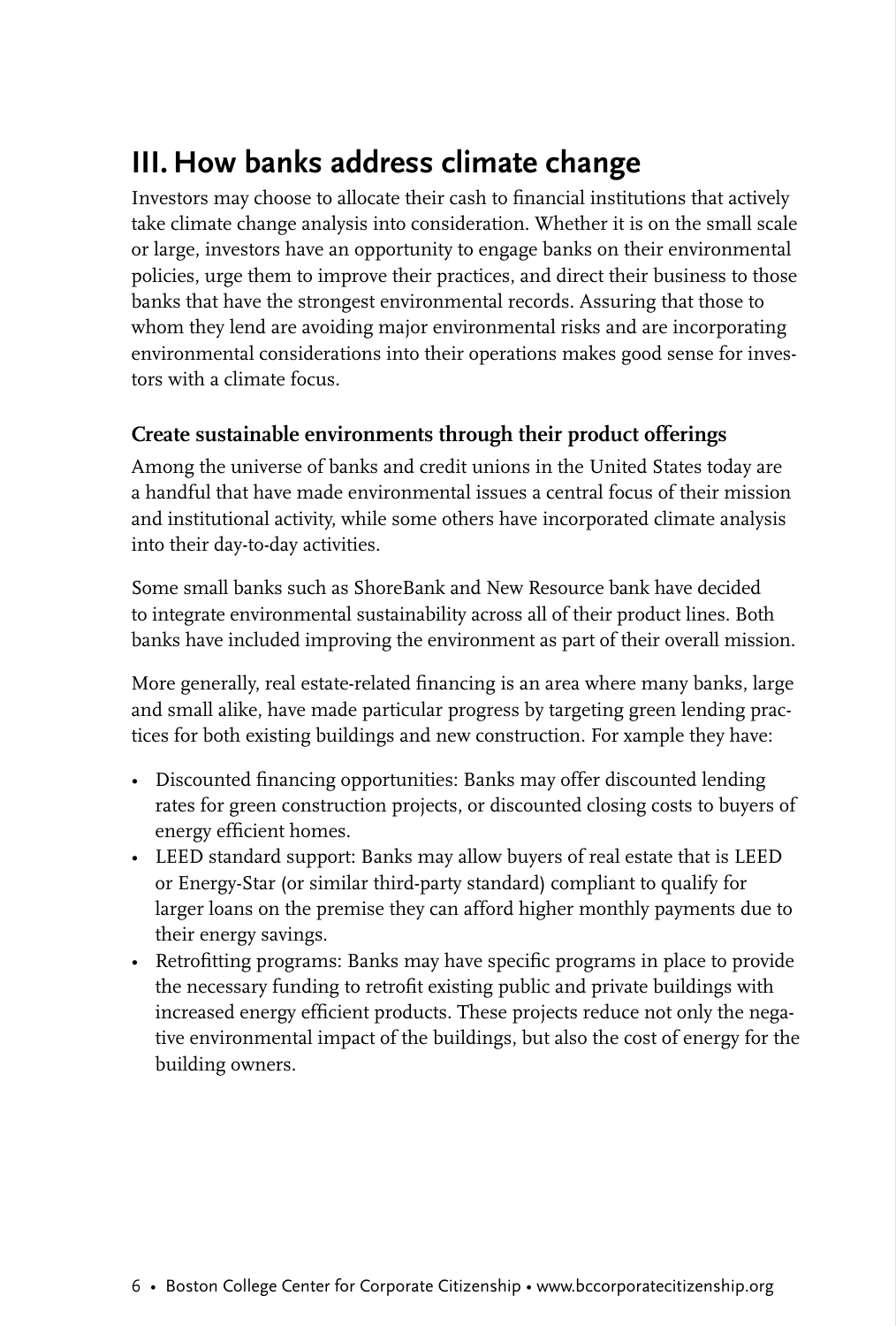**Public Equities** Public Equities

*Wainwright Bank launched the Green Loan™ in early 2001 with the idea of creating a reduced rate home equity loan to finance home solar energy installations. It has since been expanded to include other eligible types of energy efficient home improvements.*

*ShoreBank issues a credit card that directs half of the card's proceeds toward reducing CO2 emissions through offsets. The card was issued by way of TCM, which is owned by ICBA Bancard, a subsidiary of the Independent Community Bankers of America. Cardholders may also receive discounts at regional sustainable businesses.* 

*New Resource Bank looks for and makes loans on green projects such as solar panels. The intent of the loan is to make solar ownership simple and cost-effective by saving the homeowners as much on their electric bill as they are paying for the solar panels and energy generation.*

*Triodos Renewables is a public limited company, owned by more than 4,000 investors who want their money to make a practical difference in the fight against climate change. Its objective is to exploit opportunities in a growing renewable energy market by taking advantage of projects that generate clean, green electricity from renewable sources.* 

Although selecting a bank with climate-conscious products is unlikely to affect an investor's return either positively or negatively, it can provide systemic support for climate-related investing.

In addition, large banks make large loans to large corporations, and many of these corporations play a major role in the sustainability of the environment. For instance, the utility-related lending that banks provide offers significant opportunities for institutions to incorporate climate-related strategies in their product offerings. Banks *may:*

**• Reduce exposure to carbon intensive utilities:** Banks may set specific targets to reduce the rate of greenhouse gas emissions associated with the utility portion of their lending portfolios.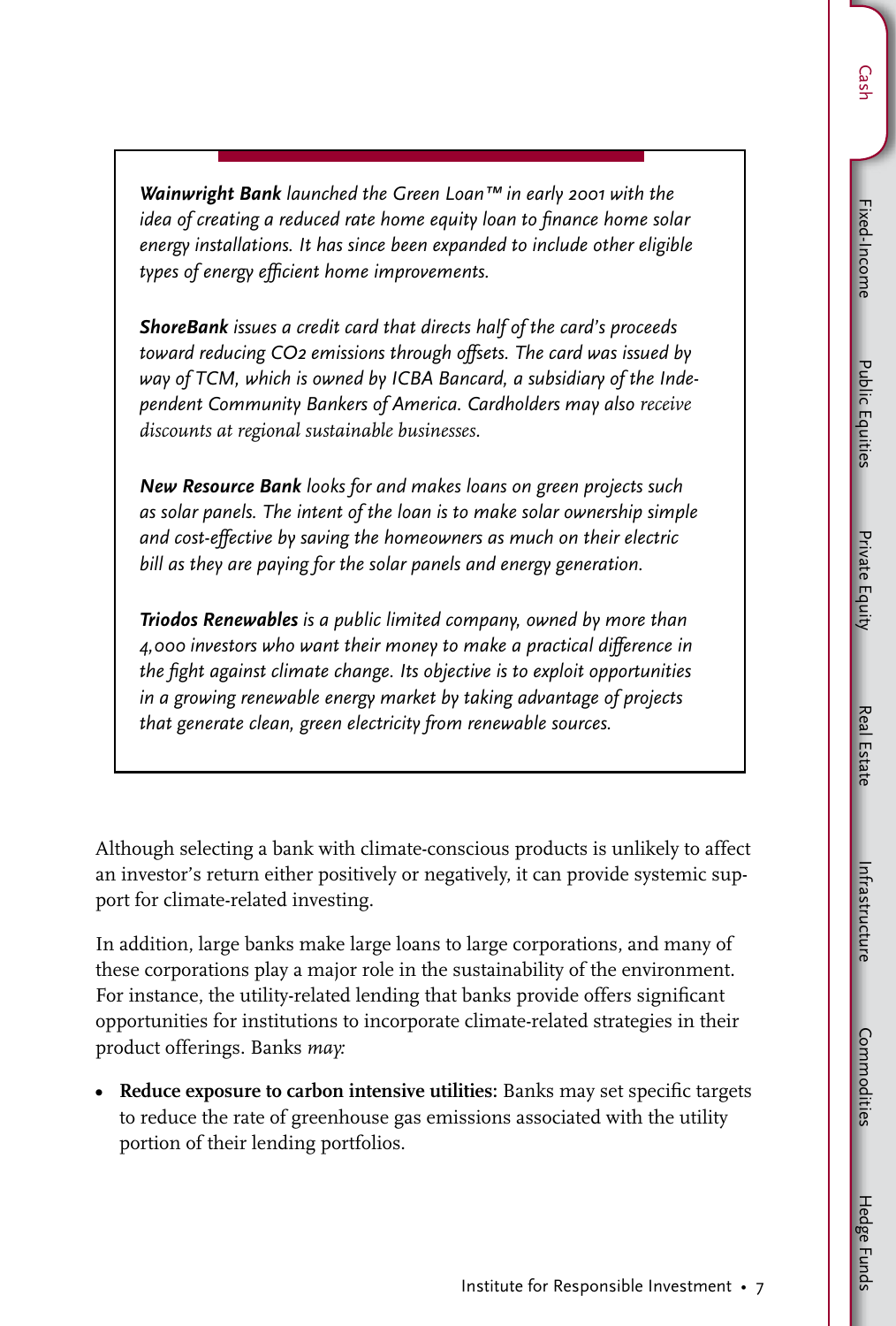- **Target alternative energy projects:** Banks may provide financing for the construction of wind farms, solar energy plants and other carbon reduction **projects.**
- **Promote carbon trading:** Banks may finance companies that are unable to cut their carbon emissions to purchase credits from companies that pollute less.

*Royal Bank of Canada financed more than 25 wind farms in Canada, the United States, the United Kingdom and Italy, and runs a US\$50 million Alternative Energy Investment fund overseen by RBC Capital Partners.*

*Bank of America invested in the services and technology company Field Diagnostic Services Inc. and plans to deploy the firm's energy management system in banking centers across the country. The investment is part of Bank of America's \$20 billion, 10-year environmental commitment to promote sustainability in its operations and through its lending, investing and new products and services.*

*Barclays Capital is making its carbon trading and risk management expertise available to its larger commercial clients, and is working with the U.K. government on improving Africa's access to global carbon finance and sitting on an expert government group on the future of London's carbon market.* 

#### **Address project finance issues**

In recent years, substantial pressure has been placed on major investment banks concerning their criteria for making international project loans, such as those to finance the construction of oil pipelines, hydroelectric dams, paper mills and gold mines. To encourage banks to fully assess the environmental risks in these often highly controversial projects, banks have been encouraged to sign the United Nations Equator Principles.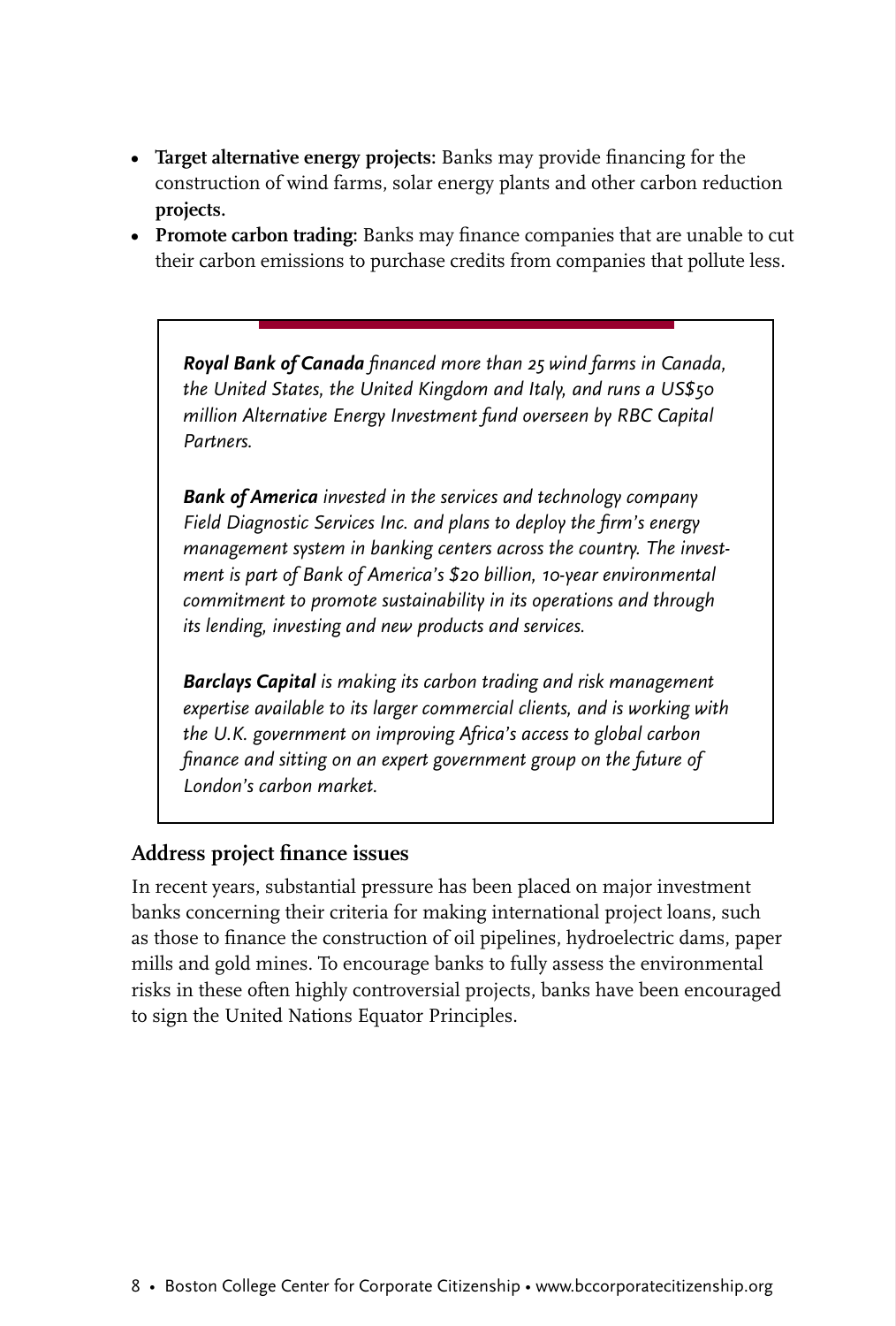Cash – Fixed-Income Hedge Fundsities and Demonstrate Hundsity Hedge Hedge Hedge Hedge Hedge Hedge Hedge Hedge Hedge Hedge Hedge Hedge Hedge Hedge Hedge Hedge Hedge Hedge Hedge Hedge Hedge Hedge Hedge Hedge Hedge Hedge Hedg Fixed-Income Fixed-Income

**Cash** 

Hedge Funds

*The Equator Principles provide a benchmark for the financial industry to manage social and environmental issues in project financing. Signatory banks agree to avoid where possible negative impacts on project-affected ecosystems and communities, and if these impacts are unavoidable, they should be reduced, mitigated and/or compensated for appropriately.* 

As climate change strategies increasingly influence investment decision-making, banks will increasingly include exposure to climate risk in their traditional lending *risk assessment. Climate-related risks include:* 

- Changes in the regulatory environment increasing energy costs
- Threats to corporate reputation from contributions to global warming
- Transformation in consumer demand from more climate-aware individual and institutional consumers
- Changes in resource prices due to altered weather patterns

*HSBC, a signatory of the Equator Principles was recently publicly praised by the Rain Forest Network for its announced review and withdrawal from some high-risk, carbon-intensive investments such as tar sands expansion in Canada, and deforestation in Indonesia and Malaysia.*

Banks may require loan candidates to disclose their carbon emissions, assess possible carbon reduction costs, and encourage carbon mitigation plans. They may also review their entire loan portfolios, and report on climate risk and opportunity in their annual communications with investors and other stakeholders.

*French Bank, Caisse d'Epargne, launched a labeling system in June 2008 that ranked its products according to financial risk and sustainability, with the environmental effect of the products being a key indicator in the ratings. The methodology was developed by the consultancy Utopies, with stakeholders including French environmental NGOs Les Amis de la Terre (Friends of the Earth France), WWF and French environment agency Ademe.*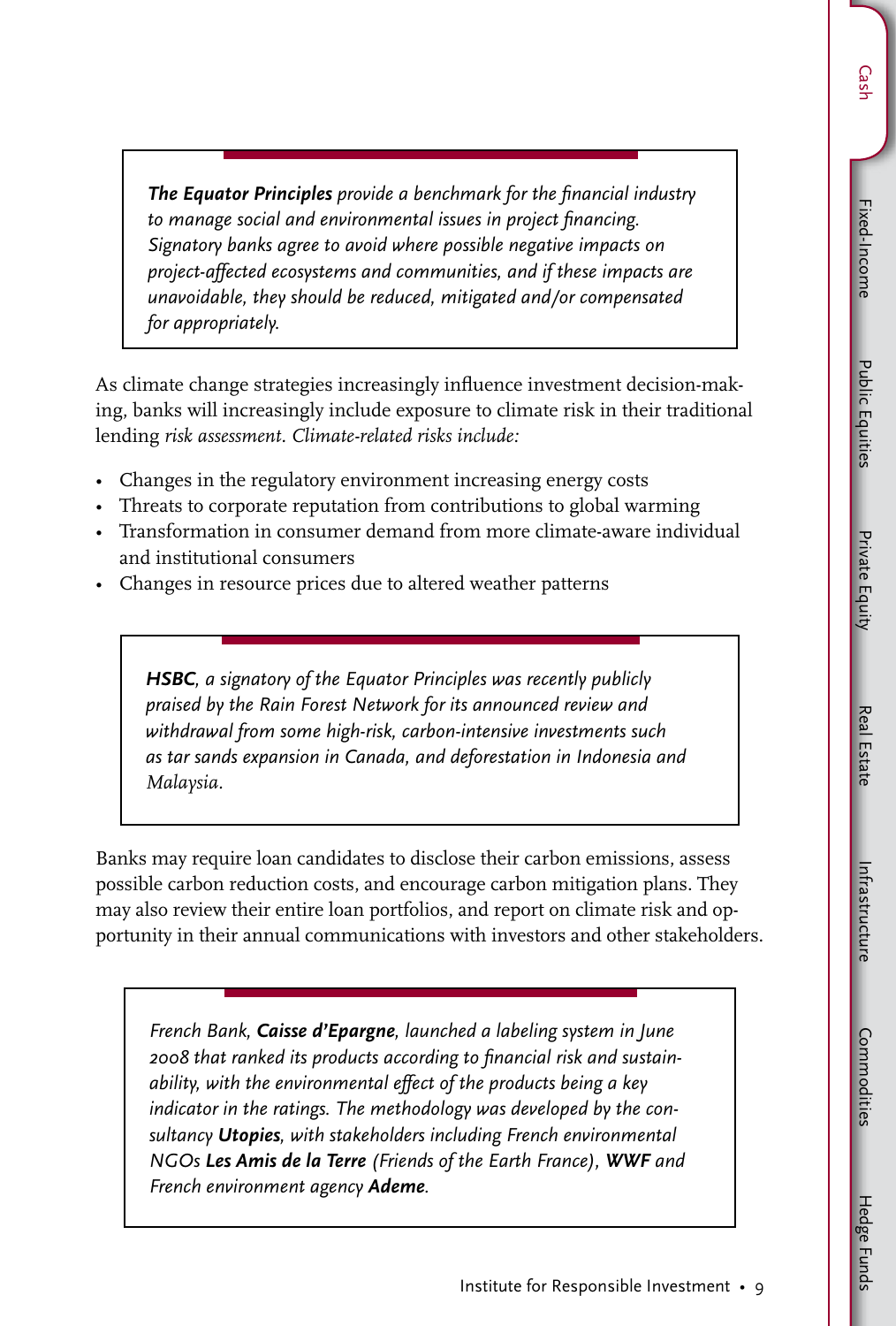At the same time, many banks, even those actively promoting their green activities, hold loans to corporations in their portfolio with high levels of greenhouse gas emissions. Investors can encourage these banks to enter into communication with these clients.

#### **Manage their own facilities**

Investors may also wish to consider how banks and other financial institutions account for climate risk in their own operations. Though banks are not themselves particularly carbon-intensive in their operations, the public and regulatory attention to climate change has led to heightened attention from senior executives at many institutions, and consequently to robust environmental programs addressing corporate operations. Banks may:

- Use green alternative energy technologies in their offices and branches
- Purchase carbon offsets to mitigate their own emissions
- Commit to meeting uniform green building standards for construction and renovation of their facilities
- Implement waste management systems to reduce waste production
- Set targets for achieving carbon neutrality worldwide

Although the footprint of banks may not be as large as that of other institutions to which they lend, operations management may be a sign of management's attention to the issue. One key area where banks have taken the lead is in new construction of corporate offices. Banks have adopted external standards such as the United State Green Building Council's Leadership in Energy and Environmental Designs standards (LEED), Building Research Establishment's Environmental Assessment Method (BREEM), and the U.S. Environmental Protection Agency's Energy Star, in construction of the central offices, both for operational savings but also to promote their corporate reputation as environmentally sensitive corporate citizens. Investors can also use their banking relationships to engage banks on the question of whether operations management is a real sign of climate risk management, or an attempt at greenwashing an institution's reputation.

*As of October 2008, PNC Bank had 55 buildings that were LEED certified. Their most recent addition of such buildings made them the owner of the most LEED certified buildings in the U.S.*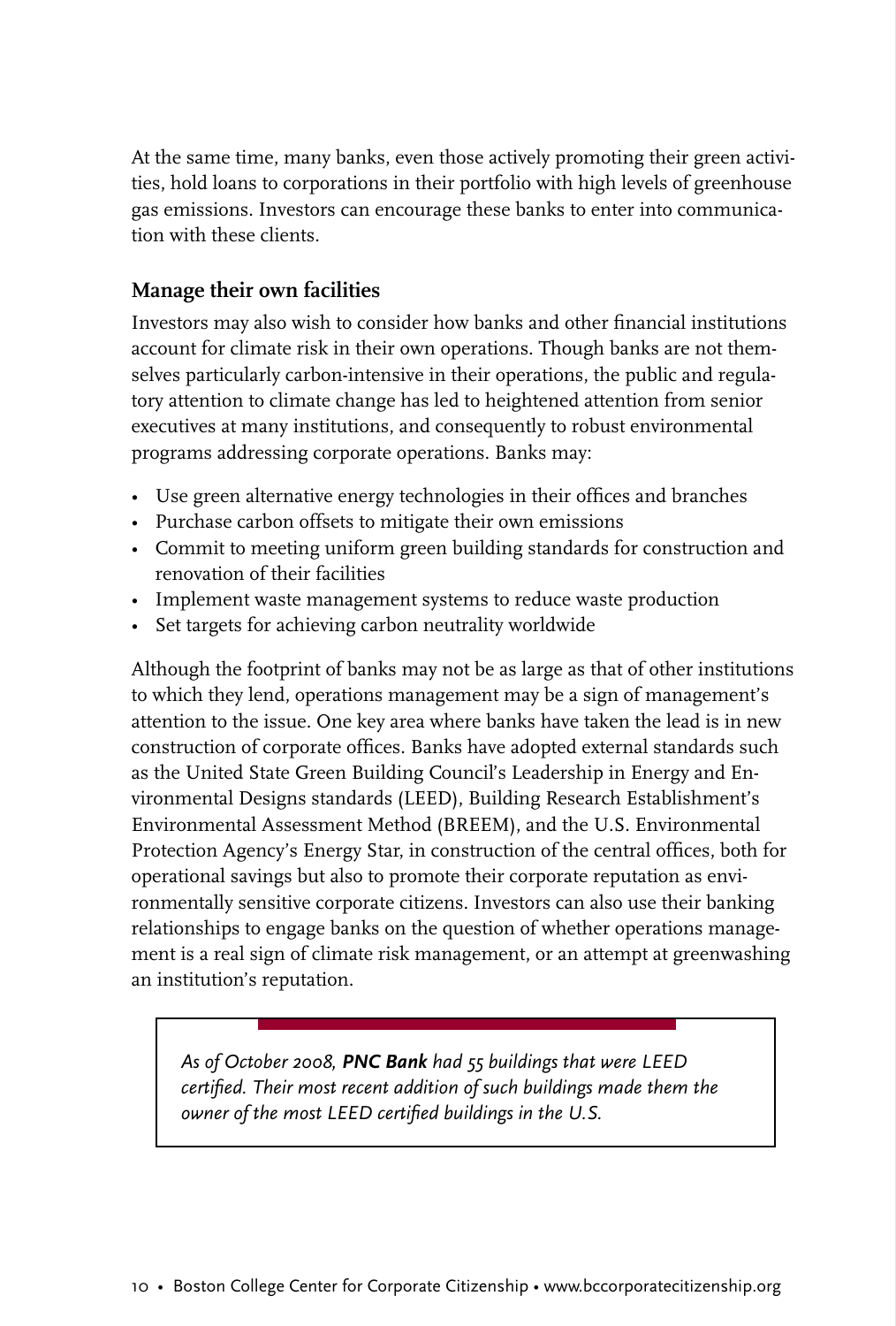**Public Equities** Public Equities

Hedge Funds

## **IV. Banks and climate engagement policies**

Investors wishing to place their cash investments with banks that have chosen progressive environmental policies and practices may take into account how banks:

- Address climate risk and opportunity in their lending portfolios
- Develop climate-conscious initiatives through their product offerings
- Mitigate the climate impacts of their own operational activities
- Take leadership in stakeholder and other forums on climate-related issues.

Financial institutions can be encouraged to support multi-stakeholder efforts to integrate climate analysis into the investment community.

For instance, large financial institutions may use their influence beyond their specific lending policies by:

- Advocating for policy changes that support greenhouse gas reduction initiatives and require improved corporate disclosures of climate risks
- Voluntarily adhering to globally recognized sets of principles or codes of conduct that focus on environmental issues
- Transparently reporting on their environmental practices
- Partnering with NGOs focused on environmental issues

There are many opportunities for banks to publicly display their awareness of environmental issues and demonstrate the priority they have put on climate change. Investors may seek to identify banks that have done as such.

*Credit Agricole, HSBC, Munich Re, Standard Chartered and Swiss Re voluntarily agreed to adopt the best practices called "The Climate Principles." The code was developed in conjunction with the nonprofit Climate Group and is intended as a guide to help financial and insurance institutions manage climate change across a broad section of services and products*

When choosing to create new banking relationships, investors can review which institutions have committed to stakeholder engagement. But they can also use their banking relationships themselves to engage with and encourage their banks to adopt climate-related policies and procedures.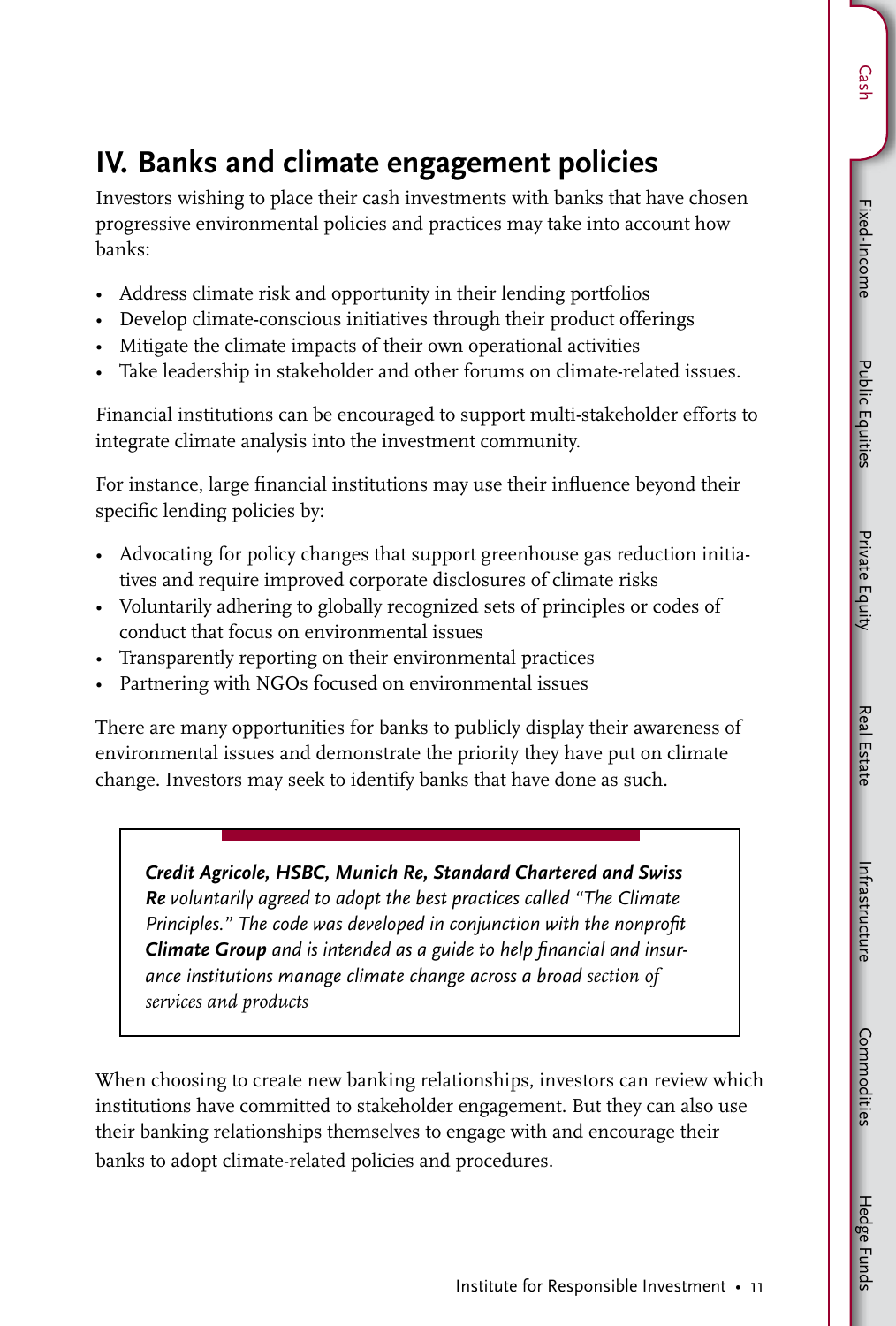## **V. Evaluating banks through a climate lens**

Subscriber-based rating services are available that provide independent research of banks covering a variety of areas. Investors may want to read reports and make banking decisions according to their individual climate change criteria.

*KLD Research provides clients with an extensive database called Socrates that measures the social and environmental performance of corporations. Users can analyze in-depth company specific profiles evaluating how they perform against certain indicators.* 

*Innovest Strategic Value Advisors conducts a variety of non-financial research on companies. Their retail banking sector report has a detailed analysis of non-financial trends and best-practices that may be useful to an investor.* 

Many NGOs are making efforts through research and promotions to encourage green banking.

*Ceres' recent publication "Corporate Governance and Climate Change: The Banking Sector" analyzes the corporate governance and strategic approaches of the world's 40- largest banks to the challenges and opportunities climate change poses.* 

There are a variety of ways financial services companies can help channel cash to community development banks and credit unions. For example, Domini Social Investment's Money Market Account with ShoreBank. Through this account, Domini has placed \$55 million directly with ShoreBank through this fund.

*TIAA-CREF made \$22 million of deposits with ShoreBank and Shore-Bank Pacific through multiple certificates of deposit. ShoreBank uses cash deposits as such to provide financing and information to individuals, small businesses, nonprofits and foundations while encouraging energy-saving green designs.*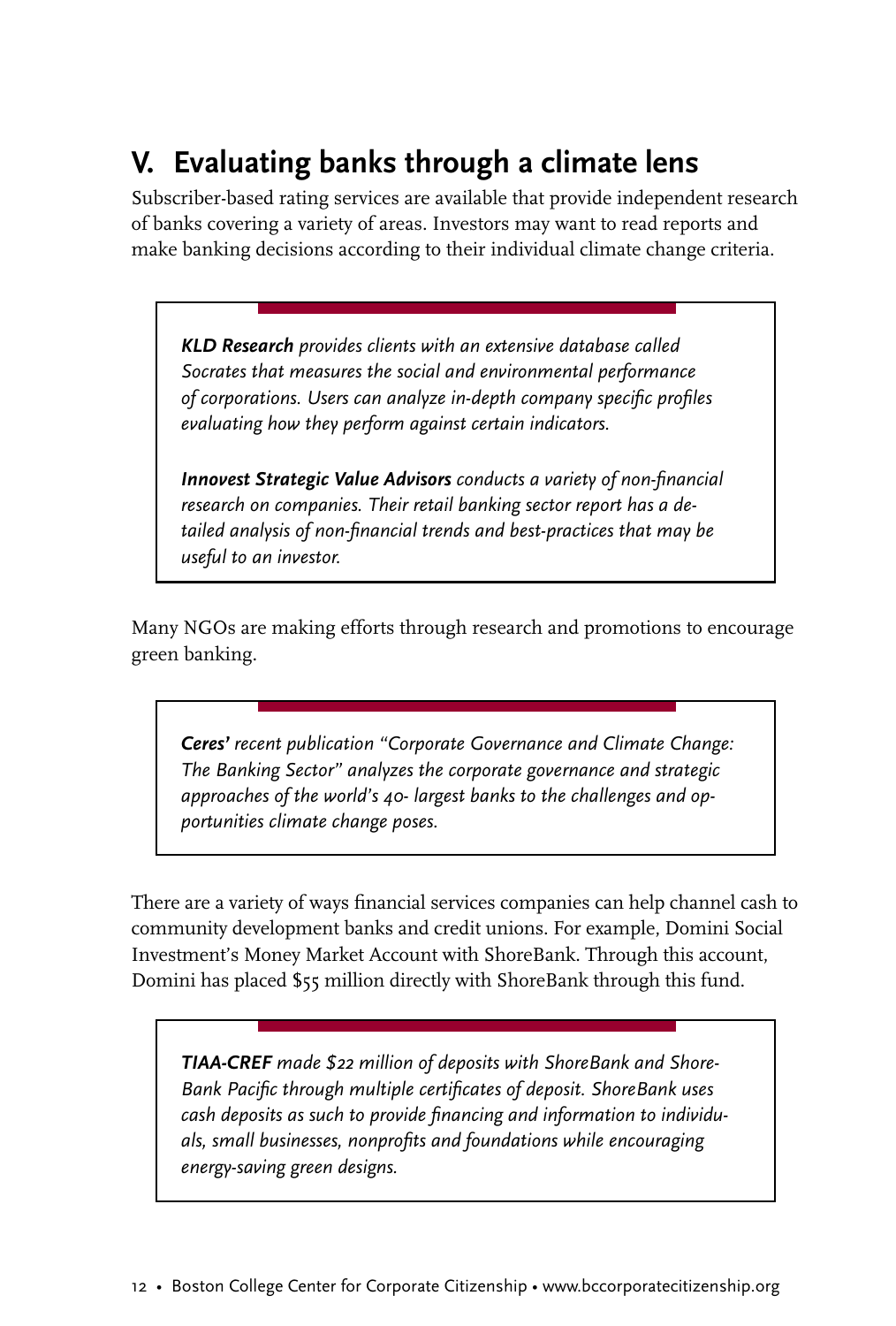Public Equities

**Public Equities** 

Hedge Funds Hedge Funds

## **Fixed-Income**

#### **Overview: What you can do**

- Set standards for fixed-income investments for climate-related performance
- Target bond issues that support public and private alternative energy investment, and climate-sensitive infrastructure development
- Join with other investors to catalyze growth in a secondary market for debt that supports climate change solutions

## **I. Fixed-income and responsible investment**

Fixed-income investments are typically seen as a safe, low-risk core asset class for investors ranging from large institutions to the retail market. The fixedincome asset class is enormous, consisting of bonds and other short- and long-term, fixed return debt instruments issued by the government, and to a lesser extent corporations and large NGOs (We do not here address the complex universe of "innovative" fixed-income products of varying and sometimes wildly mispriced risk). These investment opportunities may be issued to finance specific projects or general activities.

## **Types of products**

For the purposes of this report, fixed-income can be broken down into three basic types of products, for each of which a different approach is available to investors seeking to address climate change and other overarching environmental issues of the day.

- Revenue bonds are issued to fund particular projects and are backed by the revenues generated from those projects.
- General obligation bonds are issued to fund the general activities of the issuing body — be it a government, corporation, or other large entity needing to raise cash. These bonds are backed by the general funding of the organization in question. In the case of governments, this means taxes.
- Asset-backed securities are bonds backed by particular assets that generate a regular stream of revenues — such as mortgages, business loans, credit cards or leases — and issued by government agencies, banks or other private financial organizations. .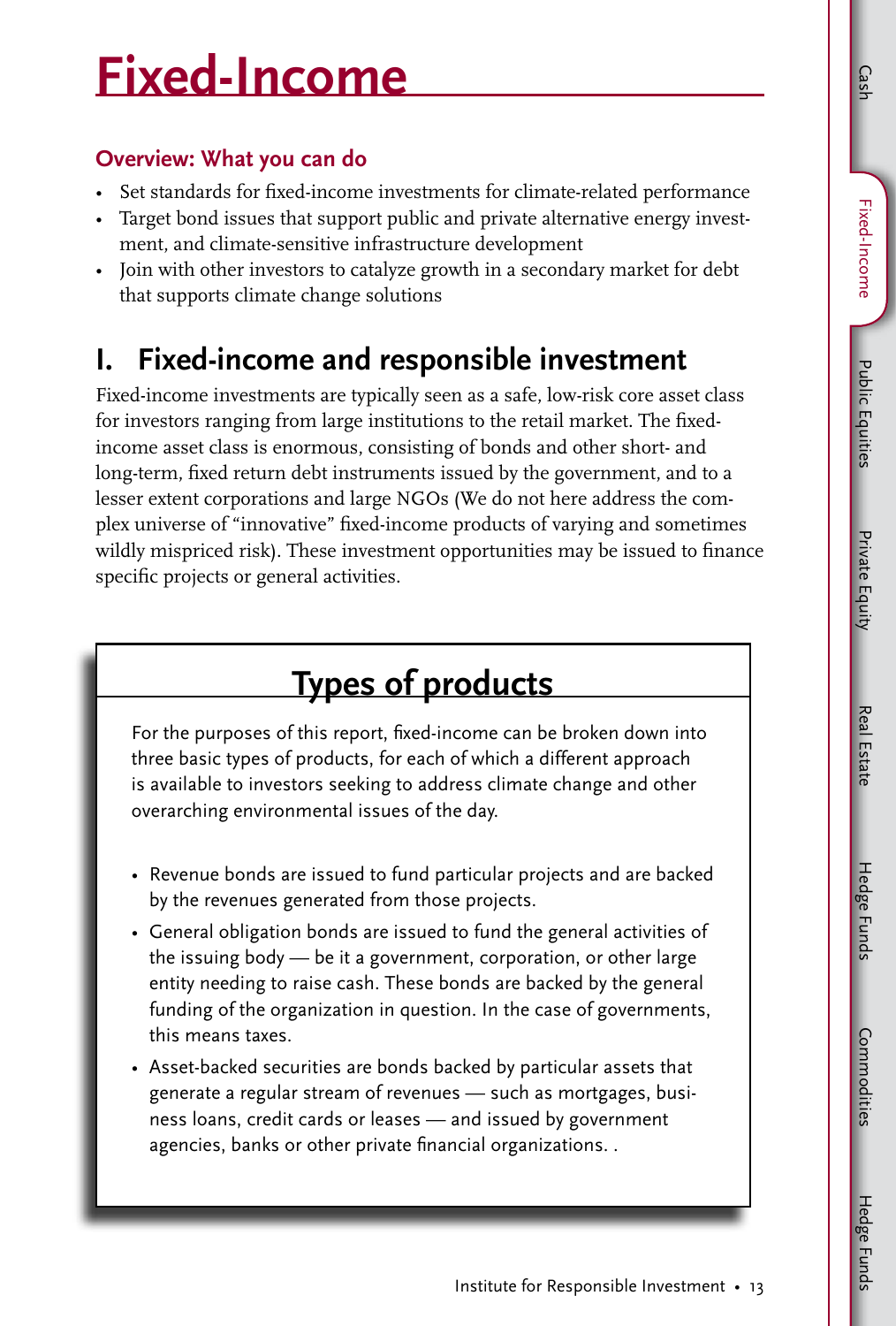From the responsible investment perspective, fixed-income products play a crucial role: they provide the debt financing that supports the creation of public goods and large infrastructure projects such as transportation systems, alternative energy generating capacity and climate change mitigation strategies. Fixedincome products also may offer a targeted geographic focus, which provides investors with the opportunity to support economic activity that benefits their communities.

## **II. Fixed-income and climate change**

Much of the task of addressing climate change issues requires investments that are best funded through the fixed-income market. In particular, long-term, large capital investments by business and governments require upfront capital often raised in the fixed-income markets. In addition, many investments by government, funded out of general revenues also raised through the sale of bonds, fall under that broad category of public goods, such as transportation infrastructure, energy-related tax subsidies, and research and development underlying technological advances in clean energy, energy efficiency and other new technologies.

For example, while the initial development of innovative alternative energy technologies that can compete on price with fossil fuels can be left to the venture capitalist, when it comes to bringing these technologies to scale, massive investments in capital will be necessary — the kind of investments that capitalintensive industries such as electric utilities have traditionally turned to the fixed-income market to fund.

Fixed-income investments are often exposed, for a variety of reasons, to climaterelated risks, and over the long term investors will benefit from using climate analysis to determine their exposure in sectors as various as agriculture, transportation or real estate.

Fixed-income investors concerned with the environment can therefore evaluate the environmental implications of the projects being funded, the environmental policies and practices of the corporation, government or other large entity being funded, and environmental implications of the assets behind asset-backed securities.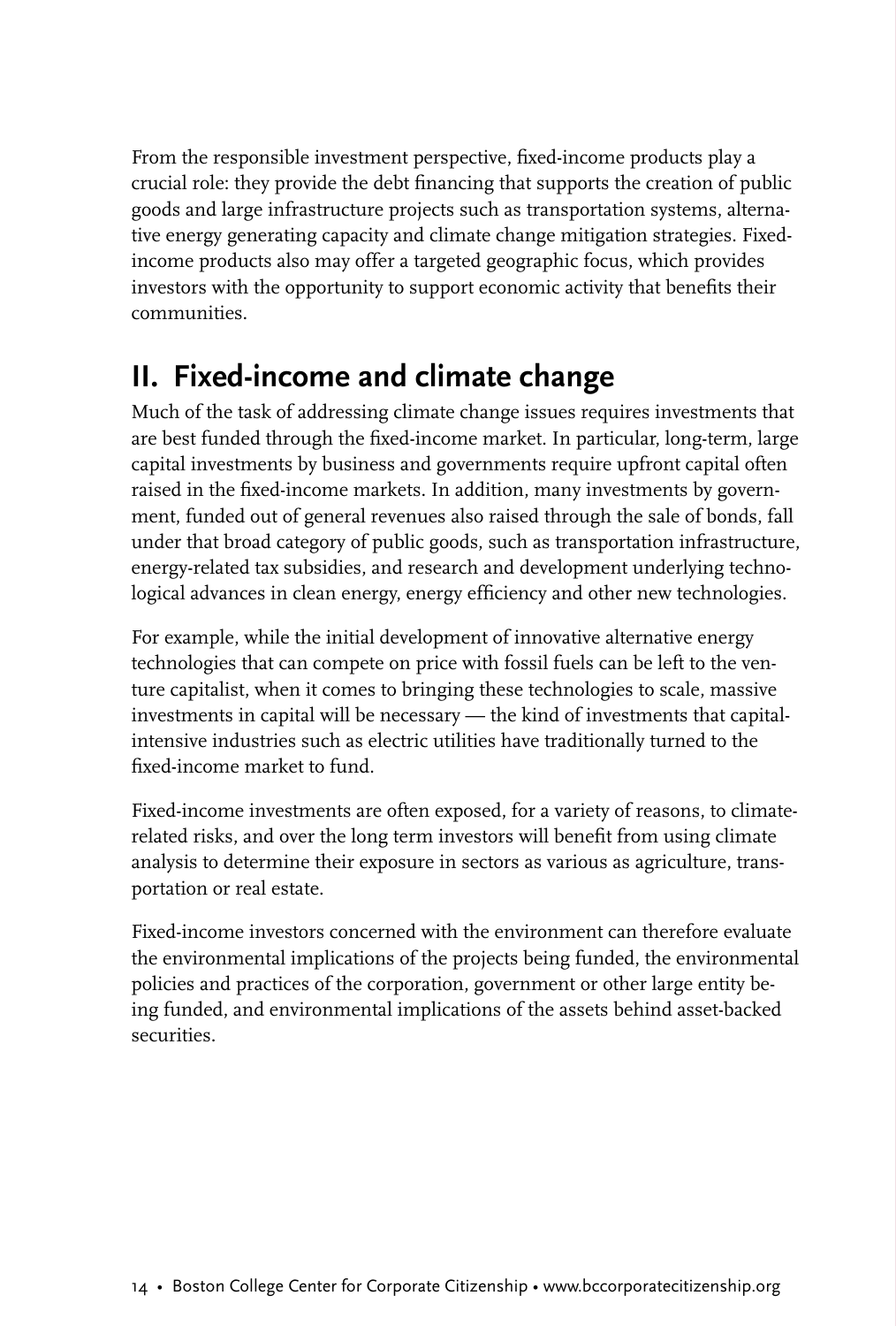# Hedge Funds

### **III. How fixed-income investments address climate change**

A number of opportunities exist for responsible investors to identify fixed-income securities that address climate change. Investors can use climate analysis to target products with exceptional potential for generating sustainable energy, reducing carbon emissions or mitigating climate impact. Their investments may support either public or private investment in renewable energy production.

Fixed-income investors can review the specific projects funded by revenue bonds, while government bond offerings can target infrastructure or other projects including alternative energy, green construction and support for basic research into new technologies.

*Missouri's Saline County commissioners approved the issuance of \$141 million of the county's industrial development revenue bonds to finance alternative energy. EcoAlgae USA will contract with Green Star's Associated Consortium of Companies to construct an Algae-to-Biodiesel and Next Generation Waste-to-Energy Complex.*

*The Public Service Commission of West Virginia oversaw the offering of a \$459.3 million bond sale in what it called the "nation's first environmental control bond issue." The proceeds of the sale were earmarked to purchase environmental control equipment to reduce power plant emissions responsible for smog and acid rain.*

*The Berkeley (California) City Council approved the Berkeley FIRST Solar Financing Program, a loan program that pays upfront costs of installing solar power in city businesses and residences. The loan is structured so that property owners can pay back loans over 20 years as part of their property taxes, and in theory fund their repayments through lower electric bills over that period.*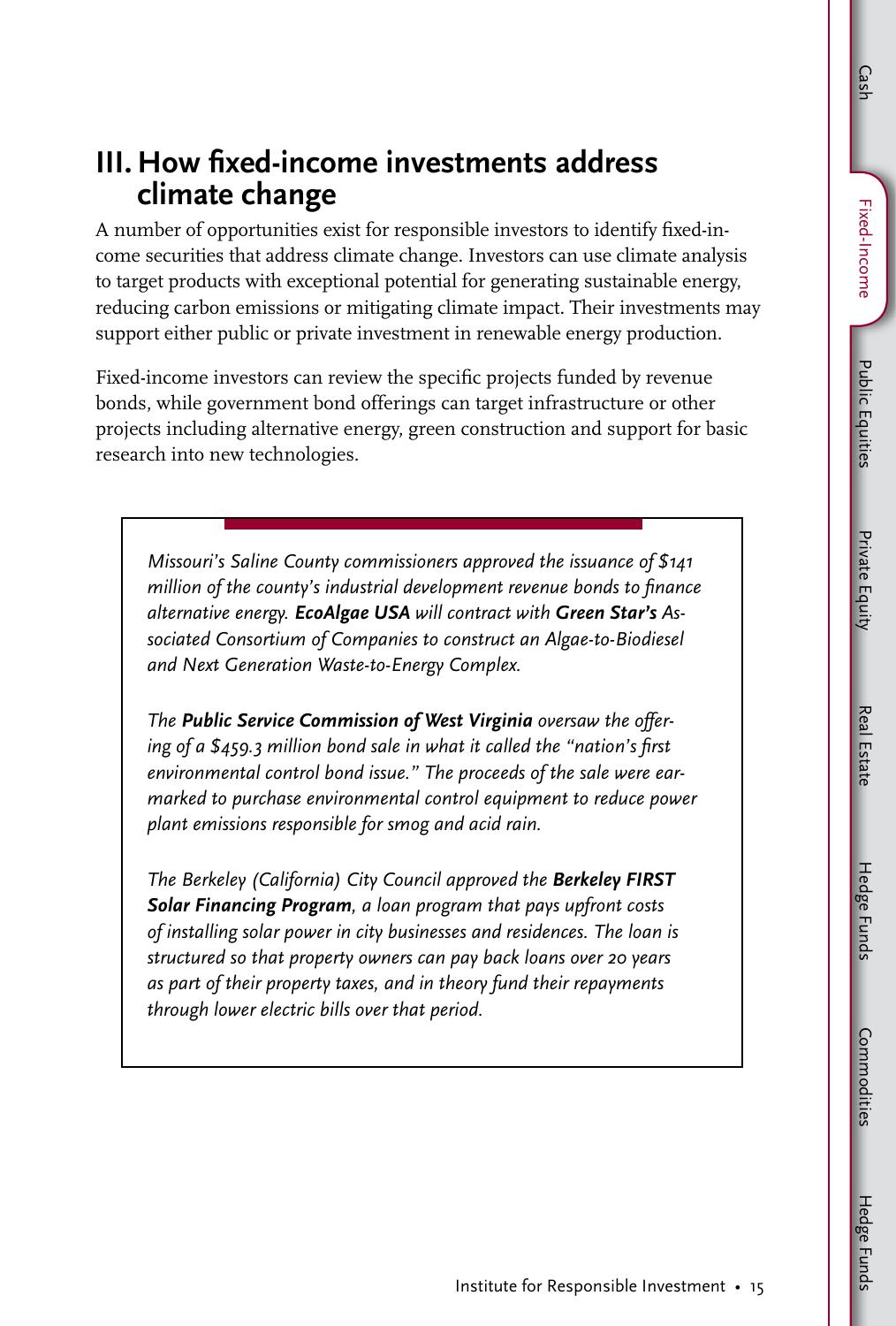*In 2007 the European Investment Bank initiated a Climate Awareness Bond through which close to \$2 billion has already been raised for renewable energy projects. The five- year guaranteed bonds pay no coupon, but return 100 percent of the capital at maturity plus a return equal to an upside percentage of FTS4Good Environmental Leaders Europe 40 Index or minimum 5 percent.* 

*The European Bank for Reconstruction and Development (EBRD) borrows funds in the international markets by issuing bonds and other debt instruments at highly cost-effective market rates. The EBRD has committed 1.7 billion euros to the Sustainable Energy Initiative it launched in 2006 to address the wasteful and polluting use of energy.*

In addition, investors can look through their investments in general obligation bonds to the general environmental policies and practices of the issuing institution. In the case of corporate bonds, this means favoring the debt of companies with stronger environmental records. A similar approach might be taken at the level of political geography, with investors evaluating the climate risk of government bonds issued by countries based on the relative scale of their climate-related public policies.

It may be possible for fixed-income investors, individually or collectively, to actively seek out the creation of bonds that would have environmentally positive stories. In the area of community economic development, the F.B. Heron Foundation approached the U.S. Small Business Administration to create a pooled security that was backed by loans to women- and minority entrepreneurs. An analogous request could be made of government entities (i.e. Fannie Mae and Freddie Mac) to create securities backed by loans to LEED-qualified or Energy STAR-rated buildings or otherwise notably energy efficient projects. By doing so, investors could encourage the creation of climate-related disclosures and define standards for such products more broadly.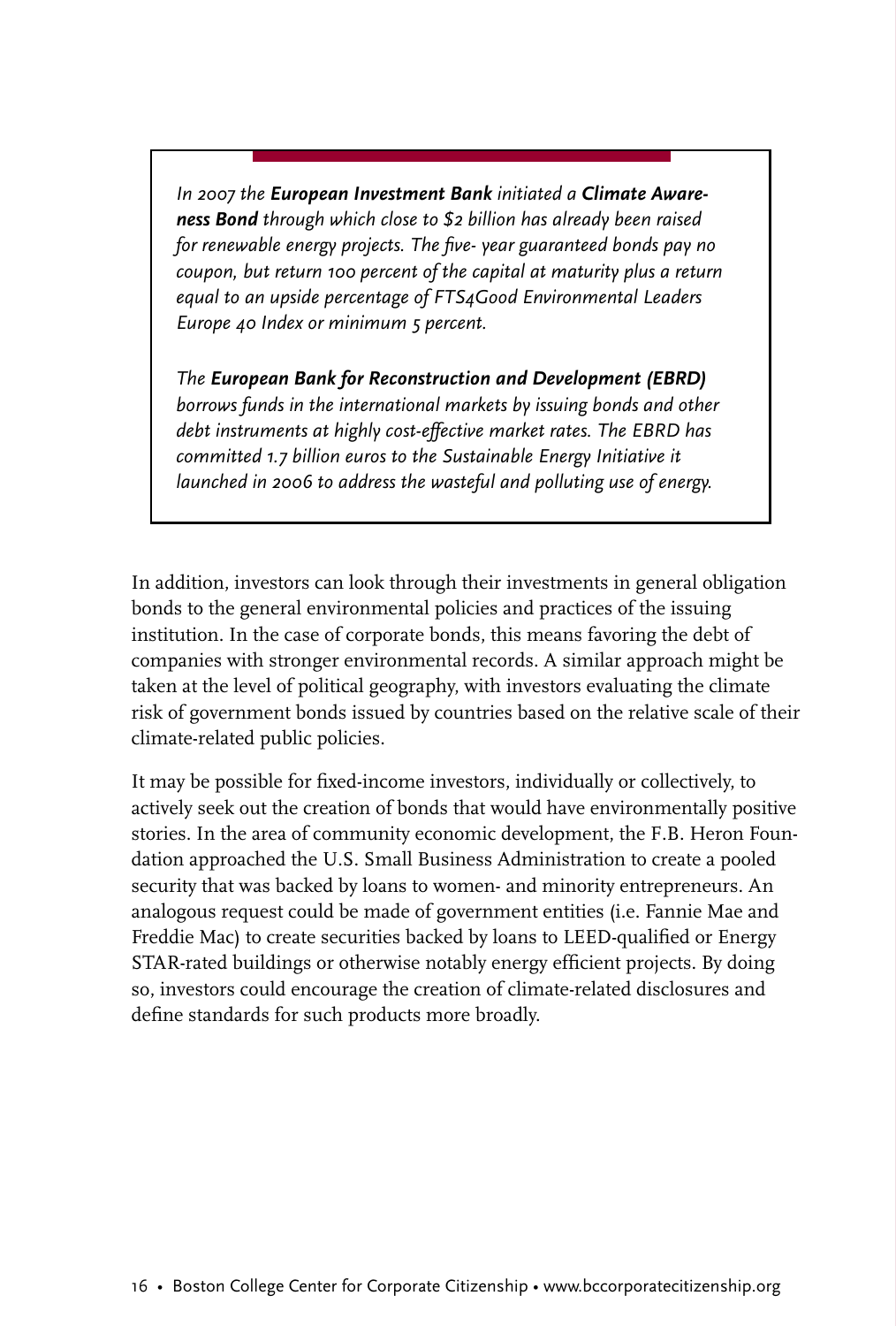Fixed-Income Fixed-Income

Cash

Hedge Funds

*Community Capital Management (CCM) seeks bond products that are environmentally friendly to purchase on behalf of their clients. For instance, CCM includes in its portfolio bonds from the Community Redevelopment Agency of the city of Los Angeles, which were issued to finance local redevelopment projects that reflect their commitment to build green and sustainable communities.* 

Bonds used to fund eco-business or to micro-lending, and economic development projects that take climate risk into account, may be similarly attractive to investors in the global development space.

*As part of an initiative it hopes will result in new investment in lowcarbon technology in the developing world, the World Bank has issued its first "green bond" in partnership with the Swedish bank, SEB. All proceeds to the World Bank will be used to finance projects, such as wind farms and solar parks, that cut carbon dioxide emissions in the developing world.*

### **IV. Evaluating fixed-income products through a climate lens**

If fixed-income-investment returns are likely to change in response to climaterelated changes in the political, regulatory, and consumer environment, investors may want to identify governmental and corporate bond issuers that are taking climate risk into account before making their financing decisions. Investors can ask issuers how they:

- Use climate risk analysis to better anticipate the expected performance of fixed-income products
- Identify fixed-income products that take advantage of the changes in the investment landscape brought on by climate change
- Support and promote fund managers and bond issuers that are publicly involved in raising awareness of climate-related issues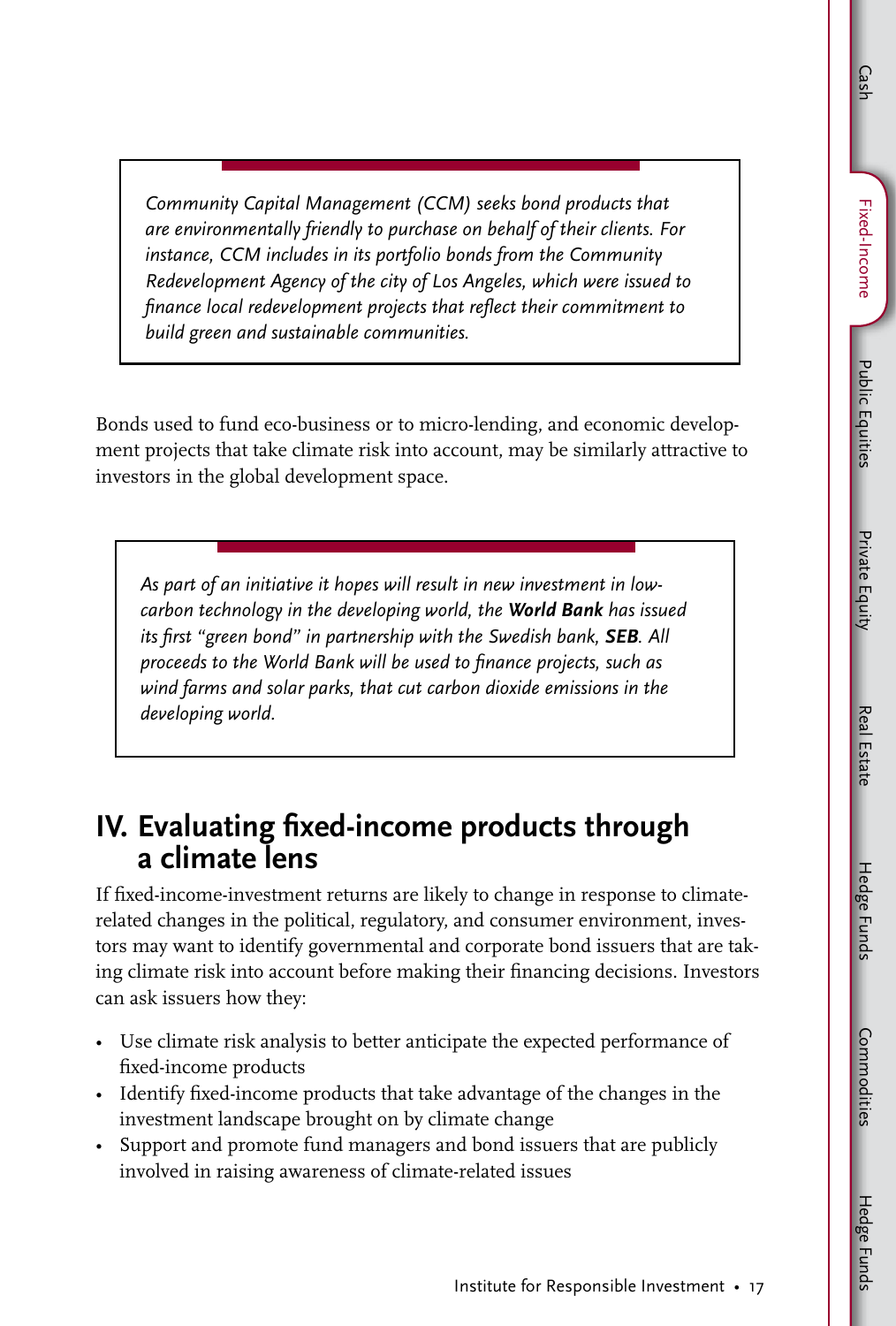For instance, mortgage values for residential properties that are not energy efficient themselves or that do not have easy access to sustainable transportation may decrease due to rising carbon prices, and therefore may underperform over the medium- to long-term. Similarly, the long-distance shipping sector may take on similar risk because of climate-related regulations. For investors considering these and other sectors, climate analysis can enhance traditional decision-making about the value of fixed-income products.

One obvious difficulty in incorporating climate risk analysis is the lack of standardized and regulated reporting on the issue. Institutional investors may wish to use their influence and relationships with fund managers to request climate risk analysis along with traditional financial reporting.

Institutions may also add carbon disclosure and mitigation requirements to their traditional client review process, as a means to integrate climate analysis into the traditional investment decision-making structure.

*At Citigroup, all bonds it issues in excess of \$50 million are subject to its Environmental and Social Risk Management (ESRM) Policy. The ESRM Policy was developed in 2003 to address environmental and social issues from a credit, reputational, and franchise risk perspective.*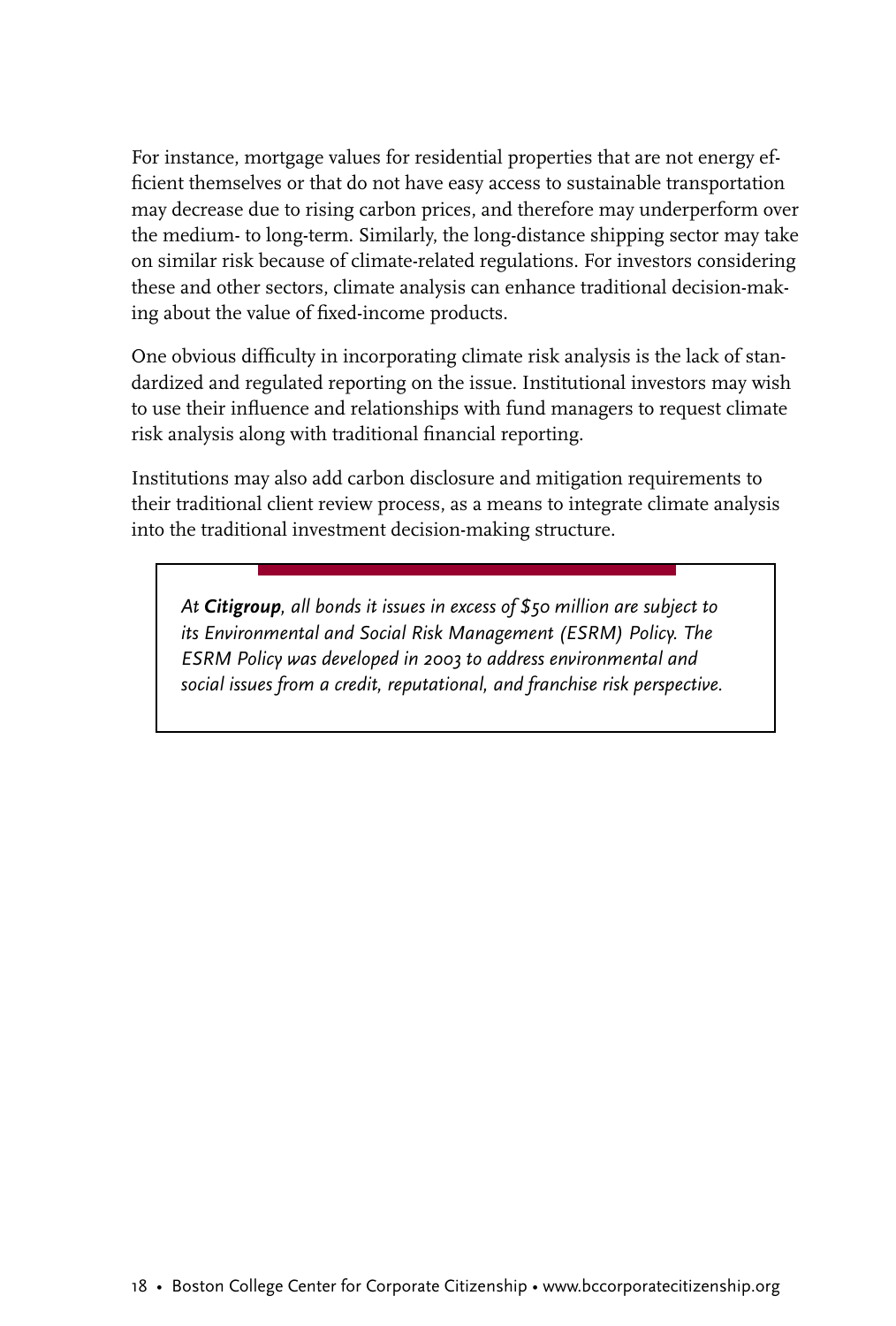Hedge Funds

## **Public equities**

#### **Overview: What you can do**

- Target companies or funds that focus on alternative energies or reductions of climate change impact
- Advocate improved corporate performance related to climate change through dialogue, proxy voting and shareholder resolutions
- Join investor networks to leverage shareholder advocacy for change

## **I. Public equities and responsible investment**

The public equities market consists of the publicly traded stocks of large corporations traded on regulated stock exchanges. Equities represent ownership in these corporations and are therefore associated with rights that allow investors to influence management. They are ideal for working toward incremental change in areas of current concern posed by large corporations.

As an asset class, equities are particularly well suited to facilitate dialogue on long-term wealth creation generally. Responsible investors can share knowledge with, and provide feedback to, large corporations on the social and environmental risks and rewards they create. Through this feedback, investors can work to bring about change in corporate behavior that contributes to the creation of a sustainable economy and society.

## **II. Public equities and climate change**

For investors concerned with the issues of climate change and environmental sustainability, public equities have perhaps received the most attention. Responsible investing in equities has focused both on using climate analysis to better assess long-term financial performance, and on using the tools of shareholder advocacy to engage companies on climate change issues material to long-term performance.

Because information is publicly available on these corporations, investors can review their equity holdings for exposure to regulatory, reputational, environmental and other risks associated with climate change. Also, formal mechanisms exist that allow, and even from the perspective of fiduciary duty encourage, investors to engage companies on their climate impacts. Moreover, climate-related stock-picking strategies and engagement serve to keep the climate change debate in the public eye and so support the development of sound public policy and governmental action.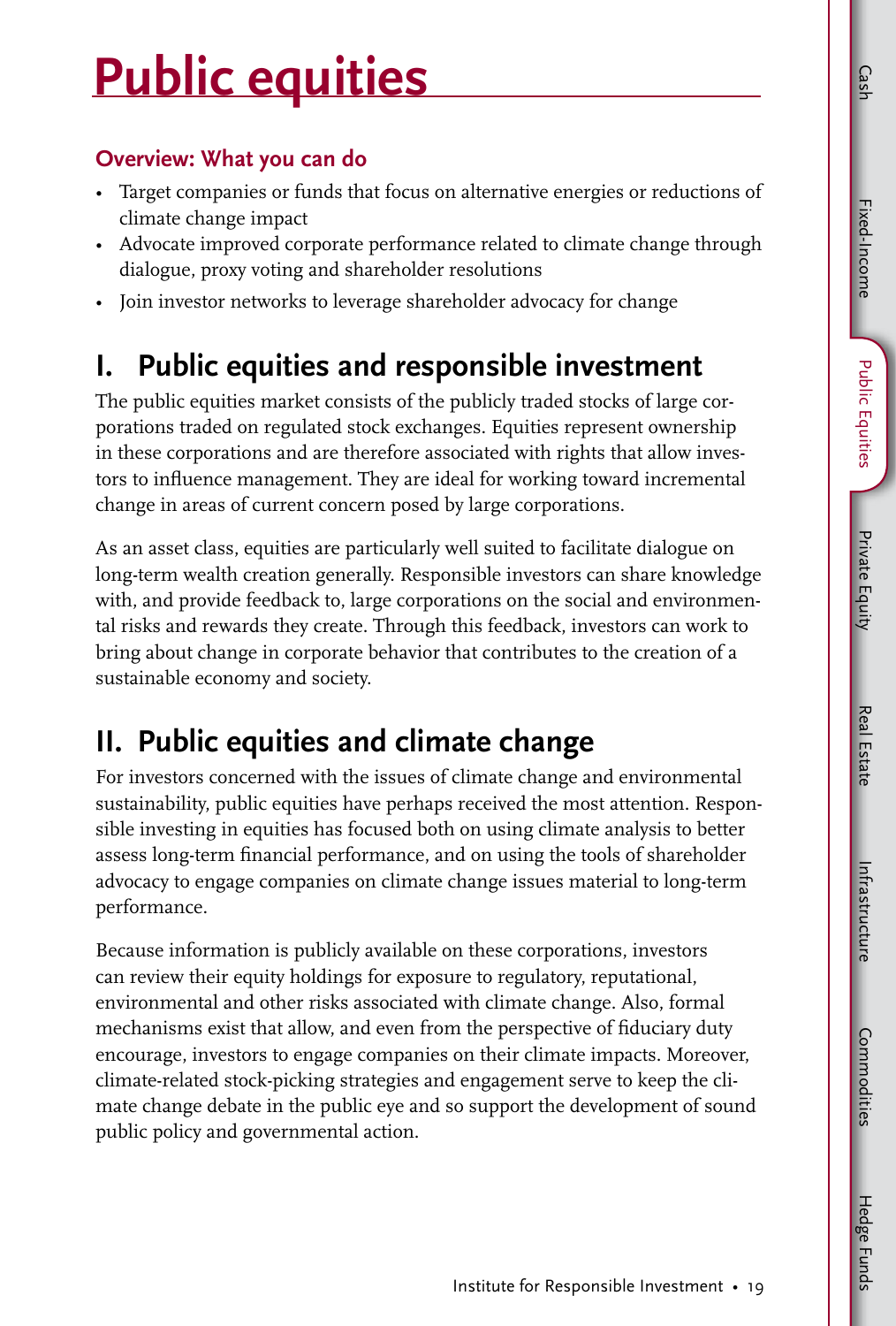### **III. How public equity investments address climate change**

Concerned investors can use a combination of three tactics when it comes to addressing climate change in the equity portion of their portfolios. They can:

- Choose to invest in companies with superior records on climate change and the environment;
- Engage with companies that they hold on climate change and environmental issues.
- Join in investor coalitions that elevate the climate change issue to the level of public policy and governmental action.

#### **Stock selection**

Companies are increasingly communicating environmental performance against determined indicators, reporting their emissions as well as their policies and strategies to reduce their carbon footprint. They are also increasingly addressing concerns about their public policy stances on climate change and carbon emissions.

Many corporations have seen the reputational benefits of touting their commitments to the alternative energy and energy efficiency markets, though the practice of greenwashing remains a persistent problem. Research agencies are addressing this problem through creative uses of public information to evaluate performance in climate-related areas. In short, there are many well-developed opportunities to integrate climate analysis into public equity investments, and a relatively sophisticated set of tools to do so.

Investors can determine on a company-by-company basis not only what their exposure to climate change risk may be, but also how they are positioned in relation to sectors for growth such as alternative energy, transportation, energy efficiency and carbon-risk mitigation products or services. Investors may also look to identify companies that are assessing supplier relationships, procurement processes and shipping systems with the understanding that shifting their operations to more environmentally friendly options also increases their chances of success. Similarly, investors may specify how their fund managers consider climate-related issues, and include these criteria in their choices of fund managers.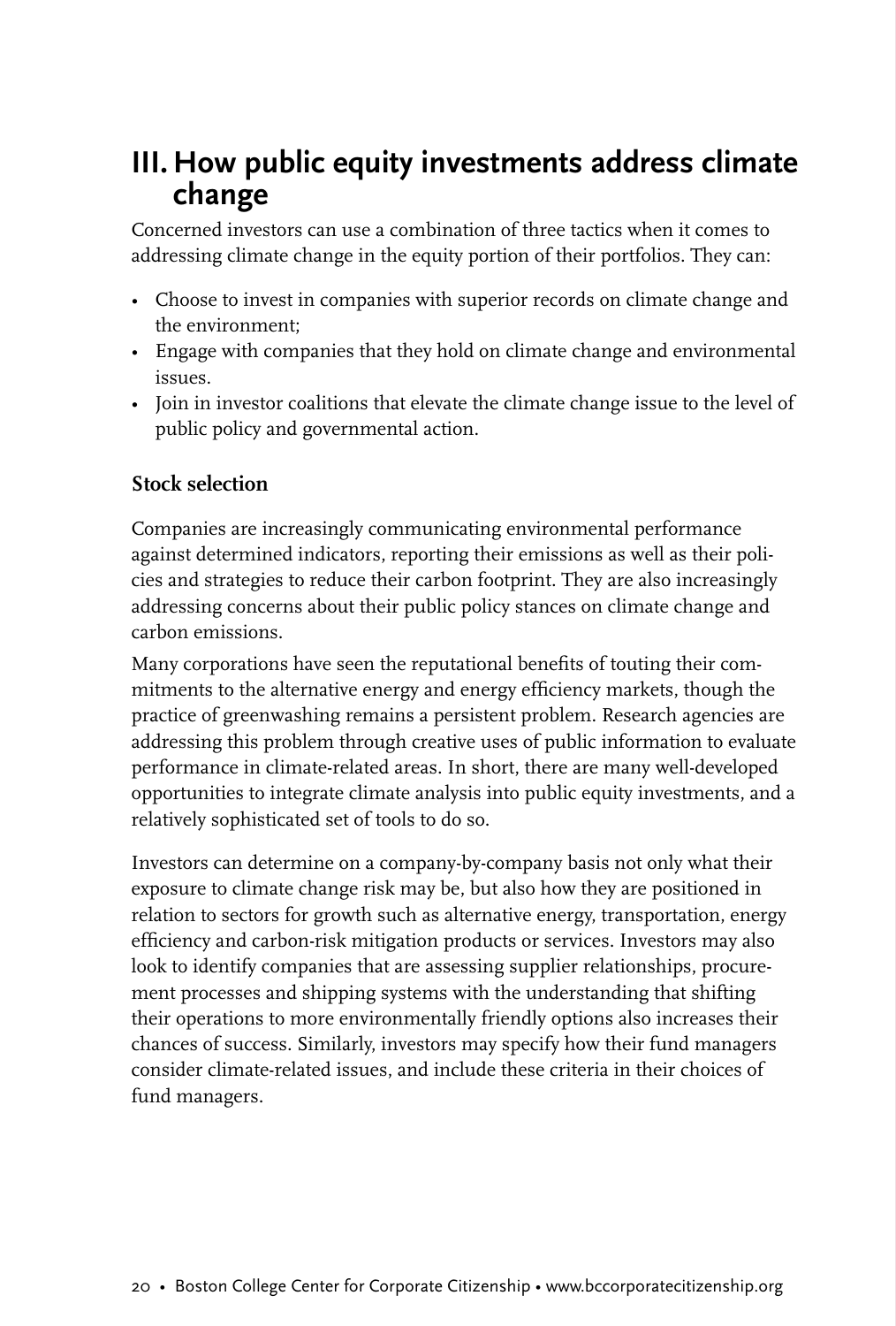Hedge Funds

#### **Specialized climate change portfolios**

Investors may select specialized climate-change-related sectors to target as part of an actively managed fund. These could include renewable energy, energy efficiency or waste management, but also issues more tangentially related such as water and infrastructure investments.

*NASDAQ® Clean Edge® U.S. Liquid Series Index tracks the performance of companies that are best able to demonstrate their ability to take advantage of growth potential in the clean energy sector. The companies must be classified as technology manufacturers, developers, distributors or installers in a defined set of sub-sectors (Advanced Materials, Energy Intelligence, Energy Storage & Conversion, or Renewable Electricity Generation & Renewable Fuels).*

*Pictet Clean Energy Fund invests in companies that contribute to and profit from a transition to more environmentally responsible energy consumption. The fund also invests in companies that contribute to reducing energy demand through implementing efficiencies in their own energy consumption.* 

*Calvert Global Alternative Energy Fund capitalizes on increasing demand for alternative energy as a result of climate change and changing regulations. Its target portfolio allocation is primarily made up of wind energy, solar energy, biofuels and fuel cells.* 

*Pax World Global Green Fund primarily invests in companies that focus on mitigating climate change. It selects equities in areas such as alternative energy and energy efficiency, water treatment, waste technology and resource management.*

#### **Traditional portfolios through a climate lens**

Many investment management firms provide investors with opportunities to buy shares of funds that have integrated climate risk into equities risk analysis. Traditionally done by boutique investment firms, larger institutional money managers are now also providing these products.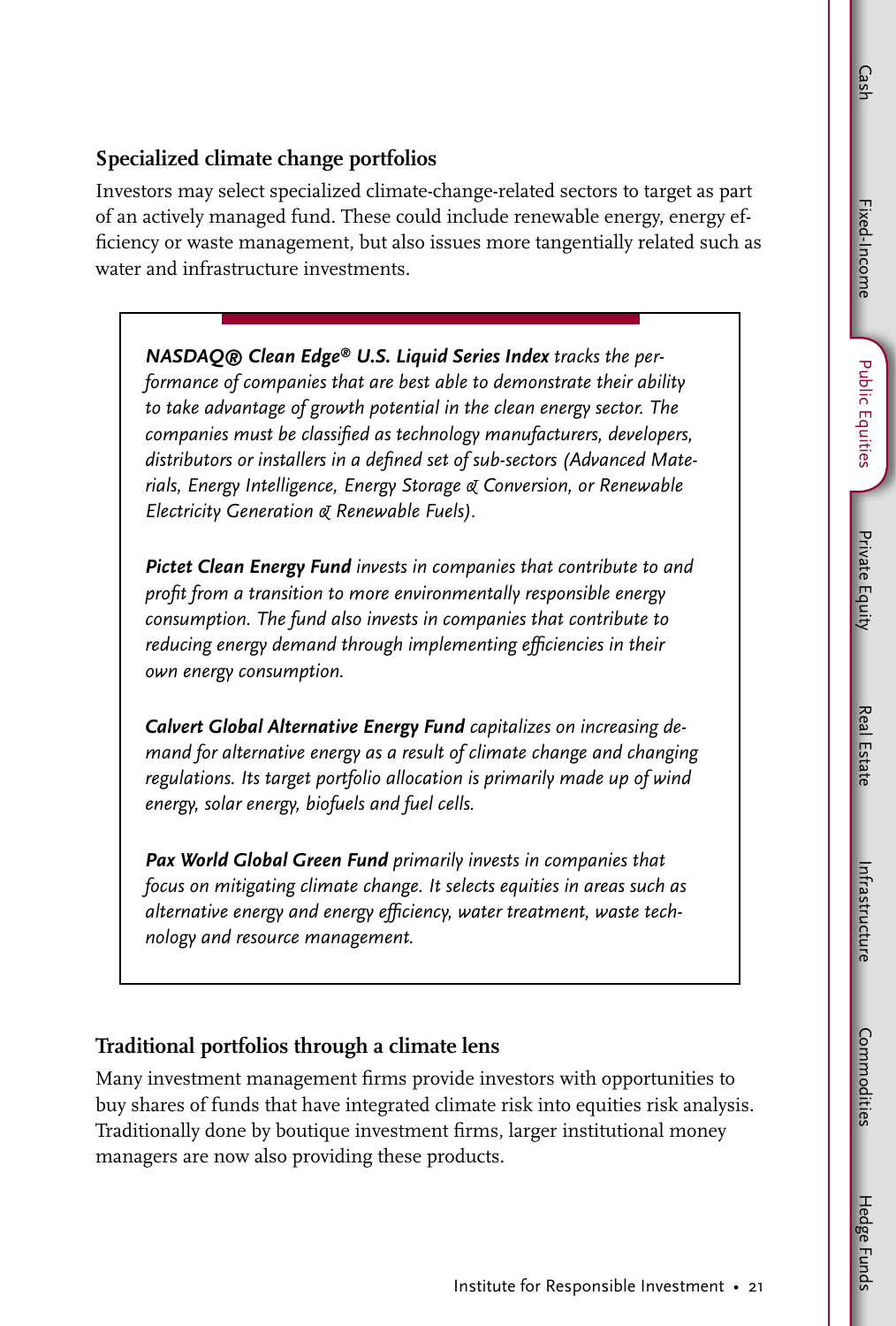Investors may choose from the various investment strategies. They may:

- Integrate climate analysis on a company by company basis;
- Use best in class indicators to identify outstanding performers in industry sectors;
- Target companies and industries poised to take advantage of opportunities presented by climate change;
- Identify funds that are broadly diversified by climate-related themes and industry sector;
- Weight whole portfolios to take into account sectoral exposure to climate risk.

*The KLD Global Climate 100 Index encourages investment in 100 companies with the most promising potential to mitigate both shortand long-term causes of climate change. The index looks for opportunities in renewable energies as well as energy conservation and pollution prevention.* 

*KBC Asset Management takes a "pioneer approach" to environmental investment by focusing on companies where the majority of their business is solutions based. The Environmental Advisory Committee, in cooperation with the Eco Fund team, determines the composition of funds based on specific environmental themes.* 

*Allianz RCM Global EcoTrends Fund and Neuberger Berman Climate Change Fund combine both a "best in class" and "clean company" strategy and look broadly at environmental issues.*

A "best-in-sector" approach uses external indicators based on climate change concerns to rate and rank companies on their climate change or sustainability performance. Most best-in-sector methodologies only permit investments in companies that score highest relative to their peers in a given sector.

*Winslow Green Growth Fund seeks capital appreciation through environmental investing. It relies on a best-in-sector assessment process to select companies within green market sectors as well as environmentally responsible companies across all sectors for its portfolio.*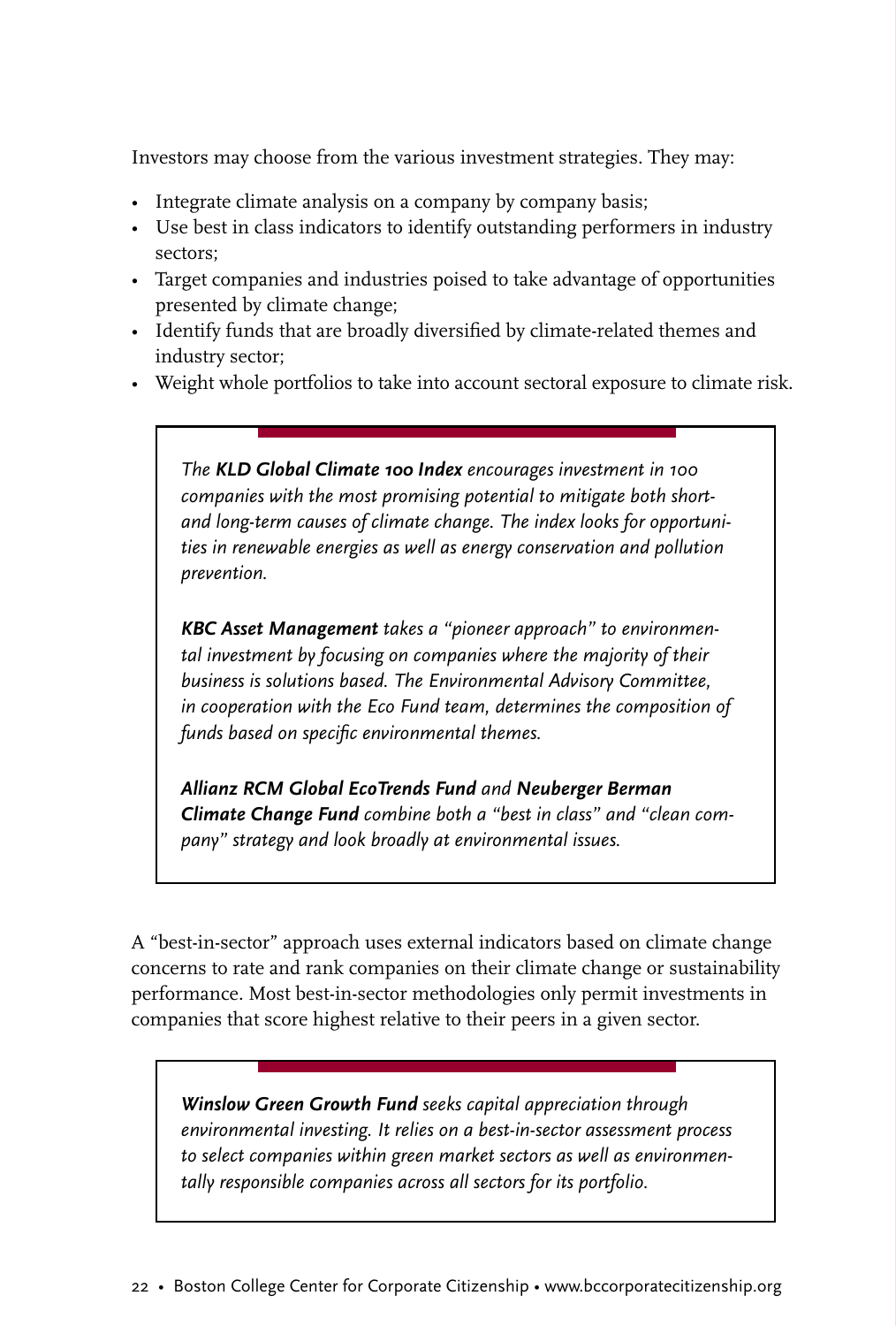Hedge Funds

Portfolio review for exposure to climate and sustainability risks may become increasingly relevant for investors. In the same way that, in 2007-08, securitized mortgage holdings masked exposure to an unseen risk of default, many of the world's investors own shares in companies with substantial exposure to climaterelated risk. Risks to corporate reputation, profits and long-term performance are likely to increase as governments, consumers and competitors come to terms with the necessary changes to be brought about by climate change adaptation and mitigation policies.

*Trucost is an environmental research organization that works with companies, investors and organizations to understand the impacts companies have on the environment. In particular, Trucost measures and tracks corporations' carbon emissions exposures. Trucost has produced three public studies that demonstrate how the carbon footprint of an investment portfolio can be measured.* 

#### **Research on corporate climate-related performance**

A number of research studies and tools are available for those interested in climate-change-related public equity investment. These highlight a variety of issues including:

- Volatility in sectors known to have high carbon emissions
- Risks to sectors due to the effects of climate change
- Likely impacts of new regulations, carbon pricing or climate-related litigation on long-term earning
- Potential impacts on corporate reputation due to changes in consumer sentiment

*The consulting firm McKinsey & Company has a research group devoted to energy markets and that has published a number of reports on the topic of carbon risk, alternative energy and climate change.* 

*J.P. Morgan released a report outlining its strategy toward making investments in alternative energy. The report discusses its assessment of the demand and cost of production for several alternative energy sources. Similarly, Deutsche Bank has published a series of articles addressing the potential for climate-related investment in the public equities space. These are merely two of many examples in the market.*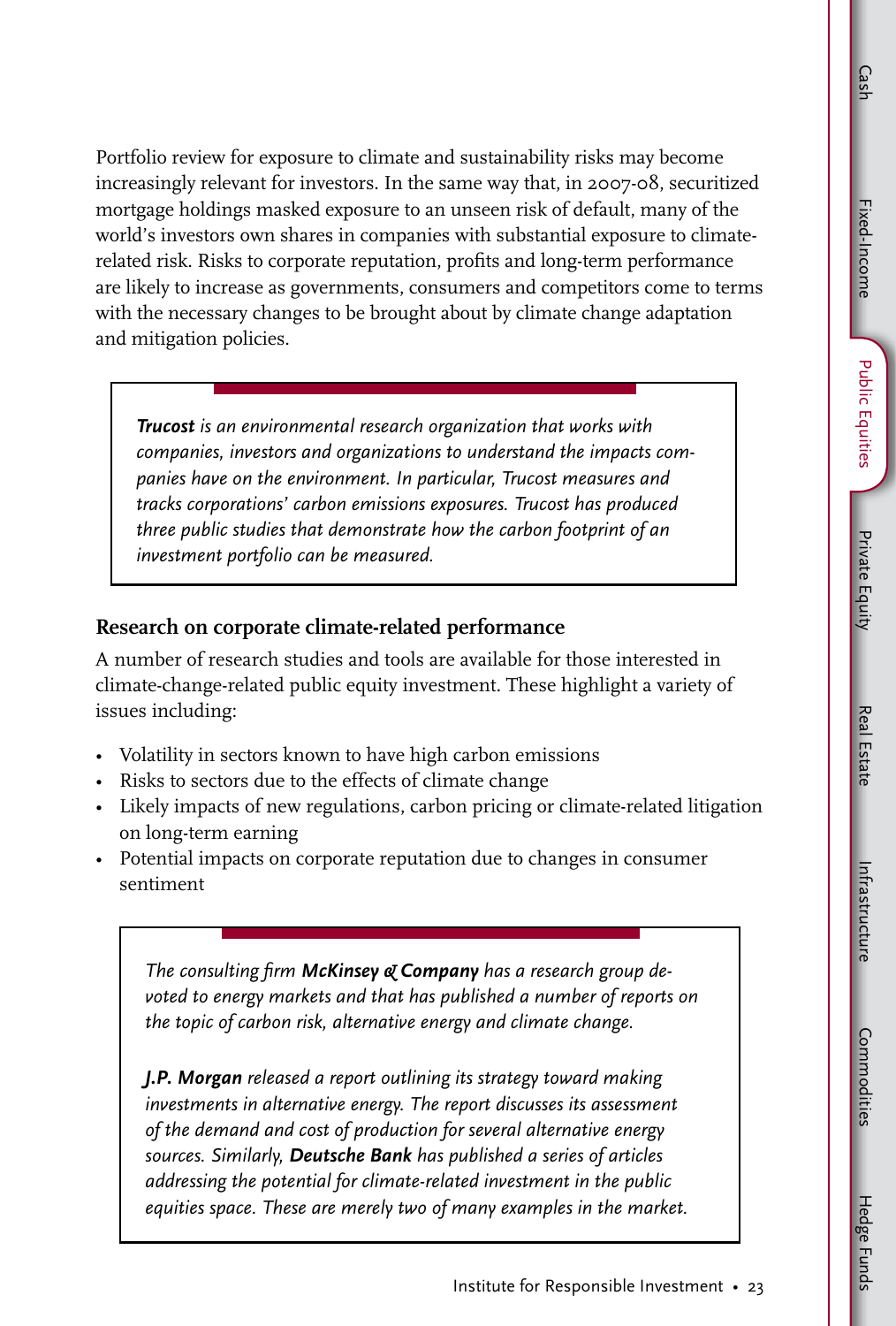*Innovest has rolled out a tool called the Carbon Beta Risk Assessment Platform that helps climate conscious investors assess their risk in carbon-exposed businesses or in a particular sector. EIRIS' Carbon Risk Factor helps to quantify a company's climate change performance based on impact and management response to provide an overall climate change rating. KLD Research and Analytics maintains the comprehensive database Socrates, which measures the social and environmental performance of corporations. Users can draw on the database to screen and monitor their portfolios, create buy or restricted lists, or track shareholder resolutions.* 

### **IV. Active ownership through a climate lens**

Public equities offer investors specific opportunities to use their rights as shareholders to engage with companies directly on climate issues. Advocacy can range from corporate dialogue, to voting on proxies on shareholder resolutions, to filing shareholder resolutions themselves. Many times, this advocacy is most effective when done in collaboration with other investors. Multistakeholder groups have joined together to encourage more transparency around carbon emissions and climate risk from publicly traded corporations.

#### **Shareholder advocacy**

Shareholder advocacy offers investors multiple benefits, including the ability to:

- Raise material issues they feel that the companies they own may not be addressing sufficiently;
- Address important climate change issues that will benefit not merely the companies they own, but also other companies they hold in their portfolio;
- Raise systemic, economy-wide issues on the role of corporations in society for public debate.

Creating relationships and engaging in dialogue with board members and top executives can raise awareness for climate risk issues at companies. Companies have been asked to publish climate change strategies, report on their carbon emissions, benchmark performance against peers, and explain activities that seem to run counter to long-term climate considerations. They have also been encouraged to adopt governance structures to enable more effective oversight of climate-related activities.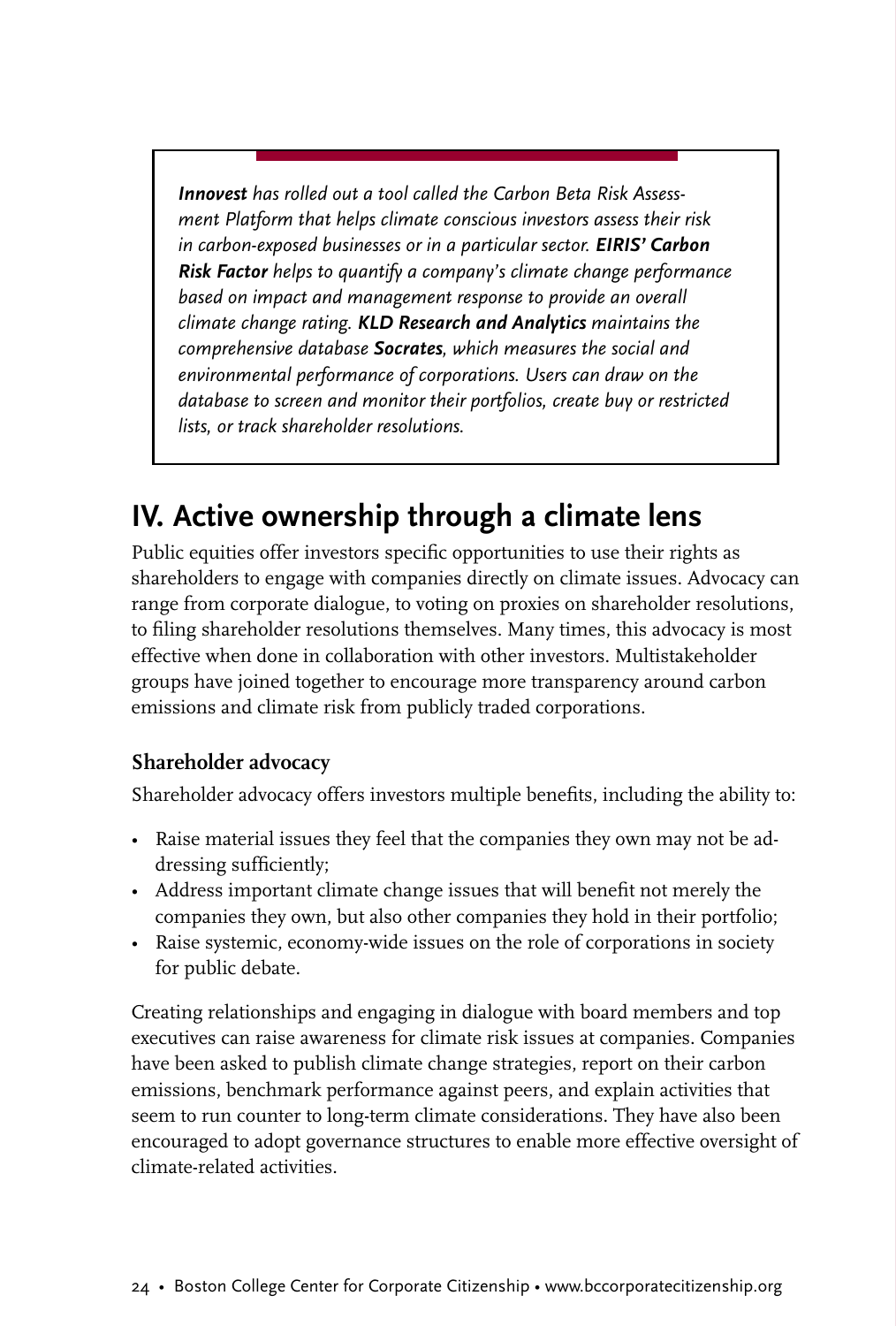As they engage with corporations, investors themselves may wish to formalize their climate-related proxy voting guidelines, or to develop in-house or purchase research related to climate change to inform their activities and guide their proxy votes.

Investors, particularly in the United States and Canada, have the opportunity to file shareholder resolutions if initial dialogues with companies are not well received. This involves drafting the resolution in a format that will address the shareholder concerns in a manner approved by the SEC. Frequently, resolution filers join together to craft the resolutions. Resolutions often serve as tools of engagement, and may be withdrawn if companies are seen as responsive to investor concerns.

*Resolutions filed at Ford Motors by the Connecticut State Treasurer's Office and several other institutional investors were withdrawn after Ford agreed to provide a detailed plan of how it intends to reach the goal of reducing the greenhouse gas emissions from its new vehicle fleet by at least 30 percent by 2020.* 

*Trillium Asset Management and Green Century Capital Management are pioneering the first oil sands resolutions at ConocoPhillips and Chevron. The extraction process for oil sands requires greater water and energy than ordinary oil drilling, preventing Canada from meeting its Kyoto Protocol commitments. The resolutions press the two companies to disclose the environmental damage that will result from their expanding oil sands operations, and the subsequent impacts the increased greenhouse gas emissions will have.*

Actively participating in investor networks creates an opportunity for investors to take action even if their resources are limited. Investors can learn from each other about how climate change might affect their investments and have access to a forum to discuss best practices. The groups also may serve as a platform to gain momentum for shareholder resolutions.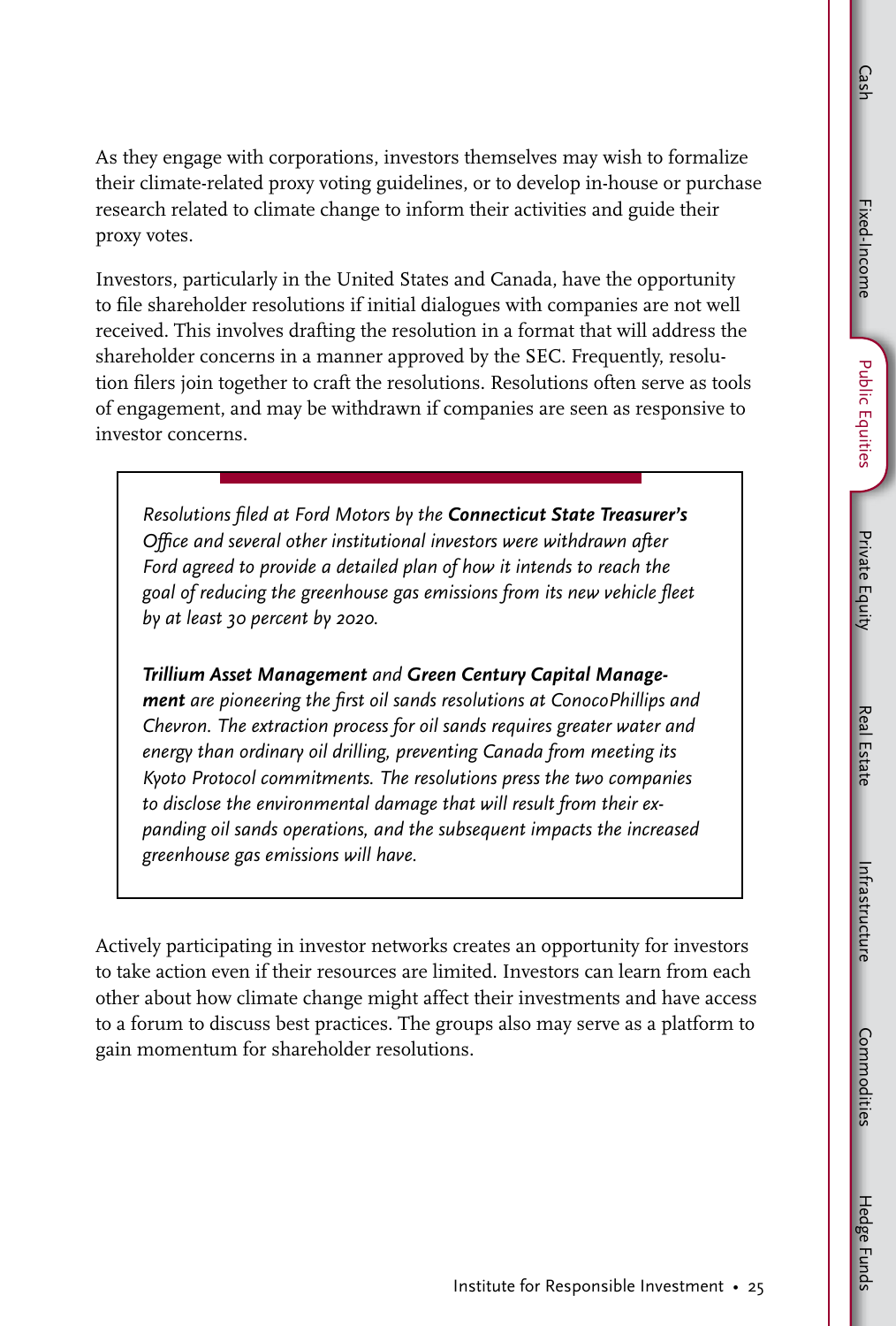*The Carbon Disclosure Project (CDP) is an investor coalition representing 385 international institutional investors with \$57 trillion in assets under management as of late 2008. Through the promotion of an ongoing dialogue between institutional investors and senior corporate management in relation to climate change, CDP encourages private and public sector organizations to measure, manage and reduce emissions, engaging more than 3,000 companies in 2008 on climate-related reporting.*

*A project of Ceres, the Investor Network on Climate Risk (INCR) is a U.S.-based network of institutional investors and financial institutions representing more than \$6 trillion of capital that promotes understanding of the financial risks and opportunities climate change poses.* 

*The Interfaith Center on Corporate Responsibility is a group of faithbased institutional investors whose members pressure companies to be socially and environmentally responsible in the United States. The Center sponsors shareholder resolutions on major environmental issues every year.* 

*ProxyDemocracy.org provides tools to help investors use their voting power to promote changes in the companies they own. They help shareholders vote their shares by publicizing the intended votes of institutional investors with a record of shareholder engagement. The site helps mutual fund investors understand the voting records of leading funds. This may lead investors to purchase funds that best represent their interests and pressure those that do not.*

*The United Nations Environment Program Finance Initiative (UNEP FI) works closely with more than 160 financial institutions that are signatories to the UNEP FI Statements, and a range of partner organizations to develop networks between the environment, sustainability and financial performance. Through its Climate Change Working Group, UNEP FI focuses on carbon finance, national and international policy and regulation debates, and renewable energy.*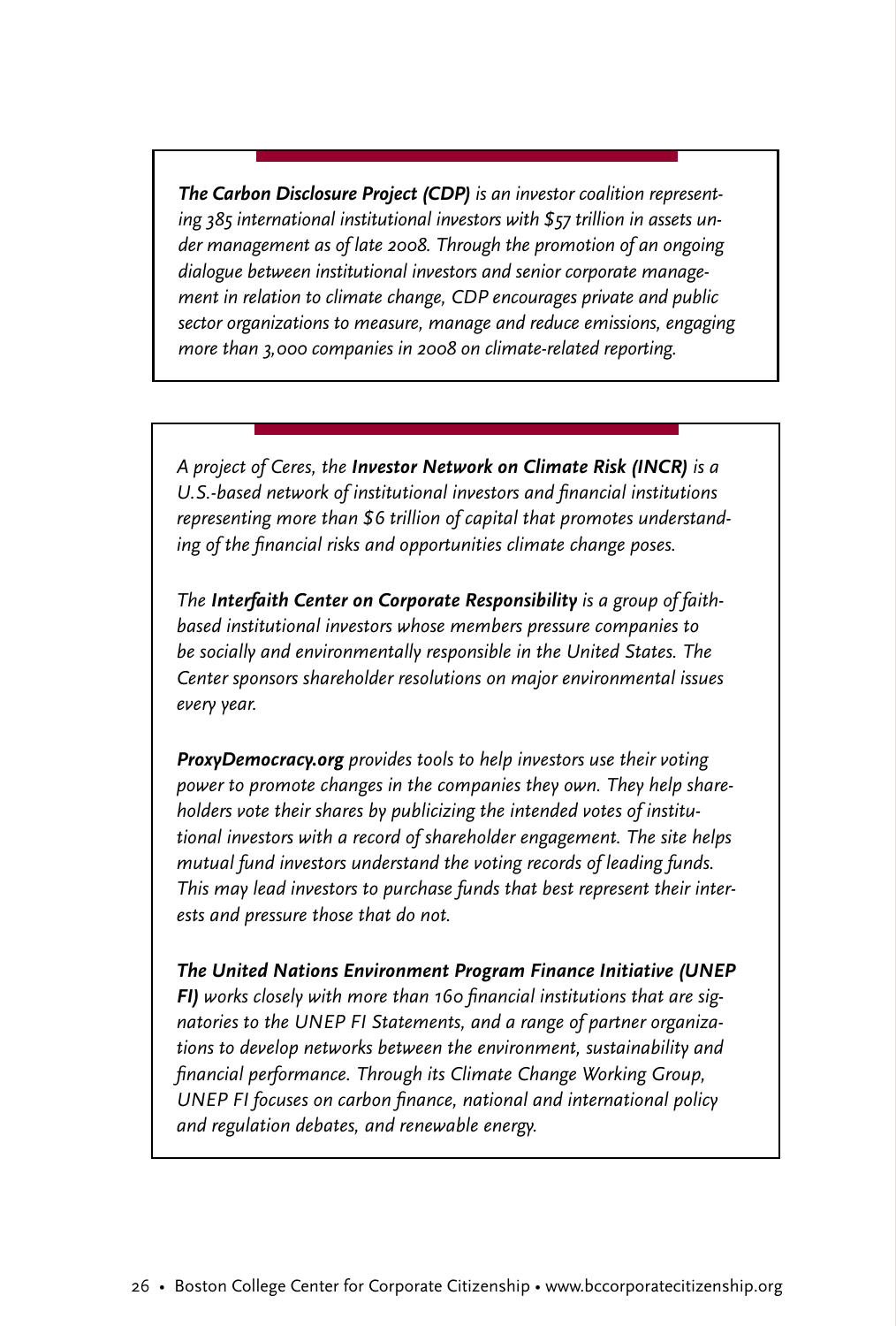Hedge Funds

#### **Public Policy**

Investors can engage with government bodies to stress the importance of climate-related issues, and work with policy makers to publicly promote most efficient means of addressing greenhouse gas emissions, mitigating climate impacts and adapting to likely climate change. Whether by asking regulatory bodies to require climate risk disclosures as part of their regular filing, or by calling on legislative bodies to create federal climate regulation or energy efficiency policies, investors can use their voice to support effective action. In each case, public policy advocacy requires careful consideration of the specific issue in question in combination with broad, long-term analysis of the effects that climate change will have both on investors and society at large.

*In March 2007, Ceres and INCR organized a group of more than 60 leading investors, asset managers and companies that together managed more than \$4 trillion in assets. They released a climate policy call to action requesting fast, tangible action by U.S. lawmakers to tackle global climate change. Included in the petition was a call for the Securities and Exchange Commission to clarify what companies should disclose to investors on climate change in their regular financial reporting.* 

*The United Nations Environment Programme Finance Initiative recently launched the Green Economy Initiative aimed at mobilizing and refocusing the global economy toward investments in clean technologies and "natural" infrastructure in order to combat climate change and create new jobs.* 

Climate-related investment is intimately linked to the price governments are going to put on carbon in order to capture the externalities it imposes. Investors may wish to engage in the debate to determine the most effective and efficient way to work necessary carbon pricing into the market.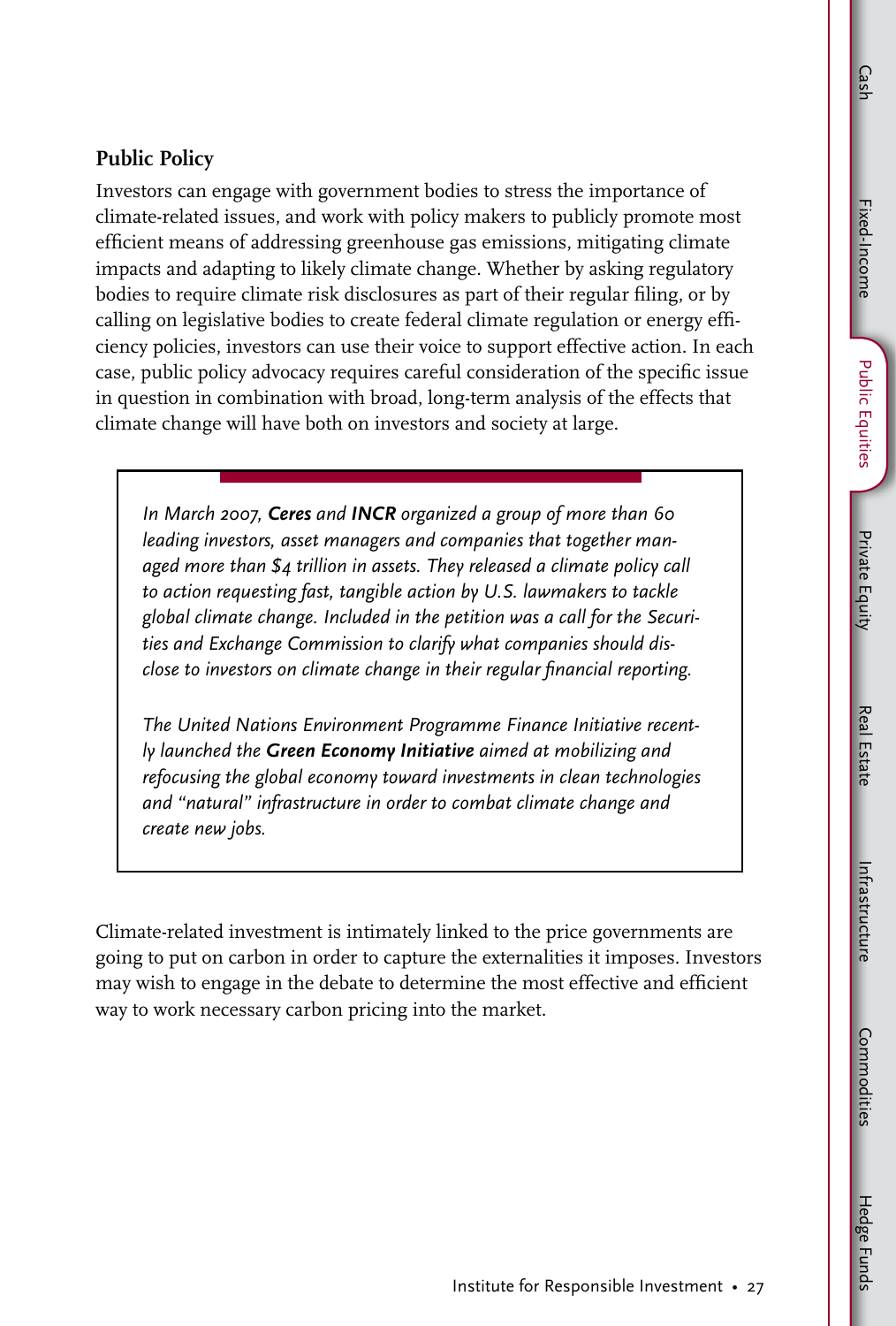## **Private equity**

#### **Overview: What you can do**

- Focus on investments that provide innovative products and services for greenhouse gas mitigation and climate change adaptation
- Identify risks to private equity investments from changing physical, regulatory and consumer environments
- Actively engage, through direct ownership stakes or through private equity intermediaries, in designing climate-aware business and investment strategies for investee companies

## **I. Private equity and responsible investment[**

Private equity – particularly venture capital – plays a special role in enabling the growth of specific forms of economic activity. These investments may take place at various stages of a company's life cycle, from early stage venture investments to the purchasing and delisting of a publicly traded company. Investors may invest in private equity through conducting their own transactions or as a limited partner of a private equity fund. When making such an investment, a limited partner places the active ownership interactions with the general partners. Due to their financial structure, private equity investments are usually only available to institutional investors or high net worth individuals.

While private equity investments focused on restructuring and resale have been criticized for short-termism, at their best, private equity and venture capital have a long-term focus. A long-term time horizon offers responsible investors the opportunity to help shape a private equity market which rewards wealth creation across the triple bottom line. The long-term commitment of these investments ideally heightens the materiality of environmental, social and governance factors to financial return. Private equity investment may also offer investors the ability to take active roles in the orientation of investee business practices.

## **II. Private equity and climate change**

Investors can choose to seek private equity and venture capital funds that take investment in renewable energy or energy efficiency as part of the climate change solution, and so look to invest in portfolio companies focused on developing clean technologies. Investing in these funds may put investors into the early stages of a promising economic shift to clean technology, and the investment may also itself promote research and product development that expedites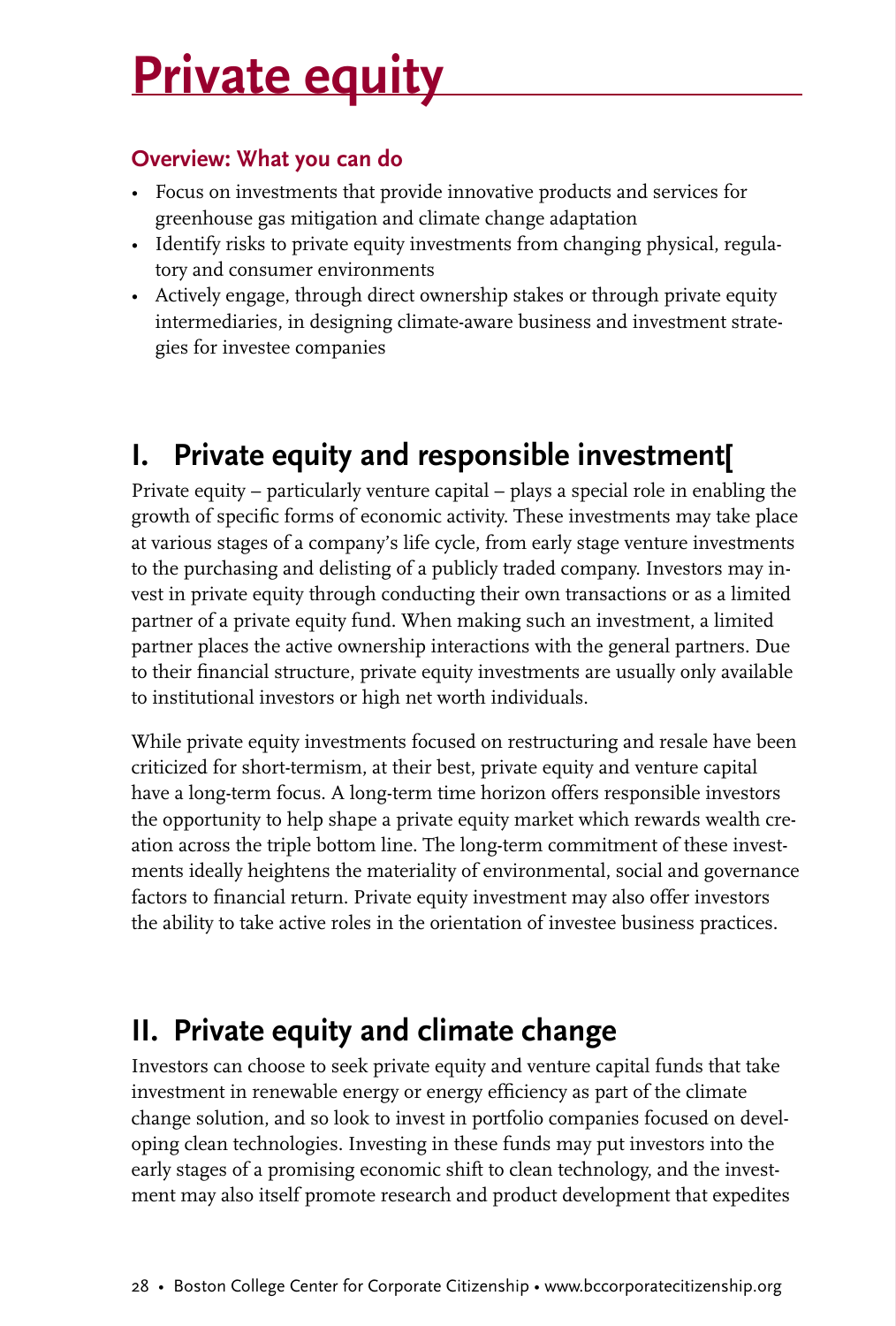**Public Equities** Public Equities

that shift. As in other asset classes, private equity investors will also want to address the risks that climate impacts in the future may have on their portfolio, whether from exposure to new regulations or to climactic impacts that change consumer demand.

Although investing in a company at its earliest stage increases financial risk, investors at this stage have more scope to influence the environmentally sound operating policies and procedures, reducing future climate risk which may perhaps even mitigate some of the financial risk incurred by investing in the early stage. Private equity investments generally, and venture investments in particular, also provide the opportunity for investors to specifically direct companies toward climate-friendly business practices.

### **III. How private equity investments address climate change**

Investors may focus on a variety of factors when determining a climate-changerelated investment strategy for private equity. Particularly popular approaches are:

• Conducting an analysis of the environmental impact of the investment company's products;

*Massachusetts Green Energy Fund seeks to invest in Massachusettsbased renewable energy companies able to achieve strong financial returns. Potential investments include solar photovoltaic power, wind power, biomass, biofuels, fuel cells and other enabling technologies that promote the expanded use of renewable energy.* 

*Investing in companies at the seed, start-up, growth and expansion stages, Good Energies uses a long-term investment strategy and diversifies its alternative energy investments across wind, solar, green buildings, and energy efficiency.*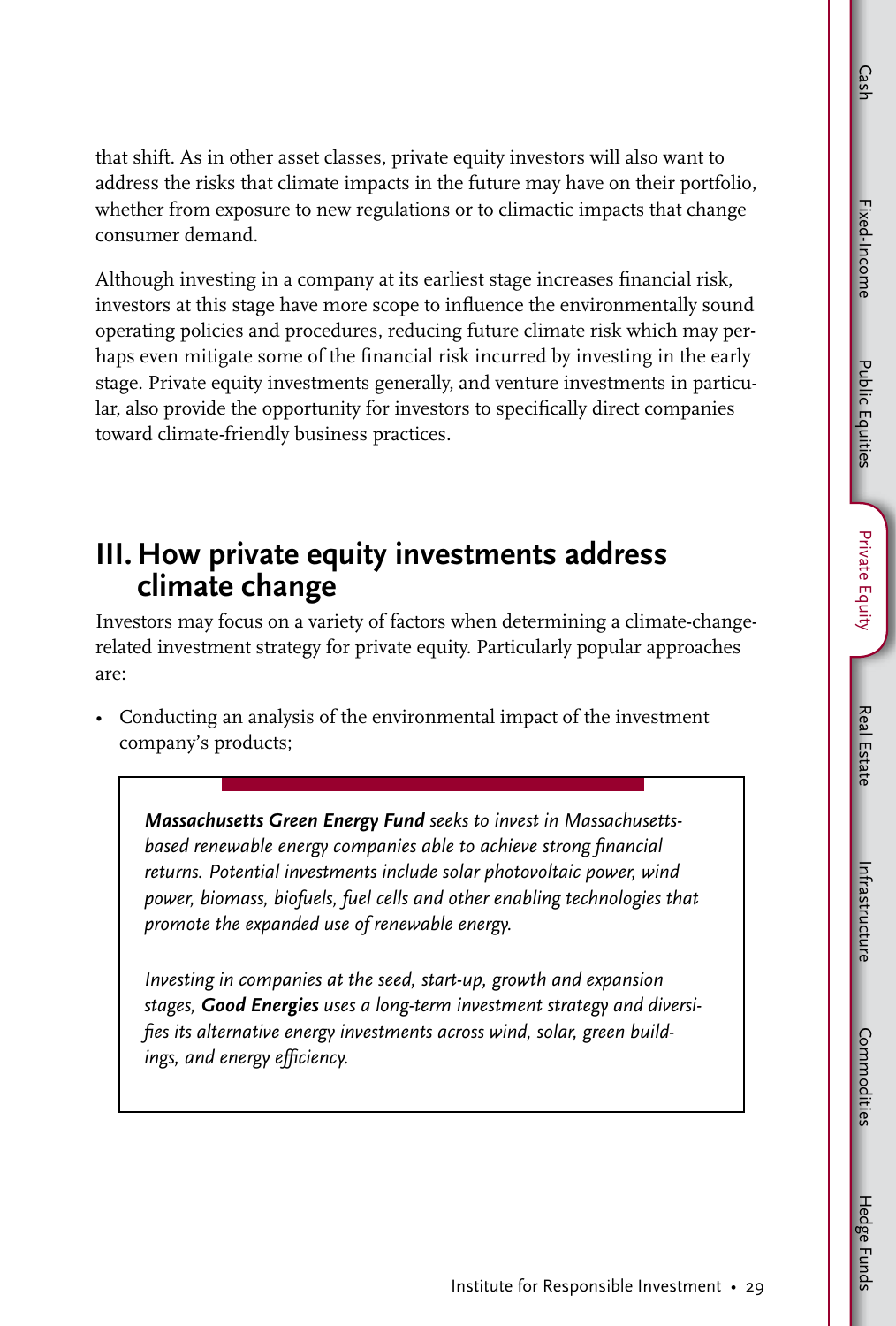• Assessing how the business operations of the investment company are conducted in order to improve environmental sustainability;

*US Renewables Group is converting a coal power plant in New York State to wood biomass, and sees potential for further conversions of similar plants in the U.S.*

• Targeting investments that will help catalyze growth in an entire industry such as clean energy.

*California's venture capital community saw economic potential to assist the state in its efforts to reduce carbon emissions and has worked closely with the state to help fund solar rooftops, deploy infrastructure for fueling hydrogen cars and earmarking funds for aggressive energy efficiency programs. For example, after venture capital firms Khosla Ventures and Kleiner, Perkins, Caufield & Byers (KPCB) provided funding to Ausra, a developer of utility-scale solar power technology, the company entered into a 177 megawatt solar thermal power purchasing agreement with Pacific Gas and Electric Company.*

• Create a pipeline through requests for proposals (RFPs).

Large investors may write requests for proposals specifically stating the form of environmental benefits most relevant to them. The RFP may identify the types of products, specify policies, or require certain disclosures. By doing this, investors are given the freedom to set their own terms of climate-related investment strategy.

Private equity investors should remain cautious of the effect market volatility may have on their investments. As the promise of uncertain new technologies, and the dynamic value assigned to carbon and other emissions, is priced into the market, private equity investments may experience swift movements of capital.

The recent experience of investments in ethanol as an alternative fuel, with rapidly changing calculations of carbon emission reductions, points out challenges in the field. The important social problems associated with corn ethanol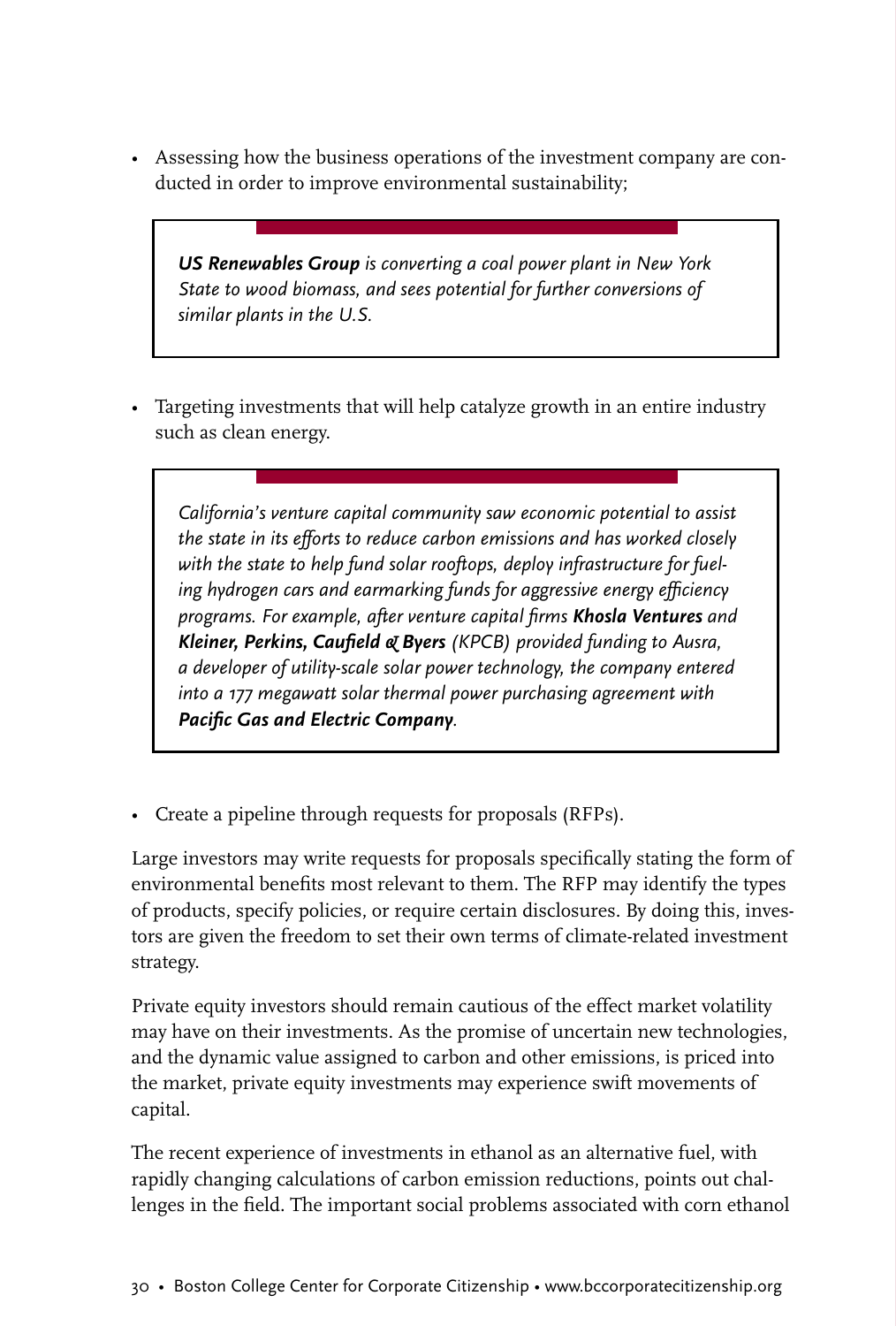**Public Equities** Public Equities

Intrastructure Infrastructure**Commodities** Commodities

and its relationship to higher food prices, for instance, offers a cautionary tale of climate-related investment enthusiasm and a case study in the complex nature (and value) of integrating environmental, social and governance information into investment decisions.

### **IV. Evaluating private equity and venture capital investments through a climate lens**

While private equity poses high risk due to uncertainty and the absence of a liquid market for shares, considering environmental factors in private equity investments can add long-term value to the asset class. As noted, time horizons are necessarily crucial in climate-related investing. Private equity investors may develop a climate-related due diligence process at an early stage of investment analysis, to better determine the long-term impacts of climate change on potential investments.

For instance, a climate change analysis may be applied to assess:

- The impact of carbon emissions' exposure on future costs
- Changing regulatory and subsidy structures affecting the company's competitive environment.

Specifically for green companies, areas to consider include:

- The large amount of capital needed for clean technology companies to get off the ground
- The need for clean technology companies to differentiate themselves in the rapidly growing field

Investors may collaborate with each other to form networks that use private capital to promote sustainability. This allows the climate conscious investor to pay close attention to developing a channel of potential investments. Joining these networks may result in co-investments or other types of collaboration to further the investors' missions. (In some cases, a fund of funds may perform a similar service, giving investors exposure to a broader range of products). Networks may also work to encourage entrepreneurs to focus on developing businesses with high-impact environmental missions.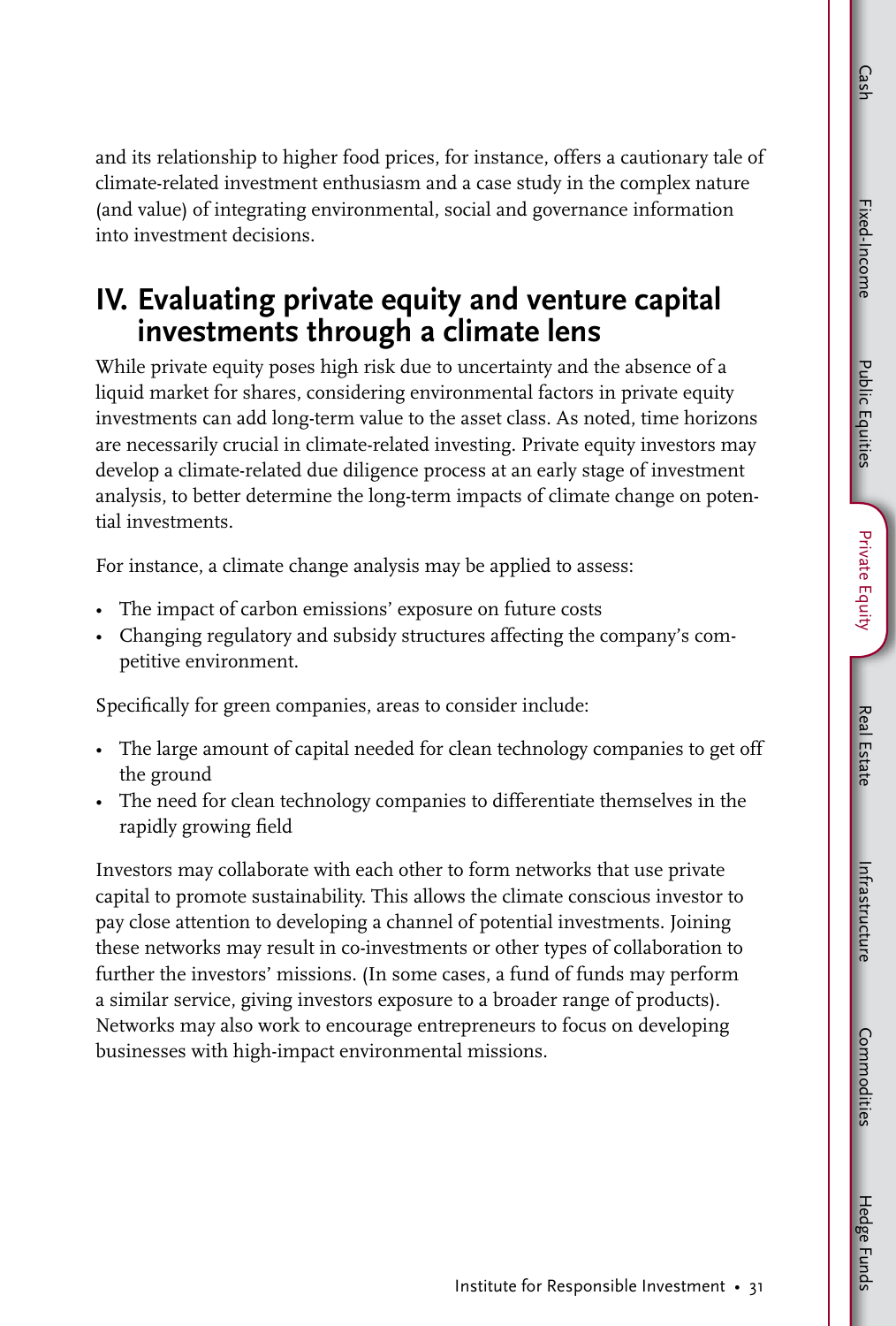*The Environmental Defense Fund and Natural Resources Defense Council brokered an agreement with private equity giant KKR and the Texas Pacific Group to back their investment in TXU in exchange for their pledge to reduce carbon emissions and throw out plans to build coal-fired power plants.* 

## **V. Private equity and stakeholder engagement**

Investors can use their position to influence management or seek to invest in funds run by firms that do this. Engagement may involve oversight of the internal practices of portfolio companies. For example, investors may choose to work with management during the due diligence process to get an environmental action plan into place. Post investment, investors may require the company to report on its environmental status monthly or quarterly as part of the shareholder agreement.

*The Cleantech Venture Network brings together clean technology investors and entrepreneurs in order to facilitate the financing of clean tech companies. Members have access to several databases that provide useful information for the deal seeking investor.*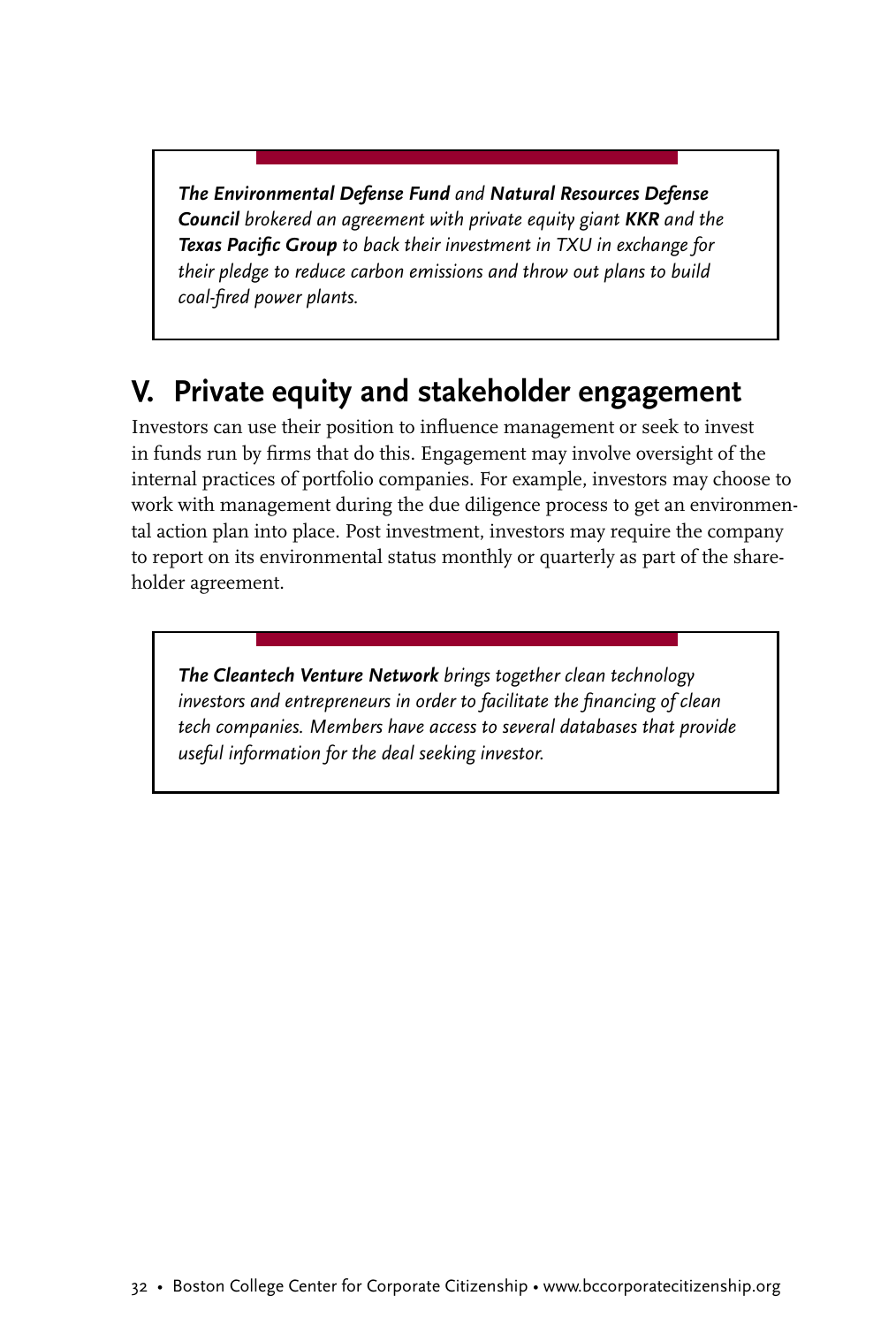Public Equities Public Equities

## **Real estate**

#### **Overview: What you can do**

- Manage climate risks across existing building stock and in new development
- Target opportunities for improved building performance
- Adjust investments to support less carbon intensive built environments

## **I. Real estate and responsible investment**

Real estate investment involves a variety of products – from private equity placements, to debt financing, to publicly traded Real Estate Investment Trusts (REITs) and securitized mortgages – all tied to ownership of existing buildings, the rehabilitation of existing buildings, and new construction. Real estate investments also involve a wide range of sub-asset classes, such as office and industrial space, multifamily rental properties, single-family residences and mixed-use development.

From the perspective of responsible investment, the real estate asset class raises a host of important questions. Real estate investments help determine how people live and work, they are intimately connected to social and public policy, and these investments are an important engine of economic activity throughout whole economies. Environmental, social and governance (ESG) analysis can help investors take into account the regulatory, political, consumer and physical contexts in which real estate investments take on value. In addition, real estate is a relatively illiquid asset class, and so favors the longer term time horizons in which ESG analysis is likely to be material.

## **II. Real estate and climate change**

Building use makes up a substantial percentage of overall energy use, and is responsible for a similarly substantial percentage of greenhouse gases across different societies and economies – estimate typically are in the 35-45 percent range of carbon emissions from buildings. Operating costs for buildings are naturally exposed to changes in energy costs, and at risk for increased costs associated with a price attached to carbon and other greenhouse gases in the marketplace. In addition, transportation between buildings is an important factor in greenhouse gas emissions, and density and access to public transit will likely become more valuable as energy and carbon prices rise.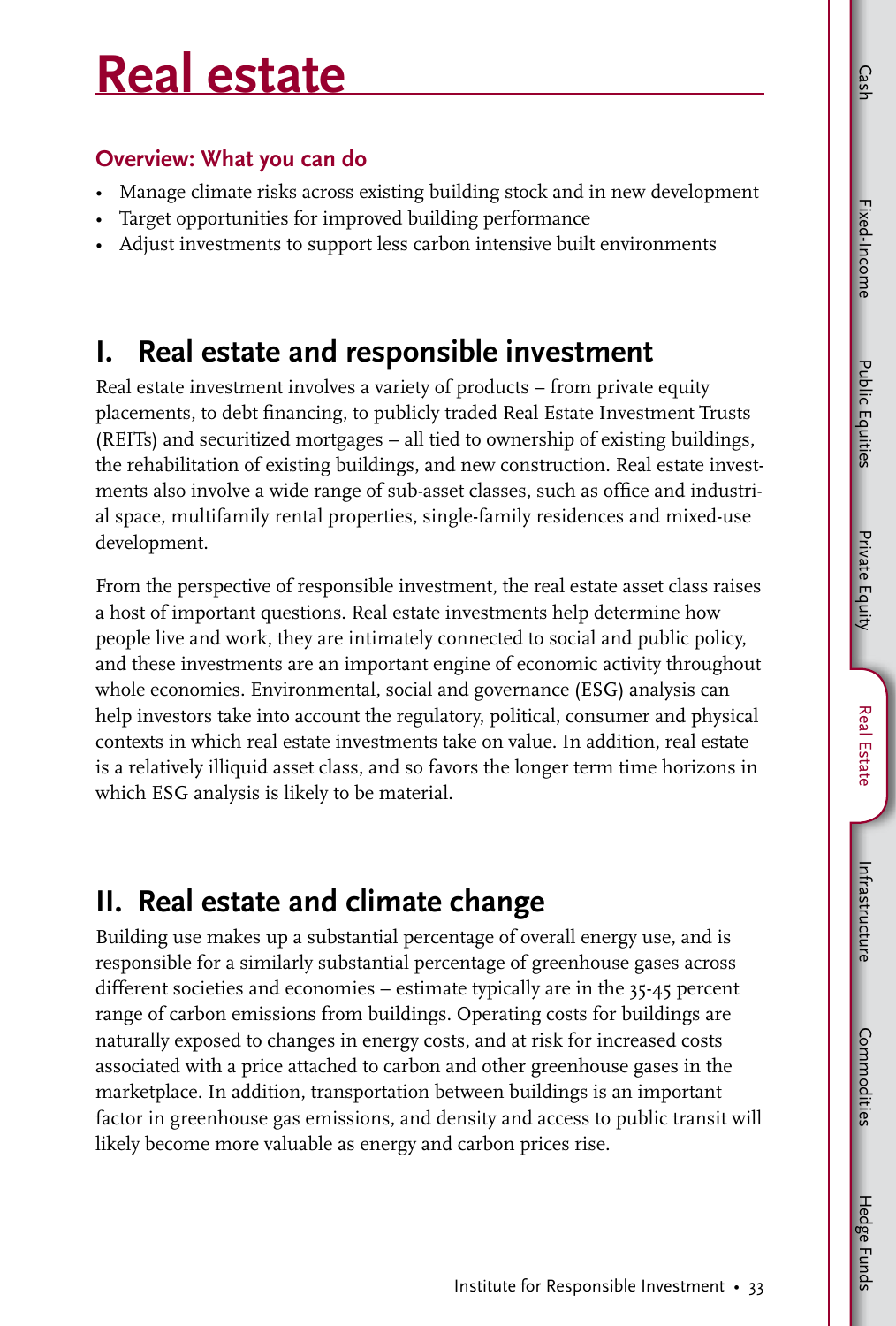At the same time, real estate as an asset class is exposed to significant regulatory risks such as monitoring and regulating of energy use and greenhouse gas emissions. New regulations may target buildings in particular because efficiency improvements can be measured more easily there. Finally, the built environment is exposed in specific ways to the physical (and thus insurance) risks associated with climate change, from locations close to severe weather incidents or rising sea levels, to changing land use patterns that result from climate change.

### **III. How real estate investment addresses climate change**

Investors frequently invest in real estate through fund managers, private equity funds, loan funds, REITs or other investment vehicles directly involved with the management of existing buildings and the rehabilitation or development of new ones. A first step for investors, then, may be to engage the fund managers of these investment vehicles on how they incorporate climate analysis into their investment practice.

In developed economies, only approximately 2 percent of buildings are built new each year, with the remaining 98 percent constituting existing stock. This creates substantial investment opportunity around improving existing building performance, from integrating energy efficient technologies into building operating systems to adopting low-cost operations strategies such as turning off the lights when empty. Investors can promote more efficient building management by working with fund managers, property managers and related parties to reduce overall energy use across a portfolio, and gather information to target the most cost-efficient mechanism for achieving this goal.

*CalPERS has worked with its property managers to reduce energy use by 20 percent across its portfolio from 2006 to 2010. Similarly, TIAA-CREF has engaged its property managers to reduce energy use by 10 percent across its portfolio over a three-year period. In both cases, engagement between owners and managers has catalyzed the development of measurement and management systems that incorporate energy efficiency more directly into the property management mandate.*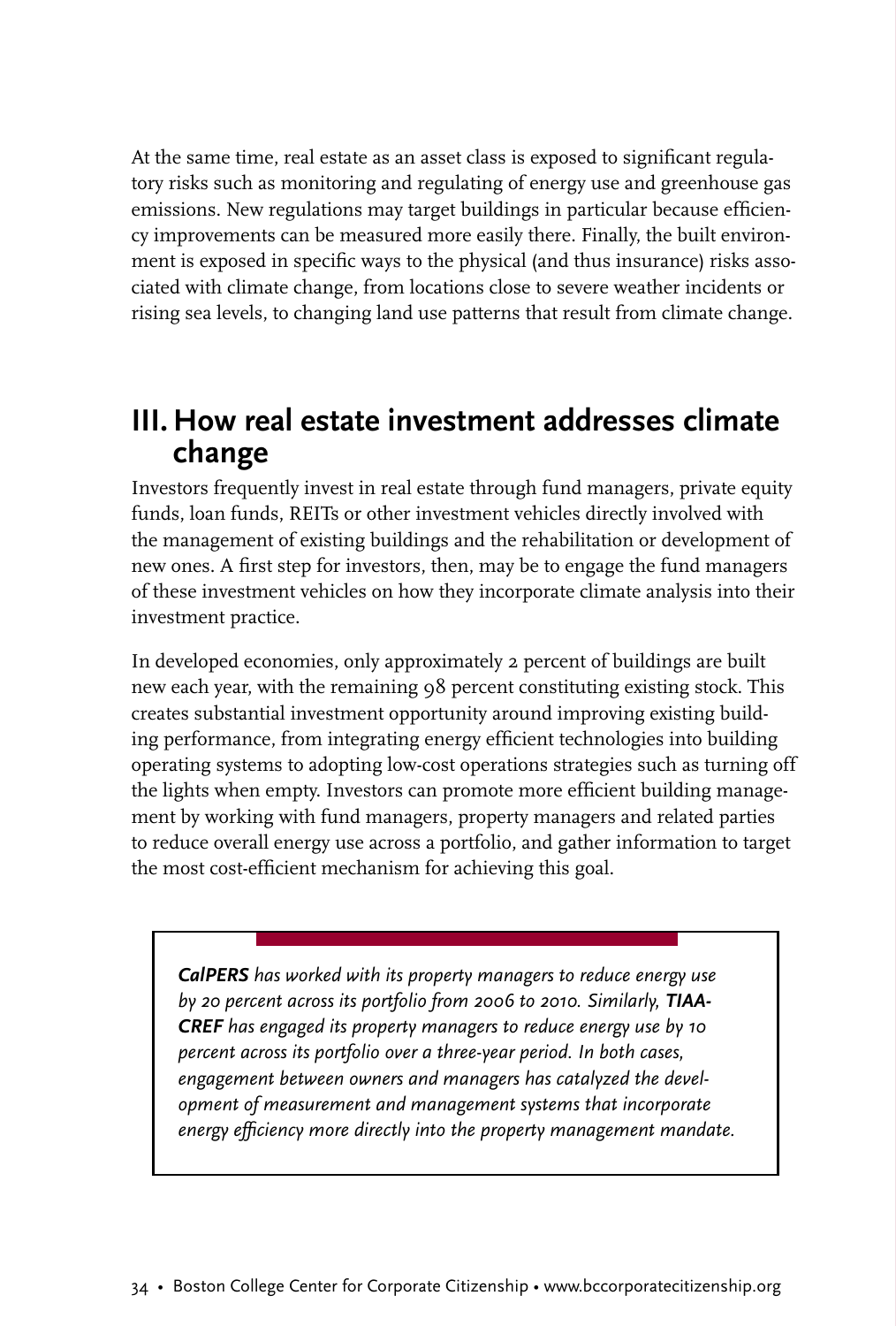One of the key difficulties in incorporating energy efficiency into building operations is the complicated landlord/tenant relationship. In many cases, for example, owners are the ones who will pay for efficiency upgrades, while tenants will reap the benefits. Similarly, tenants may be responsible for energy use within their leased space, making efforts to reduce energy use by building owners more complicated. Fund managers concerned with energy efficiency are taking steps both to educate tenants on how best to operate their leased space, as well as innovative programs to share costs and benefits between owners and tenants.

*BOMA, the Building Owners and Managers Association, has designed standardized landlord/tenant legal agreements meant to encourage energy efficiency by better aligning costs and incentives across the landlord/tenant relationship.*

*As part of its Responsible Property Investing mandate, Kennedy Associates has undertaken to benchmark its existing building portfolio using the Energy Star rating system, as a means to identify the most obvious targets for energy efficiency improvement. For new construction, Kennedy Associates targets United States Green Building Council (USGBC) LEED Standards as a third-party measure of environmental design.*

On another front, new construction and extensive rehabilitation offer investors special opportunities to address climate risks and opportunities. Recent years have seen extensive advances in green building capacity among developers and contractors, with costs for energy efficient buildings falling even as building efficiency itself is rising. Standards for building energy efficiency offer investors the means to more easily identify new construction that targets their climaterelated goals.

Finally, investors may wish to review their portfolios for climate-related risks tied to location. Insurance costs for coastal properties, for instance, may change the long-term value of real estate in those areas. Buildings that are costly to operate, or that are located far from transit centers, may also create long-term risks as new regulations and higher energy prices associated with efforts to reduce carbon emissions come online.

Hedge Funds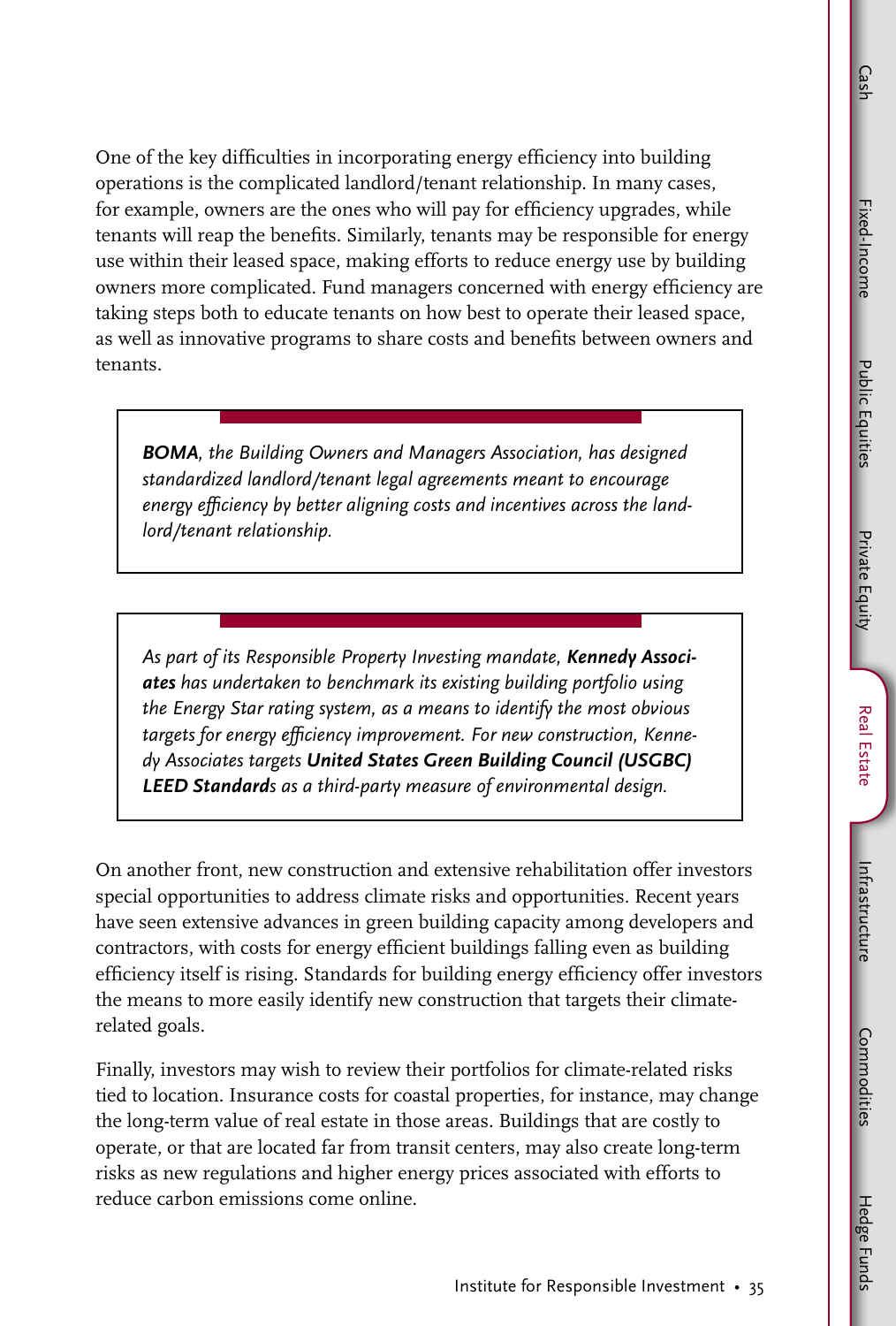### **IV. Targeting climate-related real estate investments**

Investors may wish to target real estate investments that explicitly define themselves as addressing the risks and opportunities related to climate change. In some cases, these may be private equity funds that incorporate energy efficiency goals or green building standards into their charter.

*The Hines CalPERS Green Development Fund targets sustainable office building construction, using USGBC LEED standards as a measure of green design. The Jonathan Rose Smart Growth Fund targets existing building urban infill investments with opportunities for promoting density while increasing energy efficiency in existing buildings. Gerding Edlen, a development company, ties high-performance energy efficiency targets in new development with a Livable Places index that tracks both building location in dense environments as well as the ability to encourage walking by building owners and tenants.*

Similarly, there are funds and developers that concentrate on brownfield redevelopment, smart growth, and transit-oriented development. For some funds, environmental considerations are explicit. They may, for instance, target only properties near transit stations, or within walkable communities, as a means to reduce the vehicle-miles-traveled associated with specific investments. Other funds, because of their focus on urban density, mixed-use and/or mixed-income development (including work force housing) or transit-oriented development, may offer investors a way to manage climate risk and opportunity without an explicit climate frame.

Lending institutions are exploring ways to support green rehabilitation of existing buildings, and also to target new construction that meets or exceeds performance targets from existing ratings systems.

Finally, a number of REITs are beginning to become more transparent about their energy use and greenhouse gas emissions, and are developing programs, like their private counterparts, to improve performance across portfolios. While no specifically "green" REIT has yet come to market, investors are increasingly able to evaluate REITs on their climate-related performance.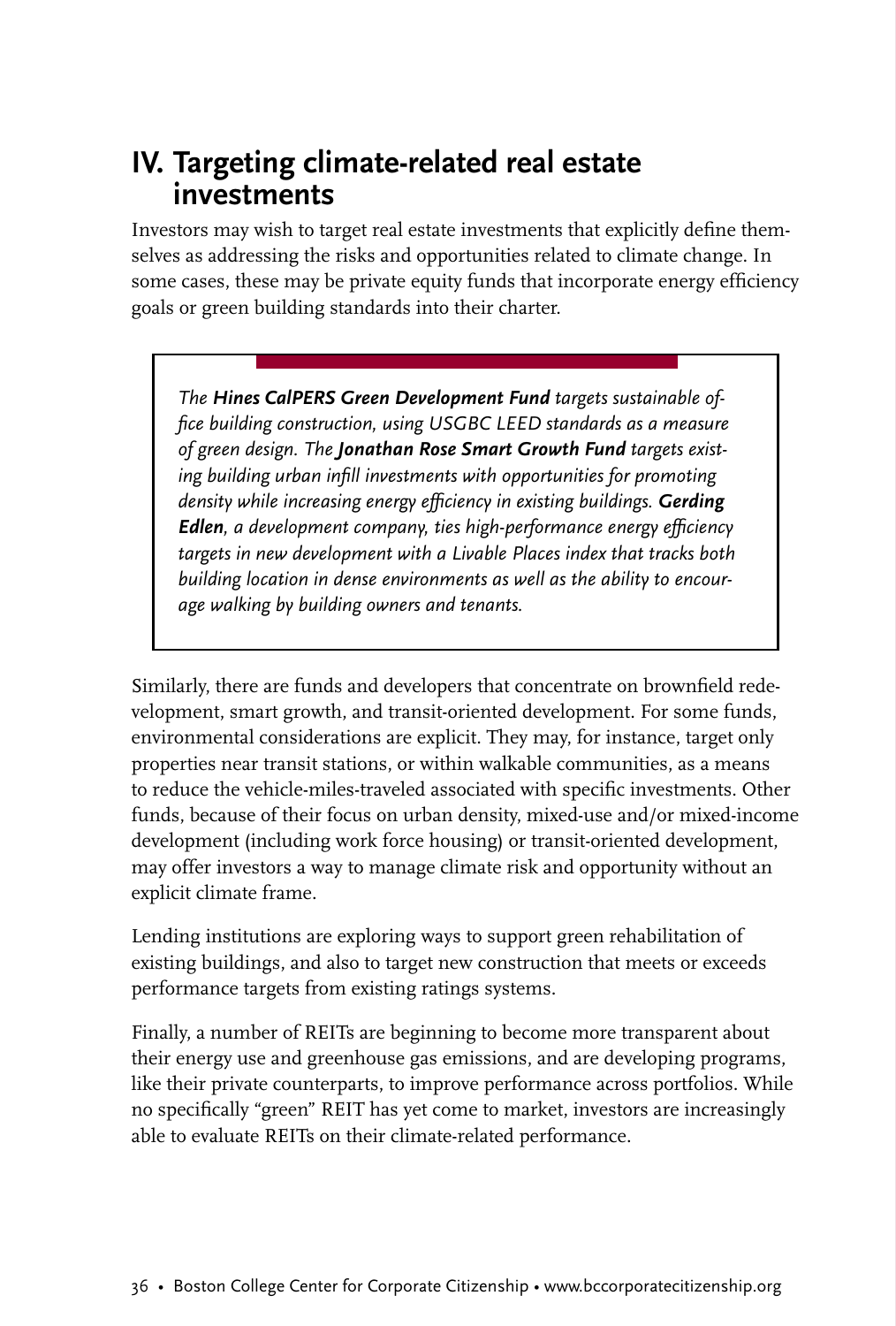**Public Equities** Public Equities

Hedge Funds

#### **V. Real estate and stakeholder engagement**  Investors can work together to promote disclosure of climate-related perfor-

mance and to support clear and consistent standards that measure performance. A number of investor networks have addressed the potential for coordinated vocabulary and metrics for real estate investments across a range of social and environmental concerns. The **USGBC**, for instance, has taken the lead in multistakeholder development of systems by which to measure environmental sensitivity and performance of real estate. Similarly, the **United Nations Environment Programme Finance Initiative** has created a Property Working Group dedicated to facilitating responsible property investing best practices. The **Boston College Institute for Responsible Investment**, in partnership with the **University of Arizona**, has created the **Responsible Property Investing Center**, a network of real estate investors and developers who create triple-bottom-line investment opportunities and techniques. Finally, real estate trade associations, such as the **Urban Land Institute** (ULI) and the **International Council of Shopping Centers** (ICSC) have created programs that address key climate-related investment issues for their members.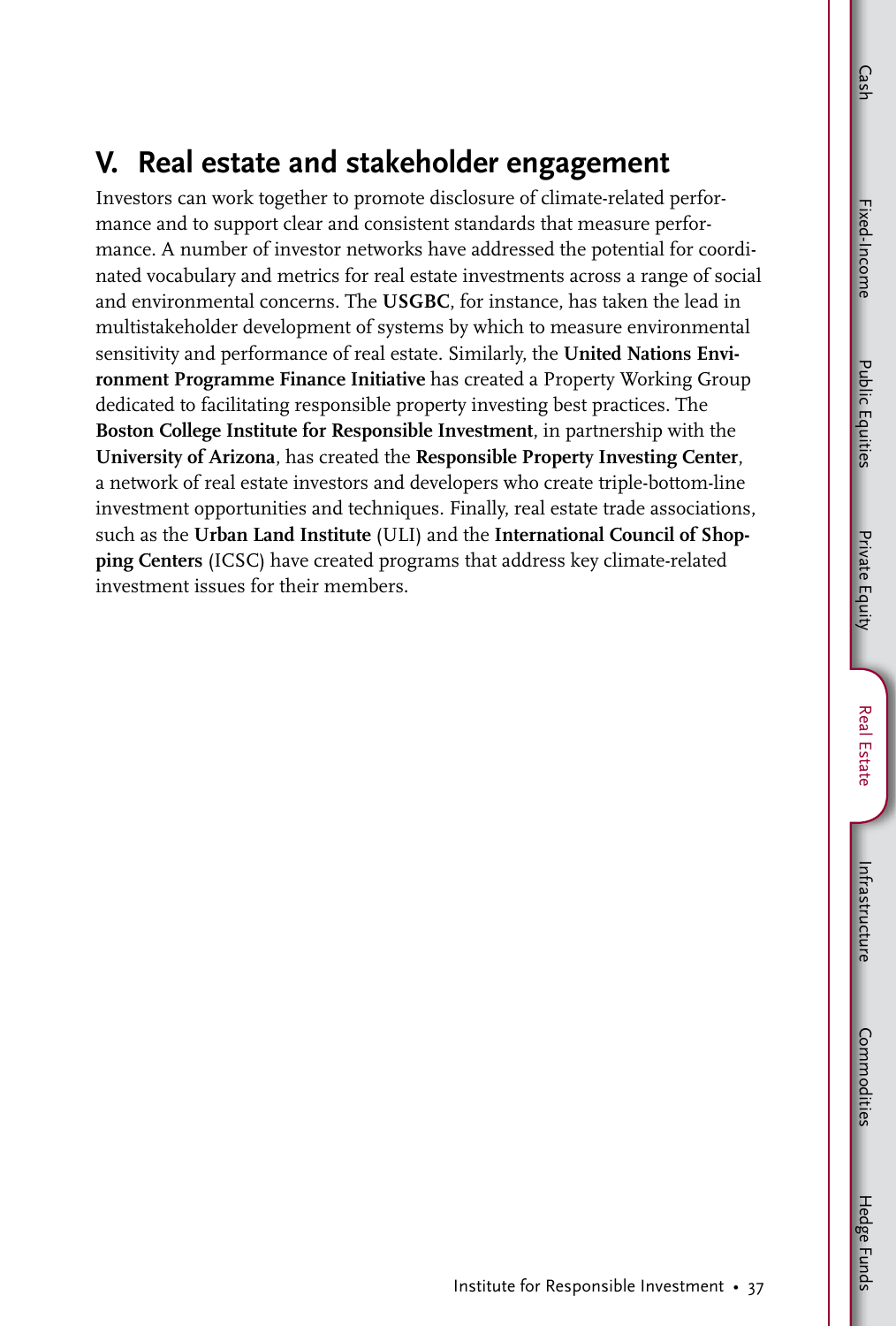## **Infrastructure**

#### **Overview: What you can do**

- Target infrastructure investments that mitigate greenhouse gas emissions or support adaptation to climate change
- Assess the climate risks, physical risks and regulatory risks embedded in infrastructure investments
- Avoid funds that hold investments in infrastructure that has negative environmental impacts

## **I. Infrastructure and responsible investment**

Private infrastructure investment is increasingly considered an asset class in and of itself, in response to demand generated by aging infrastructure in the United States and Europe, and the need for new infrastructure in emerging markets. Fixed assets such as parking lots, bridges, turnpikes, airports, power plants and water utilities are feasible options for investors. These projects provide investors with relatively predictable revenue streams with low risks. Investment in infrastructure requires long time horizons and often substantial capital, but it also offers the opportunity for stable returns.

There is an ongoing debate concerning the effectiveness of privatization of public infrastructure. This can be seen, for instance, in the intense debates over the effectiveness of the privatization of the British Rail System. Some argue that it is cheaper for the public to borrow for public investment, or that the privatization process puts too much public money into the hands of private companies. Nevertheless, an important role for private capital in infrastructure investment is likely to continue.

Infrastructure investment raises a host of environmental, social, and governance issues, from the long-term social and environmental externalities created by infrastructure development, to the role that public policy and consumer demand play in the viability of such investment. Thus infrastructure investments as an asset class may be of particular interest to responsible investors looking to address financial implications of long-term risks and opportunities. Infrastructure determines how people live, how they get energy, how they dispose of waste, and so on. It can set the framework for markets across all other asset classes.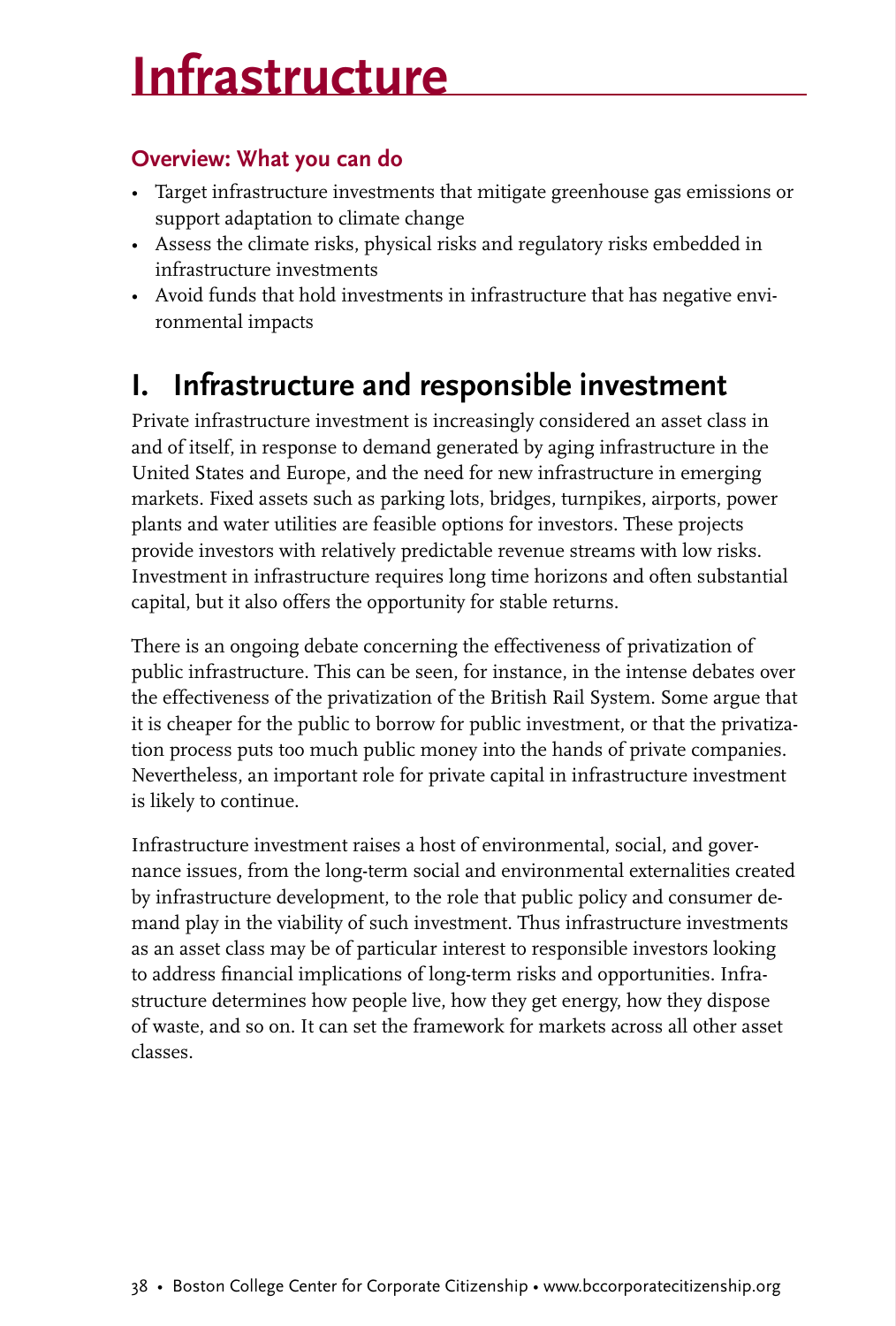**Public Equities** Public Equities

Climate change necessarily affects the long-term prospects of many infrastructure investments. In the first place, infrastructure related to transit or renewable power generation is likely to play a major role in political strategies to reduce greenhouse gas emissions. Similarly, investment in infrastructure may be crucial to adapt to changes in sea levels, land use patterns, or other effects of likely climate change. Climate change has significant potential to influence the longterm performance of certain infrastructure investments. Investment resources could be put toward:

- Alternative energy infrastructure that will provide the needed foundation for its increased use and availability
- New and improved power grids
- More efficient railways that allow for faster travel and less emissions.

The expected regulation of greenhouse gases at various levels creates a period of uncertainty and regulatory risk for infrastructure investments. Mandated restrictions on carbon emissions pose a risk to infrastructure investments by:

- Causing transportation companies to reduce their fleets or become more efficient in order to meet emissions reduction requirements. Fewer trucks on the roads will decrease toll revenues;
- Influencing airlines to decrease the number of scheduled flights in order to reduce their emissions, which would cause a decline in airport use;
- Reducing the competitiveness of coal-fired and other power plants that have a high level of carbon emissions.

Other infrastructure projects investors may want to assess for climate risk include parking lots, power plants and structures where physical risks include damage to assets resulting from flooding or other extreme weather events.

Hedge Funds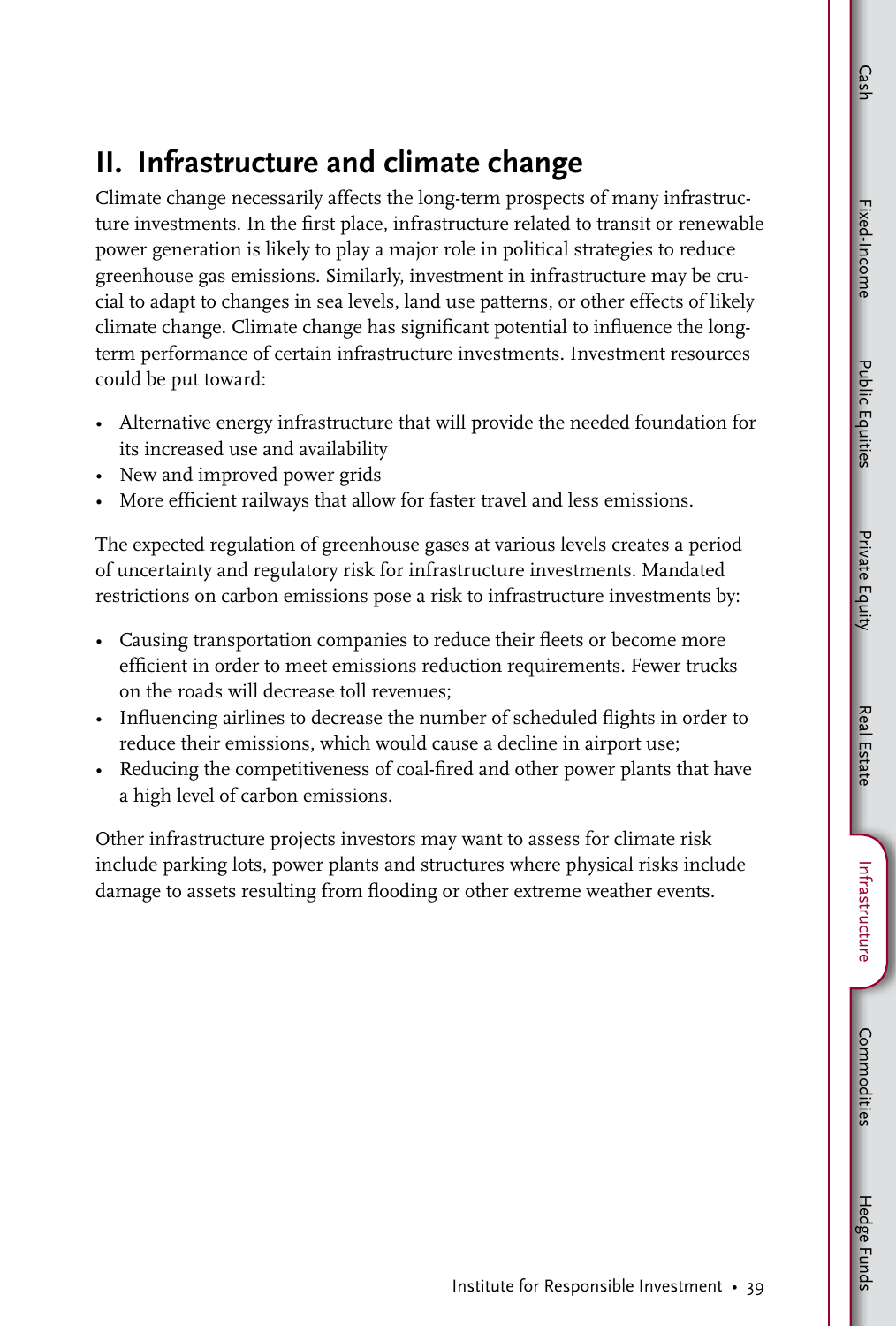### **III. How infrastructure investment addresses climate change**

Banks play an instrumental role in mobilizing financial resources for large-scale infrastructure investments. These investments often remain in operation for decades, so the financing choices of banks can have a large and lasting impact on greenhouse gas reduction targets. These banks often obtain their financing capital through issuing bonds on an open market, which provides an opportunity for individual and institutional investors to participate in the financing.

*European Investment Bank (EIB) is a policy-driven nonprofit public bank that seeks to invest in specific projects that further the European Union's policy objectives. It has been integral in helping the EU revamp its infrastructure. The bank is structured in a way that it can finance long-term projects and remain self sufficient. It recently loaned 400 million euros to Poland to modernize its railway lines.* 

*The EIB, along with more than 60 countries and the European Council, is also a shareholder of the European Bank for Reconstruction and Development. This bank provides financing for sustainable infrastructure projects primarily in Eastern Europe. It recently loaned the equivalent of 15 million euros to Oufa, the capital city of the Russian Republic of Bashkortostan, to finance capital investments to improve the municipal water and wastewater infrastructure, which will contribute significantly to decreasing the level of polluting discharges into the Volga River and the Caspian Sea basin.*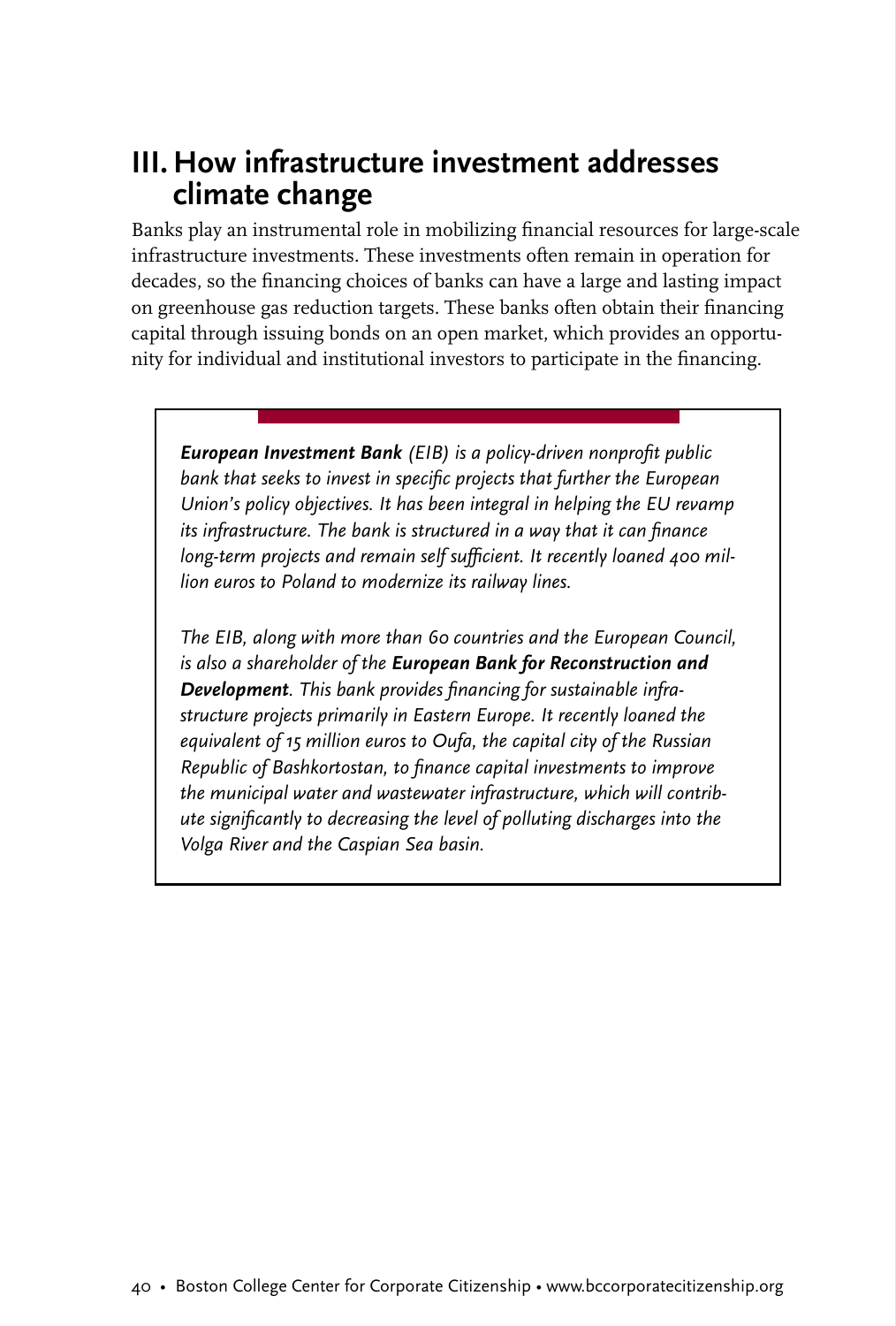Investors may also choose to seek investment in portfolios that hold companies building infrastructure that generates renewable energy and emissions credits. They may also invest in funds that collect infrastructure investments together as a unit.

*GE Energy Financial Services invests common equity into a wide variety of water and renewable energy projects. In July 2008 it reached the \$4 billion mark in renewable energy investments. These projects include investments in wind farms, solar power and hydroelectric plants.* 

There are many opportunities for investing in private equity funds that look for infrastructure investment opportunities with a climate change focus. They may seek to be investors in infrastructure projects that are contributing to alternative energy production. A climate-conscious investor may look for private equity funds that may not focus specifically on infrastructure, but that have multiple portfolio companies owning or building green infrastructures.

*The International Finance Corporation's new infrastructure fund, InfraVentures, is partnering with Reykjavik Energy Invest on the joint exploration and subsequent development of geothermal resources in Djibouti.*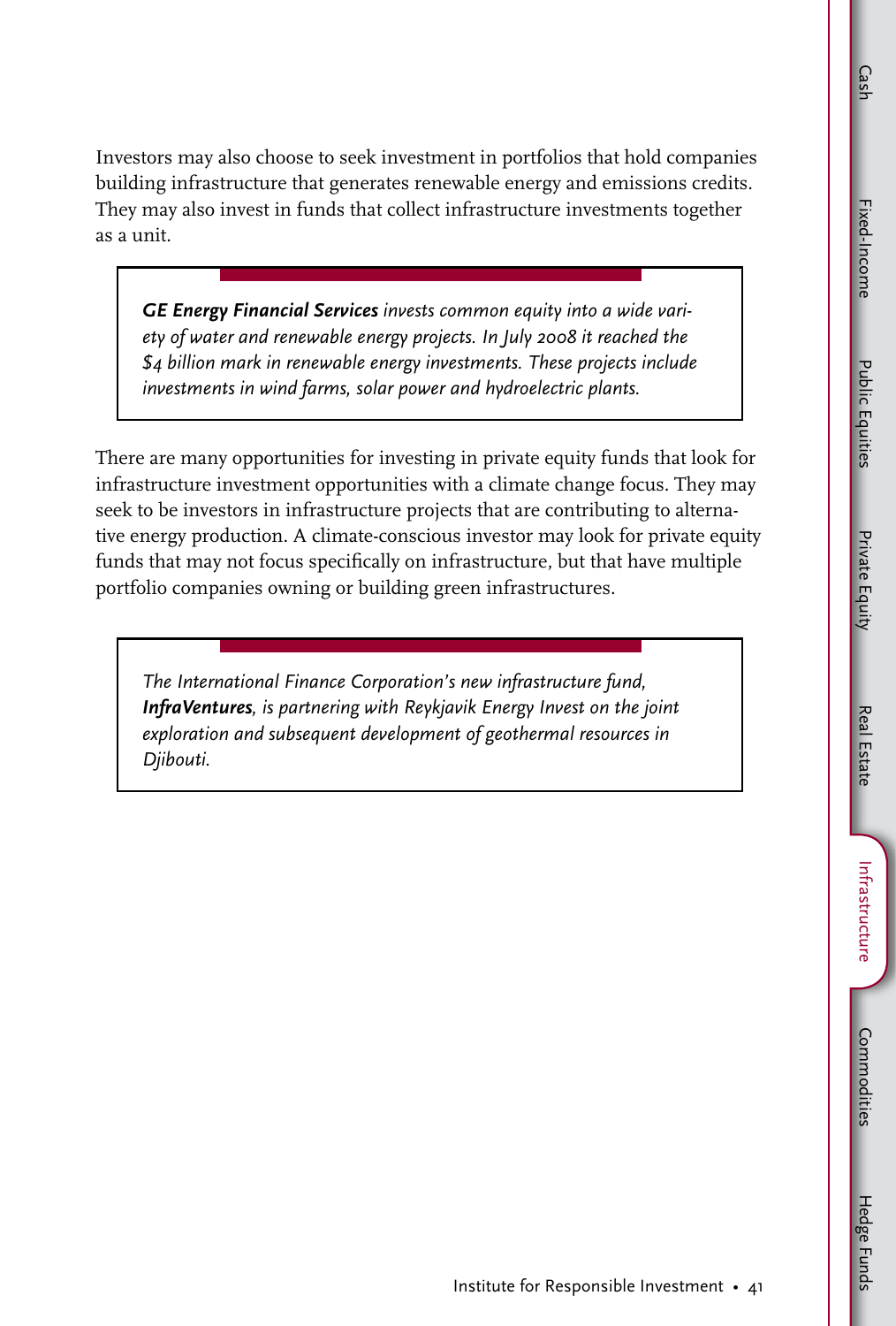## **Commodities**

#### **Overview: What you can do**

- Review potential impacts on commodity prices of new climate-change-related regulations
- Assess viability of carbon markets for long-term investing strategies and measurable climate change mitigation

## **I. Commodities and responsible investment**

Most commodities markets deal with natural resources and agricultural products. They function to reduce the risks inherent in raising or extracting these commodities and bringing them to markets. Primarily focused on speculation on future contract prices, commodities offer investors the opportunity to influence how commerce interacts with the natural environment.

With the exception of the creation of a carbon market, little thought has been given by the investment community on how to incorporate social and environmental concerns into commodity investments. However, the idea of creating commodity markets specifically to address social and environmental risks as the carbon-trading markets do is suggestive. The practicality of incorporating ESG concerns into today's commodity markets remains unclear – research and product development is likely necessary before investors can fully take into account long-term risks and opportunities in their commodity trading strategies. What is clear is that emissions regulation and carbon pricing in the United States, Europe, Australia, Japan and other markets is likely in the near future. Not only will markets be created for trading carbon commodities, it is possible that other products with sustainability implications will follow suit and commoditize as well.

## **II. Commodities and climate change**

Through commodity investing, capital is directed toward agriculture, metals and minerals, water infrastructure and supplies, and energy sources (whether renewable or otherwise). Investment may lead to an expansion of supply, but it also raises the possibility of exploitation and mistreatment of natural resources. From a climate-related perspective, commodities can involve important differences in carbon intensity in their production, transportation and use, allowing investors to determine the long-term exposure of particular commodities markets to climate risk. One commodity in particular – carbon – has, through the development of appropriately regulated markets, the potential to become a crucial arena for climate-related investing.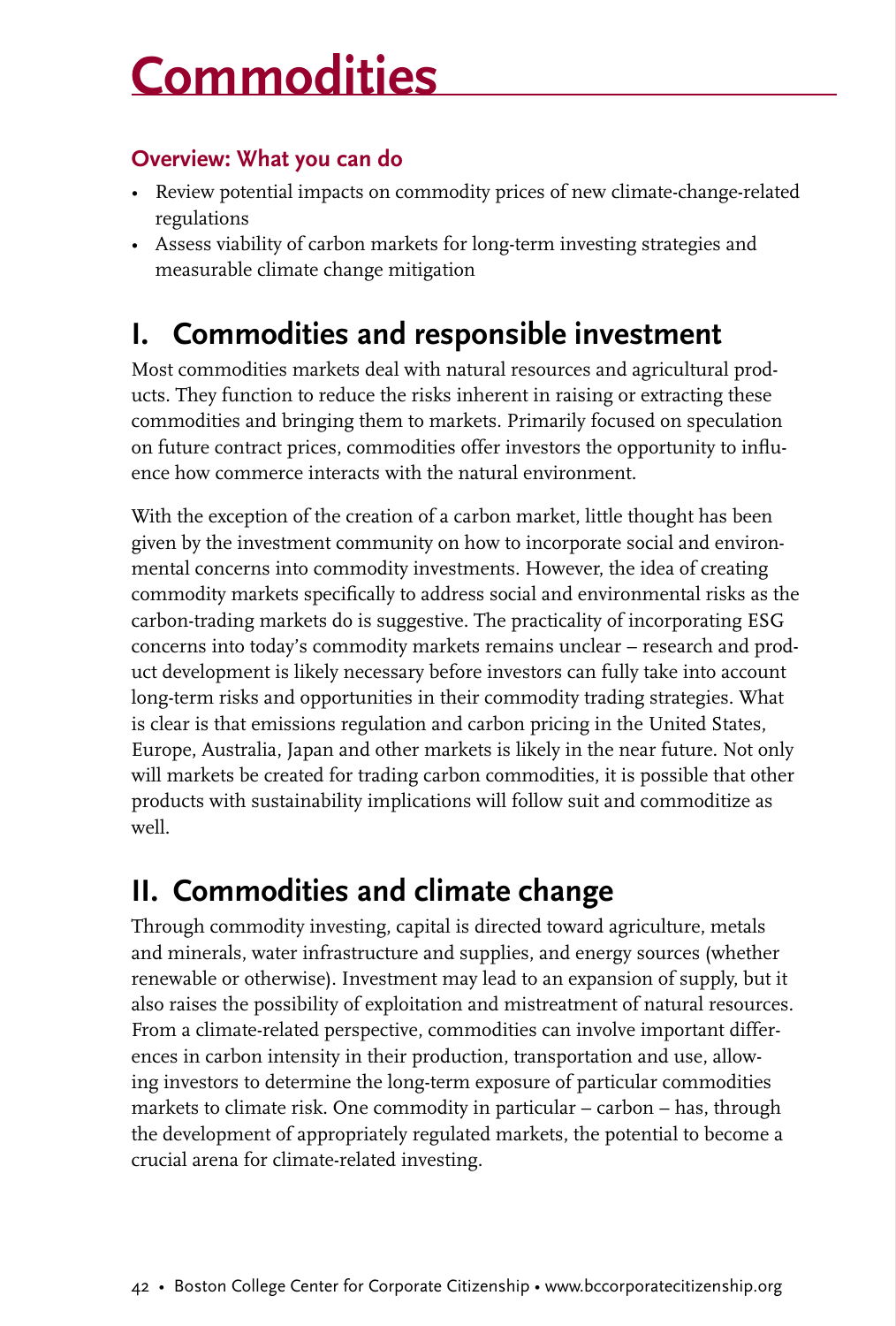**Public Equities** Public Equities

Intrastructure Infrastructure Commodities Commodities

A sophisticated commodities market can provide pricing stability for natural resources with characteristics that are environmentally preferable. Investing in commodity markets improves the commodity's liquidity, which assists producers in achieving greater price stability and improved performance. A climate lens may allow investors to leverage this strategy by investing in commodities that are known to be a comparable alternative to environmentally problematic choices. For example, investors may buy natural gas instead of crude oil or aluminum instead of other metals.

While the carbon market is the most prominent, there are other environmental commodity markets that are emerging. For instance, the collapse of fish and seafood species around the world initiated markets in individual fishing quotas. Financial products targeted at preserving water have also been developed, and water is seen by many to be the "next carbon," with potential valuing and trading mechanisms under discussion.

### **III. How commodities investment addresses climate change**

Investors may wish to evaluate a commodity investment by considering the product or its production process, and eliminating or underweighting those with a negative impact, or emphasizing those that have positive impacts.

By choosing to remove commodities that have a harmful impact on the environment from their portfolio, climate-conscious investors are, in the language of responsible investment, applying a negative screen to these products. Coal, for example, has traditionally been seen as an abundant energy source associated with low electricity prices. However, with the impending carbon emissions regulations and unproven technology on carbon capturing at coal plants, the burning of coal is increasingly scrutinized for its adverse affect on the environment. Credible global emissions reduction strategies include major reductions in the reliance of coal.

However, one key point must be emphasized: the often short-term nature of commodities markets raises doubts about the efficacy of taking long-term risks and opportunities into account via commodities investing.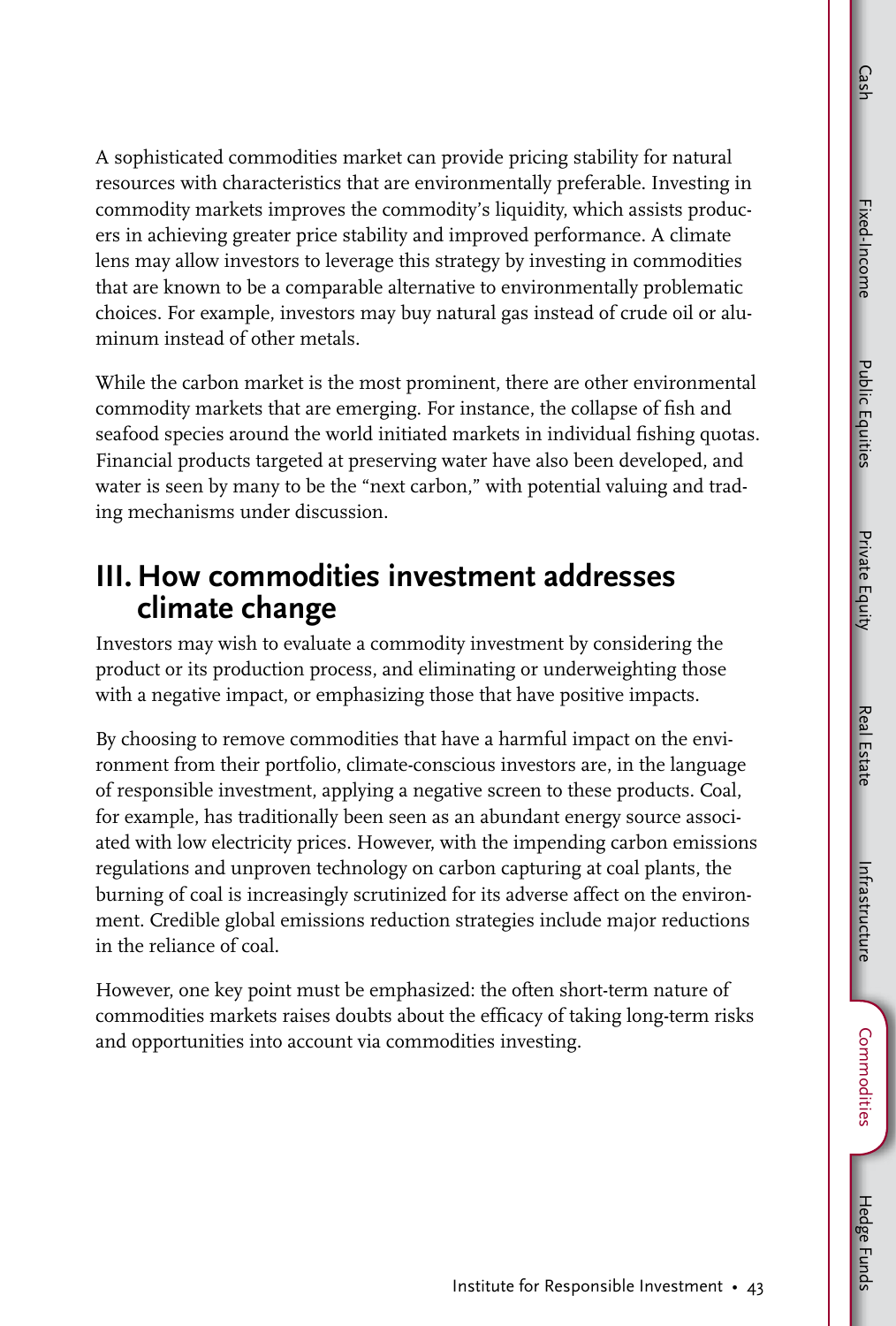While technology and alternative energy efforts to identify cost-effective alternatives to burning coal for energy are advancing, the cost of power plant construction is rising and, in first-world markets, coal plant construction faces serious challenges. Investors may choose to reduce or remove their energy investments from coal entirely, and focus on more cost-efficient and renewable forms of energy in order to entirely mitigate the risk of investing in coal.

*The Interfaith Center of Corporate Responsibility published a study called Don't Get Burned: The Risks of Investing in New Coal-Fired Generating Facilities. It highlights the risks and downsides of investing in coal-fired power plants, highlighting the high costs in construction and maintaining the plants as well as its emissions' damaging effect to the environment. The study concluded that coal is losing its appeal as a predictable investment and is rather laden with uncertainty.*

Other ESG consideration can complicate a climate-related investing strategy. For instance, an increasing emphasis on the use of biofuels as an alternative to gasoline has closely linked the food commodities market with climate change initiatives. Regulations have been set across the world requiring a specified level of biofuel use in a set period of time. While these requirements could be seen as a driver to increasing the demand for food commodities and therefore a promising investment opportunity, investors should be aware of the link between biofuel use and the food crisis.

*The United Kingdom's Renewable Fuel Agency's Gallagher Report linked first-generation biofuels with the potential to increase greenhouse gas emissions and increase global food prices. The report called for a focus on advanced biofuels and targeting of marginal land that it not suitable for food cultivation.*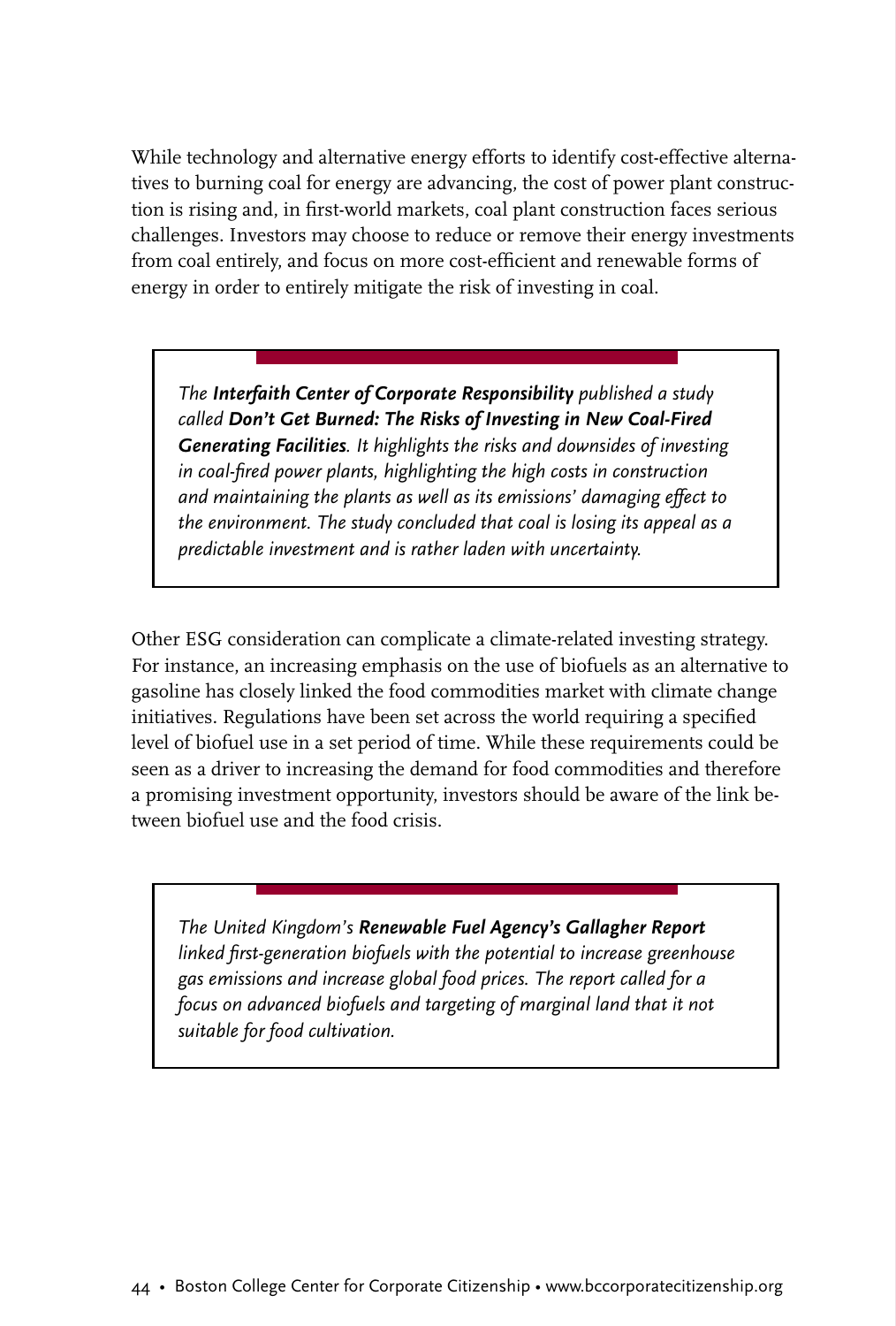**Public Equities** Public Equities

The increased production of biofuels has diverted grain away from food, encouraged farmers to set aside land for biofuel production, and sparked speculations in grains. Though there is research under way to find methods of producing "second generation" biofuel from algae or waste such as straw, the current food issues facing the world have caused governments such as the EU to revisit their commitment to biofuel use.

Investors may also seek to familiarize themselves with the sourcing locality of the commodity to conduct a risk analysis. This is challenging because the counter-party to most of the commodities' contractual agreements is the exchange on which it is listed. This leaves the exact location of the source unknown in most cases. However, some products are traded on exchanges that are identified as being in specific regions, such as the Dubai Mercantile Exchange or the European Climate Exchange.

## **IV. How investors can trade carbon**

As emission regulation plans are increasingly implemented, there will be a growing demand for investors in the carbon trading market. Renewable Energy Certificates (RECs) and Emissions Credits are two items that have surfaced in this market.

#### **Renewable Energy Credits**

One REC represents a unit of electricity and RECs are given out to generators who qualify as creating renewable units of electricity. Electricity providers are required to purchase sufficient number of these RECs to meet the requirements set in their jurisdiction. The market price for an REC can be seen as a subsidy paid to a renewable source per unit of production. Along with contributing to building the market for renewable energy, the purchase of RECs helps offset the carbon emissions associated with conventional energy generation.

#### **Emissions Credits**

An emissions credit represents an avoided unit of a pollutant. They are generated when an entity undertakes a project that would not have been done if they were not trying to reduce their emissions. These credits are then sold to entities who want to reduce their emissions. The credits have resulted in the evolution of emissions trading. Commodity investors can purchase these credits on the open market as a purely financial activity through speculation and arbitrage. This activity generally improves the efficiency of the commodity market and accuracy of the price.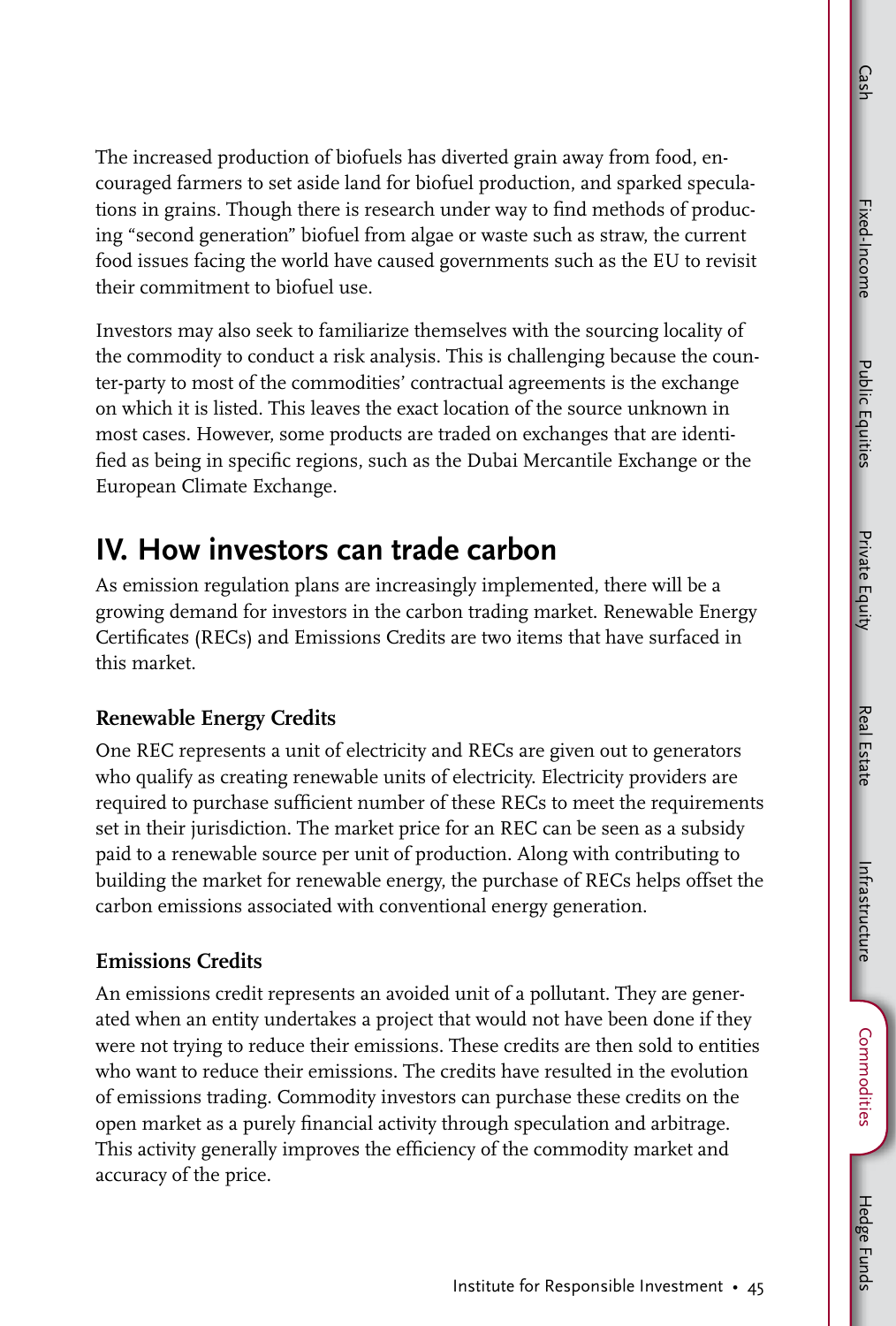In the European Union, an emissions credit is the right to emit a unit of carbon. The EU's cap and trade scheme requires carbon-emitting entities to hold enough credits to offset their emissions. Total emissions are controlled by allowing a limited number of these credits. If a significant number of credits were purchased and simply disposed of without exercising the right to emit, total emissions would be reduced by the number of credits purchased.

*In 2007 the European Investment Bank initiated a Climate Awareness Bond. On maturity, investors will have the purely philanthropic option to use some of their returns to buy and cancel EU carbon dioxide allowances, which reduces the available capacity for future emissions.*

There are currently a handful of voluntary yet legally binding systems where members are required to meet annual greenhouse gas emissions reduction targets. These markets aim to drive down emissions without government regulations. Those with surplus allowances may sell them to the exchanges in the form of several different derivative contracts.

*Local traders may trade on the Chicago Climate Exchange (CCX) for purposes other than complying with emissions reduction requirements. Individuals or entities may also purchase carbon derivative contracts from the Chicago Climate Futures Exchange and retire them to offset emissions.* 

*The New York Mercantile Exchange established The Green Exchange that offers a range of environmental futures, options, and swaps contracts for markets focused on solutions to climate change and renewable energy.*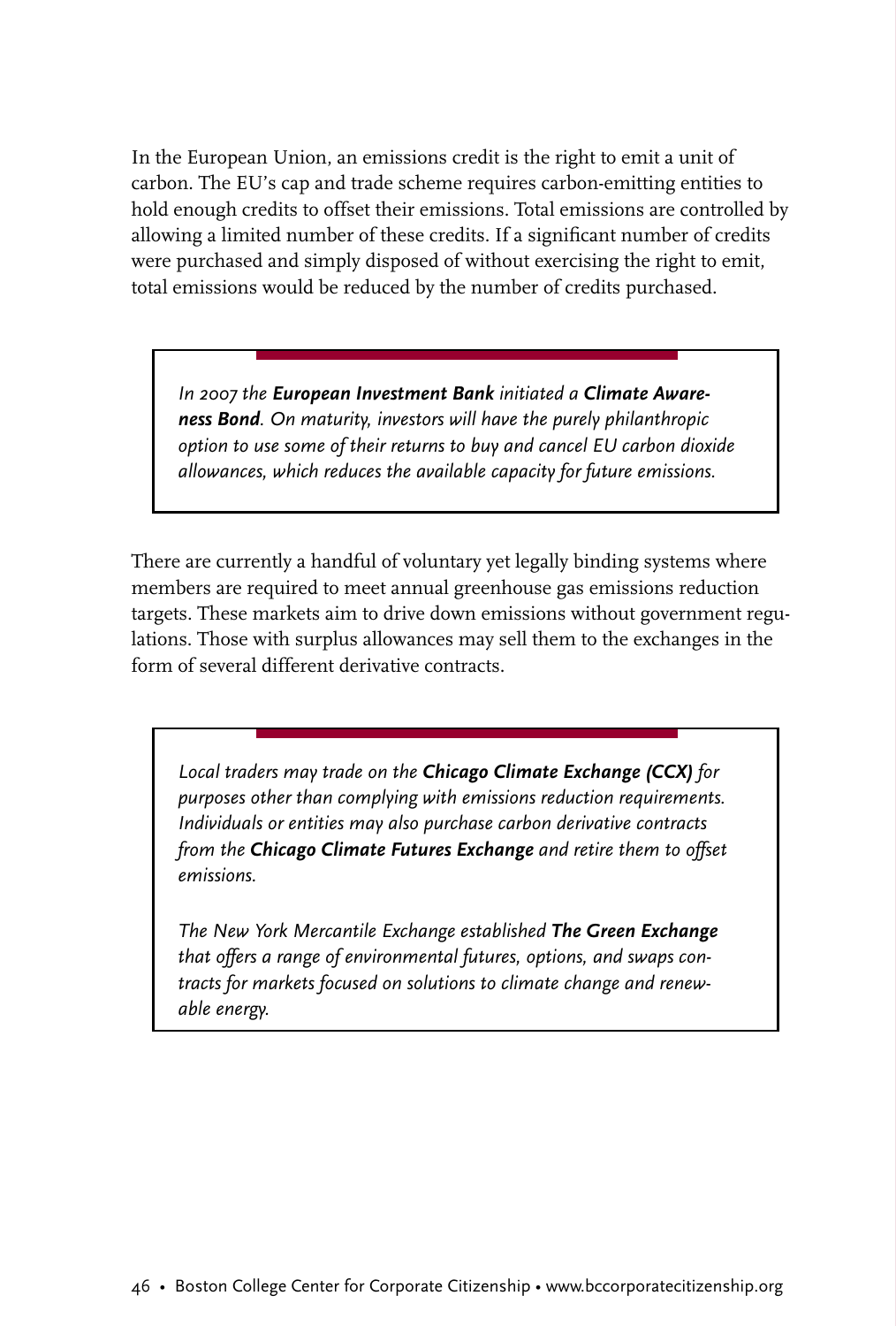Investors looking to become involved in the carbon credit market but unable to identify viable direct investments in the commodity, may seek investment opportunities in projects or funds that generate the carbon credits. The growing demand for the credits leads to a growing demand for projects that create them.

*In October 2007 Morgan Stanley announced it will invest \$3 billion over the next five years in carbon credits and other initiatives. While the majority of the investment will be in carbon credits purchased from projects, the remaining investments will be in certified emissions reduction projects.* 

*Carbonfund.org supports projects where renewable energy developers sell the environmental benefit of their projects as Renewable Energy Certificates. The RECs are sold through its MyGreenFuture product.* 

*Asian Development Bank (ADB) has established a new fund that will use carbon credits generated beyond 2012 to finance clean energy projects in the Asia-Pacific region. ADB said the new Future Carbon Fund, with an initial size of us\$100 million, will provide financing up front for ADB-supported projects that provide carbon credits.* 

It should be noted, however, that carbon trading remains an immature market, and the difficulties in measuring emissions and their reduction through, for instance, carbon offset programs, remain a source of concern. The public debate over structuring carbon markets will prove crucial to their success both as financial systems as well as carbon reduction platforms.

Fixed-Income

Fixed-Income

Cash

Infrastructure

Intrastructure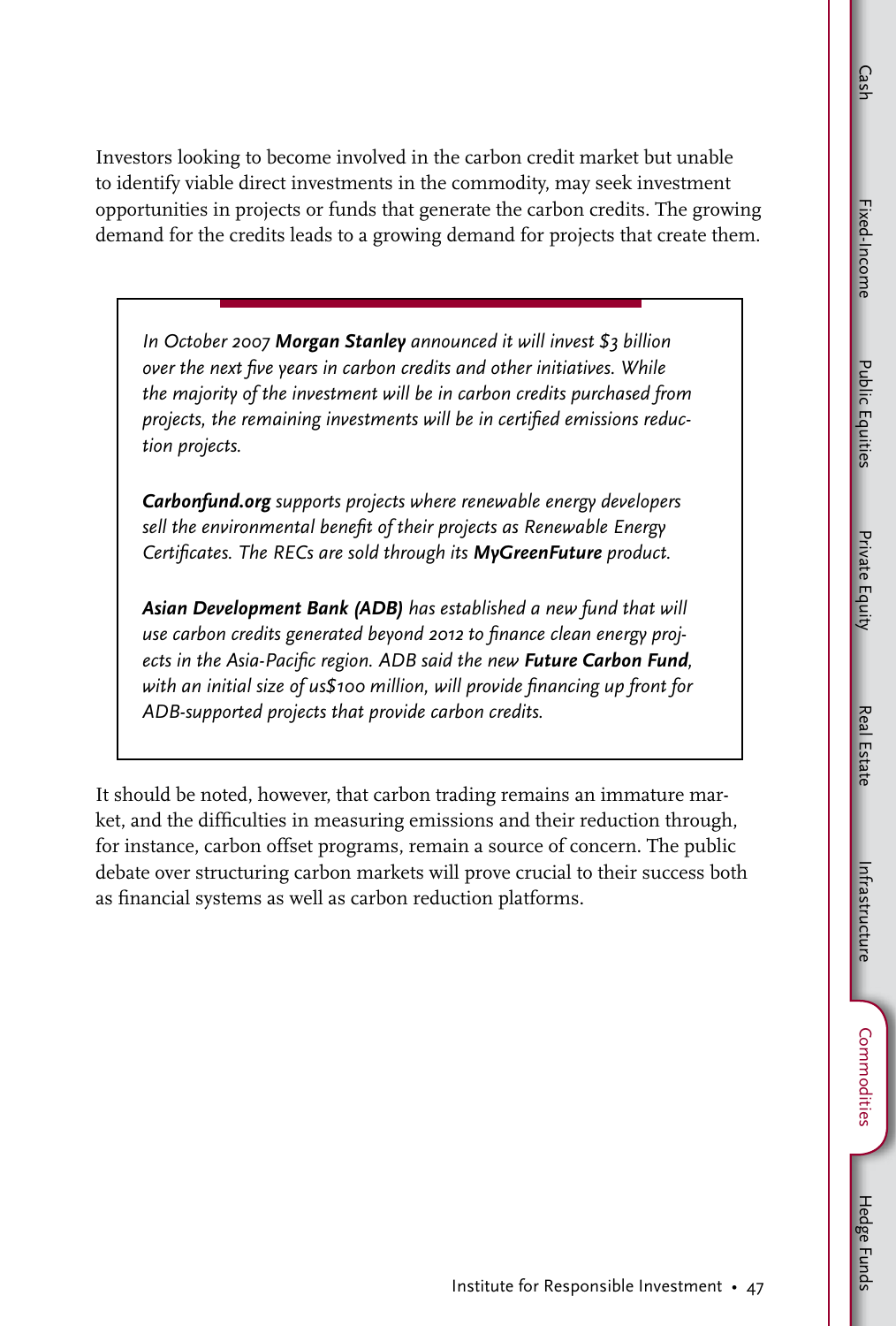## **V. Commodities and stakeholder engagement**

#### **Encouraging the development and use of standards for production**

There is potential for carbon pricing to enter into the standards of production across multiple industries. Investors can choose to join networks and organizations that are in existence to promote the use of carbon pricing and other ecosystem-related investments. There is a wealth of information available to investors looking to learn more about carbon trading and how to become involved in the markets.

*The Pew Center on Global Climate Change brings business leaders and policymakers together to discuss strategies and insights in order to seek climate change solutions. They see market mechanisms such as carbon trading as key elements of addressing climate change.* 

*Ecosystem Marketplace serves as a repository for carbon trading information. It provides transparent market information on carbon trading and alternative energy investing in order to facilitate transactions and encourage new thinking in the environmental commodities market.*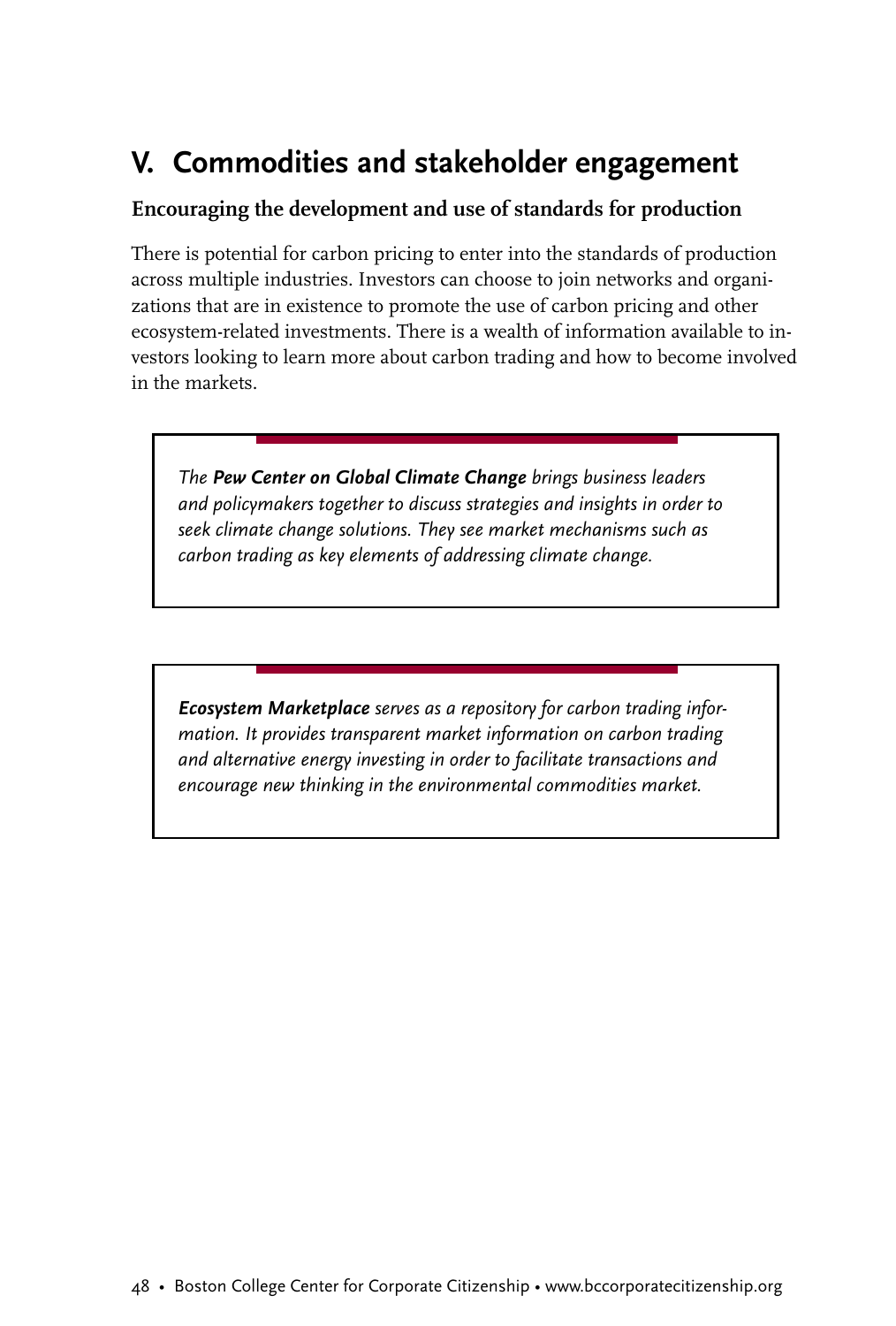**Public Equities** Public Equities

Hedge Funds

Cash

## **Hedge funds**

#### **Overview: What can you do?**

- Identify hedge funds that use climate analysis as a trading strategy
- Encourage transparency in funds with regard to climate risk analysis
- Determine the role you think short-selling plays in climate-related investing

## **I. Hedge funds and responsible investment**

Hedge funds are private investment vehicles that generally invest in publicly listed stocks and bonds. Usually only accessible to high net worth individuals or institutional investors, hedge funds operate in a less rigid regulatory environment than publicly available funds. This creates flexibility to invest in a variety of investment products and implement investment strategies not available to traditional public traders, but often at the cost of high management fees.

Though hedge funds do not necessarily offer particular opportunities as a responsible investment asset class – they trade in other asset classes, and their impacts are the same as those asset classes – hedge fund trading styles do raise questions around issues of transparency, or the impact of short selling, leverage and various hedging techniques such as credit default swaps that may be of particular interest to responsible investors.

## **II. Hedge funds and climate change**

Green hedge funds have at least the potential to provide investors with substantial returns, particularly in negative market environments. Similar to other hedge fund strategies, many green hedge funds seek risk arbitrage and pursue investments in long-term value and short-term growth equities.

Hedge funds may raise specific climate-related concerns for investors. The case for climate-related investing is one of the long-term convergence of climate change impacts with prices in the market, but hedge funds may seek to capitalize on short term price fluctuations that are relatively insensitive to longer-term issues such as the correct pricing of externalities. Furthermore, green hedge funds that seek absolute returns from environmentally oriented investment strategies are relatively new entrants into the market, and so offer relatively little track record. On the opportunity side of the equation, hedge funds may be wellpositioned (through, for instance, a willingness to take larger than usual positions) to play active, though behind-the-scenes, roles in affecting the behavior of corporations and other institutions.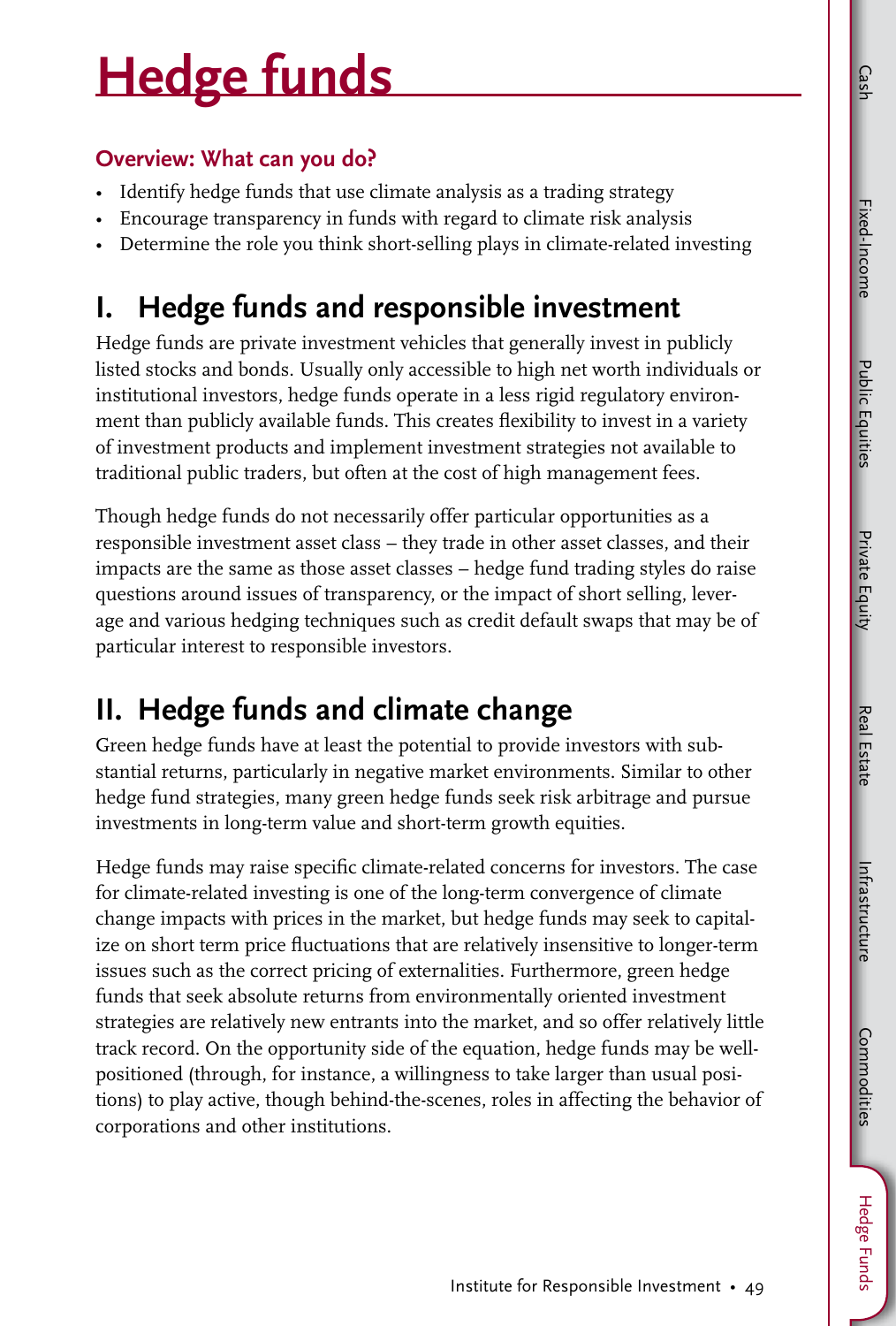### **III. How hedge fund investments may address climate change**

Hedge funds often have the financial resources to make capital intensive investments, which are usually required when infrastructure is built as a part of alternative energy projects. Green hedge funds can range in strategies from screen for equities that only invest in "green businesses" to carbon, renewable energy credit, biofuels and emissions trading. Opportunities also exist to integrate climate considerations into selection of the fund's underlying assets in the same way the long approach is taken or investment is made in other asset classes.

Shorting securities is a common strategy for hedge funds. Holding a short position in a company is a way for investors to profit from insight on materiality of climate risks. In order for this to work, the performance of stocks and the climate risk areas and issues identified by the investor must be connected. If investing in shorts, an investor may want to determine what approach to take. For instance, will you only short companies that have negative impact on the environment or will you create an initial screen for potential investments and then short from that pool based only on valuation?

When a security is in the short position, it is not actually owned by the investor and therefore renders the investor unable to engage in any shareholder activism. Because of this, investors must consider the importance of engagement with companies to their approach. For instance, if a shareholder has a short position in a company with negative environmental impacts, the shareholder holds no ownership power to press the company to change its behavior.

Investing in a fund of hedge funds is also a viable option. The fund may choose multiple asset management companies that are experts in, and dedicated to, a specific market sector. For instance, a fund of hedge funds may select experts in industries such wind, solar and hydro power while choosing to stay out of industries seen to be less profitable. Fees for funds of hedge funds should receive close scrutiny from investors.

*GAM Multi-Environmental Fund is a fund of hedge funds investing in funds focusing on environmental investment themes such as clean-tech, water, commodities and other natural resources.*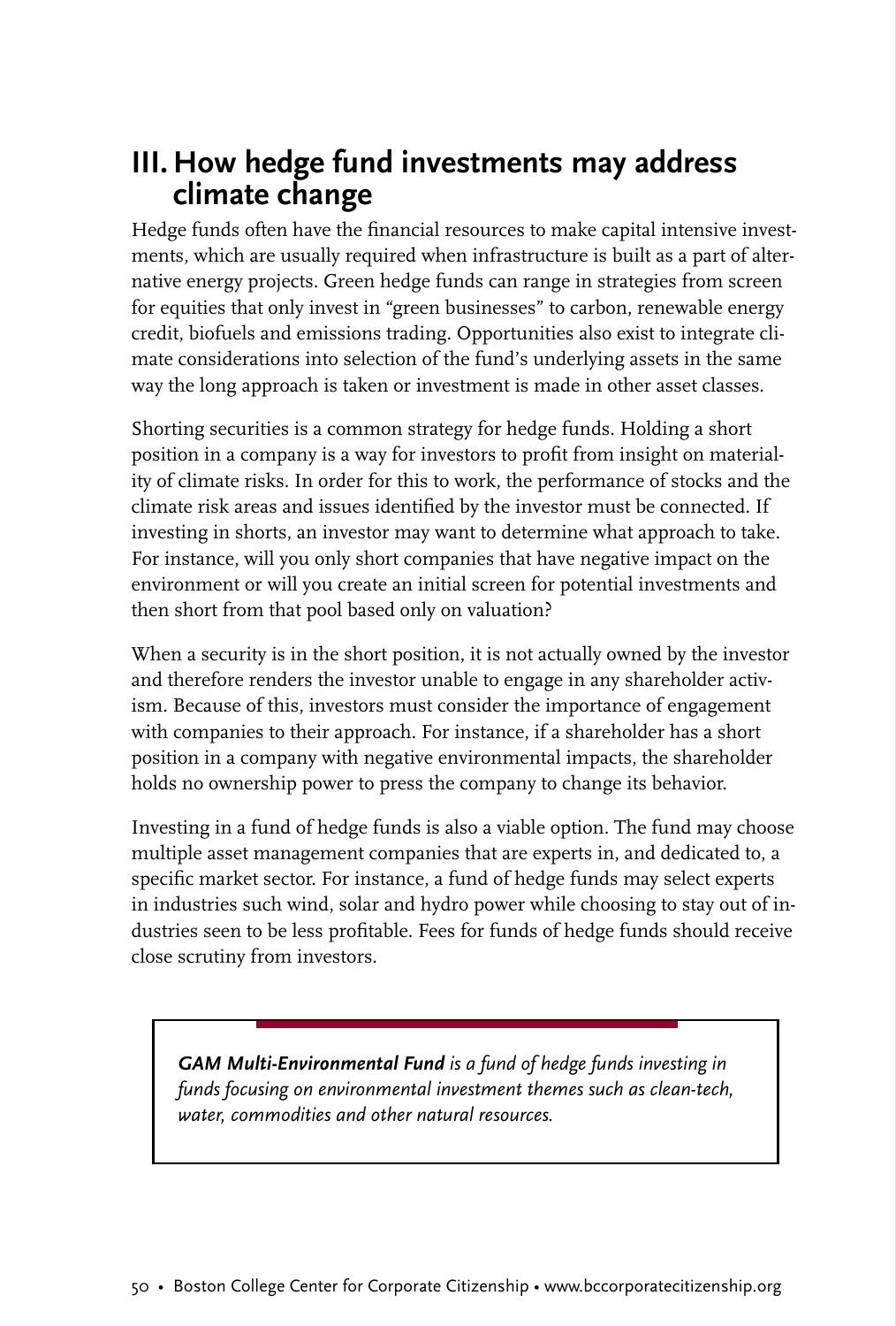Infrastructure

Intrastructure

### **IV. How can investors evaluate the hedge fund managers' environmental strategies?**

**The private structure of the funds subjects them to less intensive disclosure requirements than other investment vehicles. Investors may want to assess the transparency of investment decisions and share selecting strategies at the hedge fund.**

*GLG Partners Environment Fund is a long-only hedge fund that filters the greenest companies from its European Equity strategy. The fund uses the research company Trucost to provide data for its "green filter" that is used for stock selection.*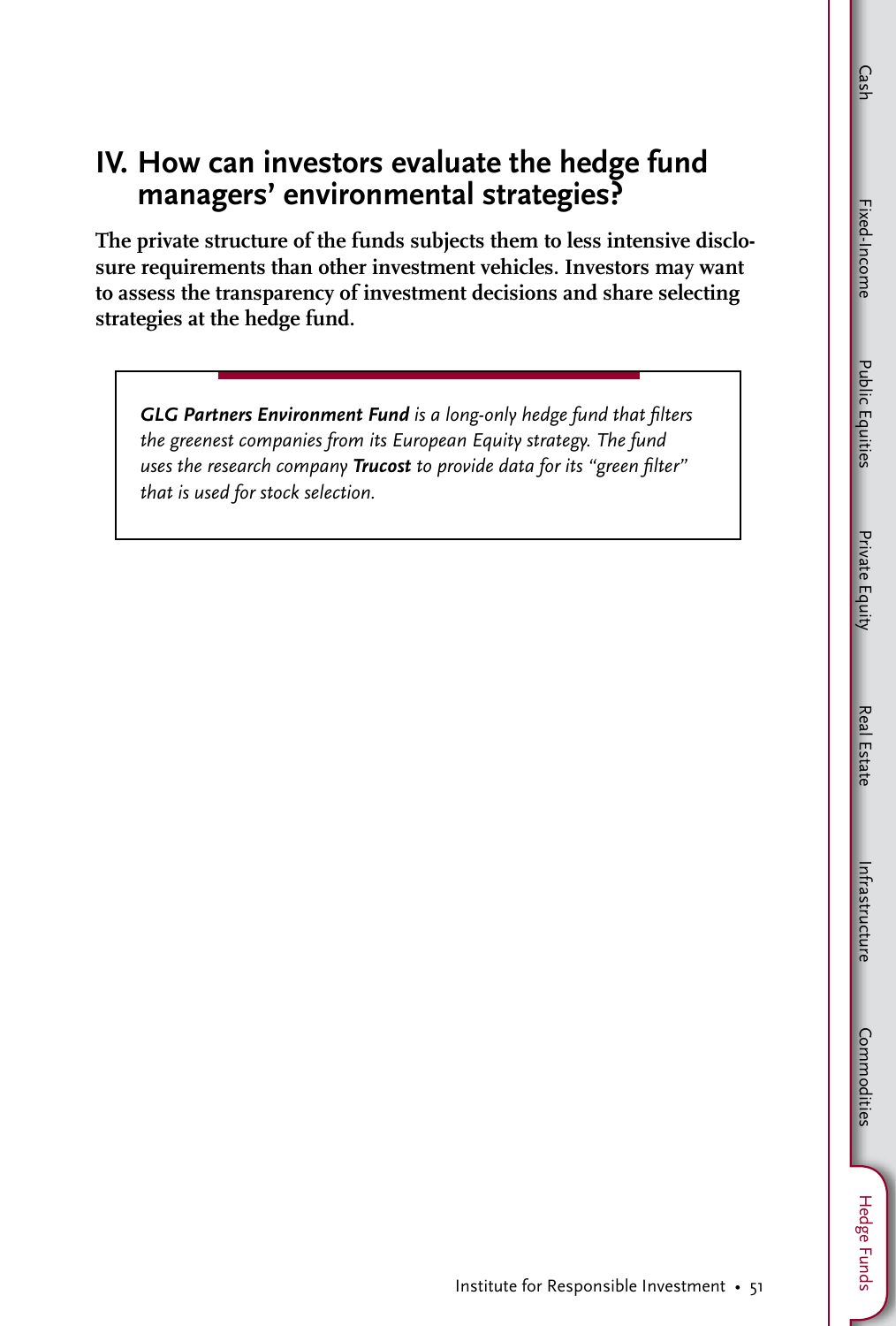#### **Appendix: Links to organizations and referenced readings**

#### **Cash**

#### *Examples of climate-related cash investments*

Wainwright Bank Green Loans www.wainwrightbank.com/html/personal/ loans/green.html

ShoreBank Pacific emission offsetting credit card www.redirectguide.com/visa/

New Resource Bank www.newresourcebank.com

Triodos Renewables www.triodos.co.uk/uk/235298/235332/423845/

Royal Bank of Canada www.royalbank.com

Bank of America www.bankofamerica.com

Barclays Capital www.barcap.com

HSBC www.hsbc.com

Groupe Caisse D'Epargne Social Labeling http://www.groupe.caisse-epargne. com/cpp/101/aul/blob/pdf\_diap\_080618\_etiquetage\_ci\_080623163207.pdf

PNC Bank www.pnc.com

Goldman Sachs Environmental Policy http://www2.goldmansachs.com/ citizenship/environment/index.html

TIAA-CREF www.tiaa-cref.org

#### *Research and advocacy organizations*

Equator Principles www.equator-principles.com/index.shtml Les Amis de la Terre www.amisdelaterre.org World Wildlife Federation (WWF) www.wwf.org Ademe www.ademe.fr The Climate Group www.theclimategroup.org KLD Research www.kld.com/research/index.html Innovest Strategic Value Investors www.innovestgroup.com Ceres www.ceres.org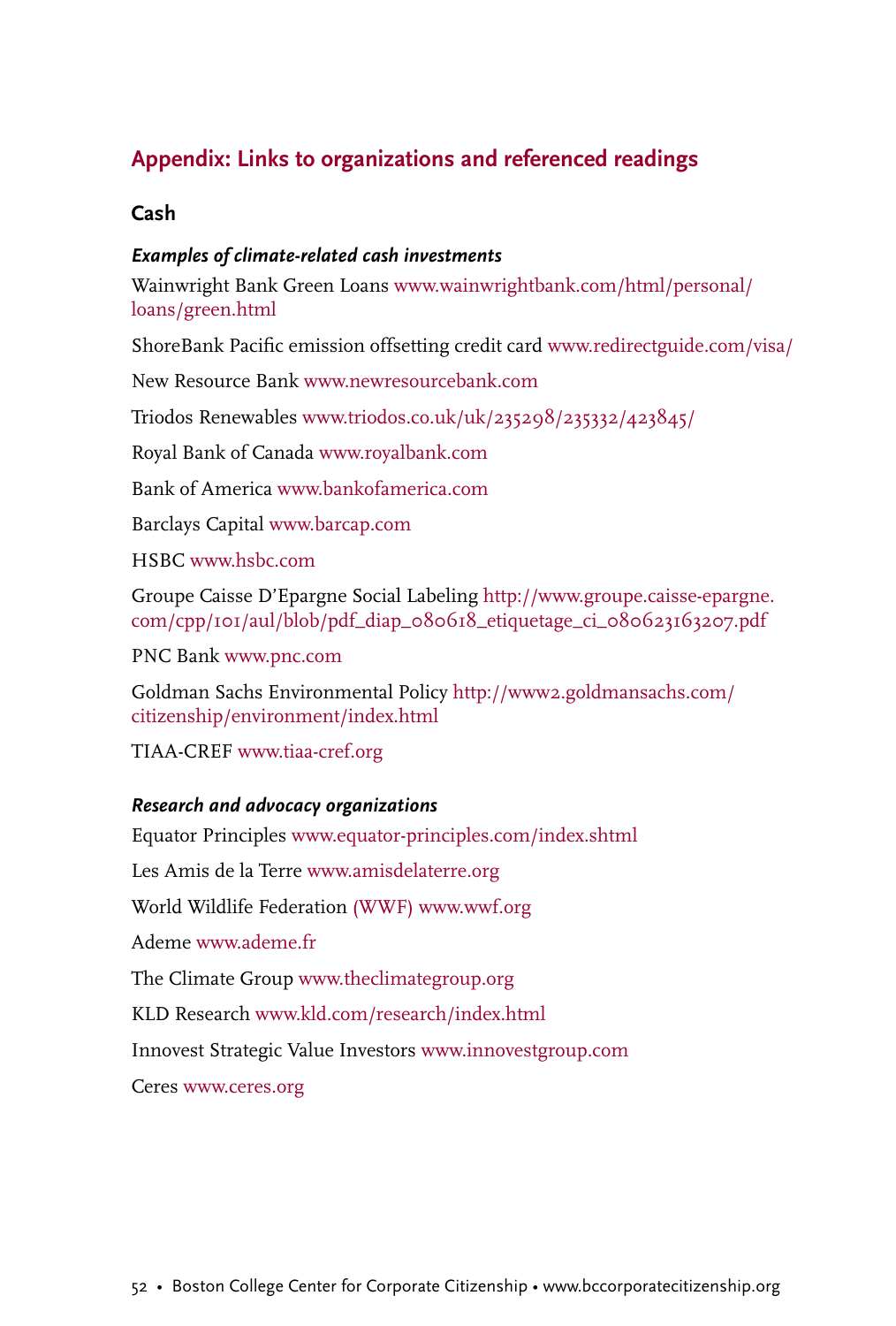#### **Fixed income**

*Examples of climate-related fixed income investments*

GreenStar USA www.greenstarusa.com

Climate Awareness Bond www.eibclimatebond.eu

European Bank for Reconstruction and Development www.ebrd.com

Berkeley First www.berkeleyfirst.renewfund.com

Community Capital Management www.ccmfixedincome.com

World Bank www.worldbank.org

Citigroup's Environmental policy www.citigroup.com/citi/environment

#### **Public equity**

#### *Examples of climate-related public equity investments*

NASDAQ® Clean Edge® U.S. Liquid Series Index www.cleanedge.com/ CEindex.php

Pictet Clean Energy Fund http://www.pictet.com/en/home.html

Calvert Global Alternative Energy Fund www.calvert.com/alternativeenergy/ globalalternativeenergyfund.html

Pax World Global Green Fund www.paxworld.com/funds/pax-world-globalgreen-fund

KBC Asset Management www.kbcam.be

Allianz RCM Global EcoTrends Fund www.allianzinvestors.com/mutualFunds/ profile/RCGET/performance\_A.jsp

Winslow Green Growth Fund www.winslowgreen.com/home/

Neuberger Berman Climate Change Fund www.nb.com

Trillium Asset Management www.trilliuminvest.com

Green Century Capital Management www.greencentury.com/home/default.aspx

Hedge Funds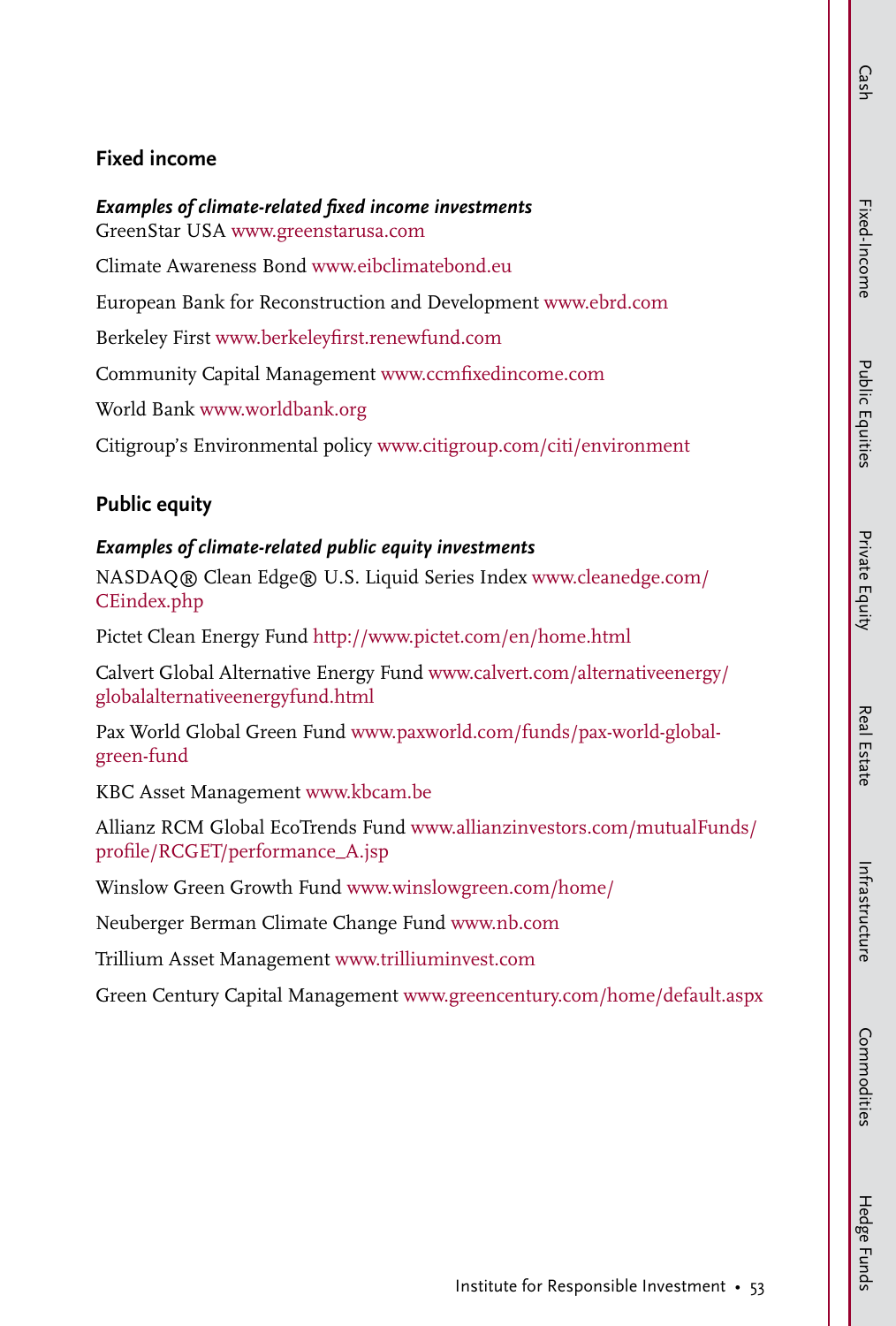#### *Research and advocacy organizations*

KLD Global Climate 100 Index www.kld.com/indexes/gc100/index.html

Trucost www.trucost.com

McKinsey & Company www.mckinsey.com/clientservice/ccsi

J.P. Morgan www.jpmorgan.com/pages/jpmorgan/investbk/solutions/research/ climatechange

Deutsche Bank www.dbresearch.com

Innovest Carbon Beta Risk Assessment Platform www.innovestgroup.com/japan/carbon beta risk analytics platformv2.pdf

EIRIS www.eiris.org

KLD Socrates www.kld.com/research/socrates/index.html

Carbon Disclosure Project www.cdproject.net

ProxyDemocracy.org

Investor Network on Climate Risk (INCR) www.incr.com/

Interfaith Center on Corporate Responsibility www.iccr.org

United Nations Environmental Program Finance Initiative www.unepfi.org www.unep.org/Documents.Multilingual/Default.asp?DocumentID=548&Articl eID=5957&l=en

#### **Private equity**

#### *Examples of climate-related private equity investments*

Massachusetts Green Energy Fund www.massgreenenergy.com/index.html

Good Energies www.goodenergies.com

US Renewables Group, LLC www.usregroup.com

Khosla Ventures www.khoslaventures.com

Kleiner, Perkins, Caufield & Byers www.kpcb.com

Pacific Gas and Electric www.pge.com

KKR www.kkr.com

Texas Pacific Group www.texaspacificgroup.com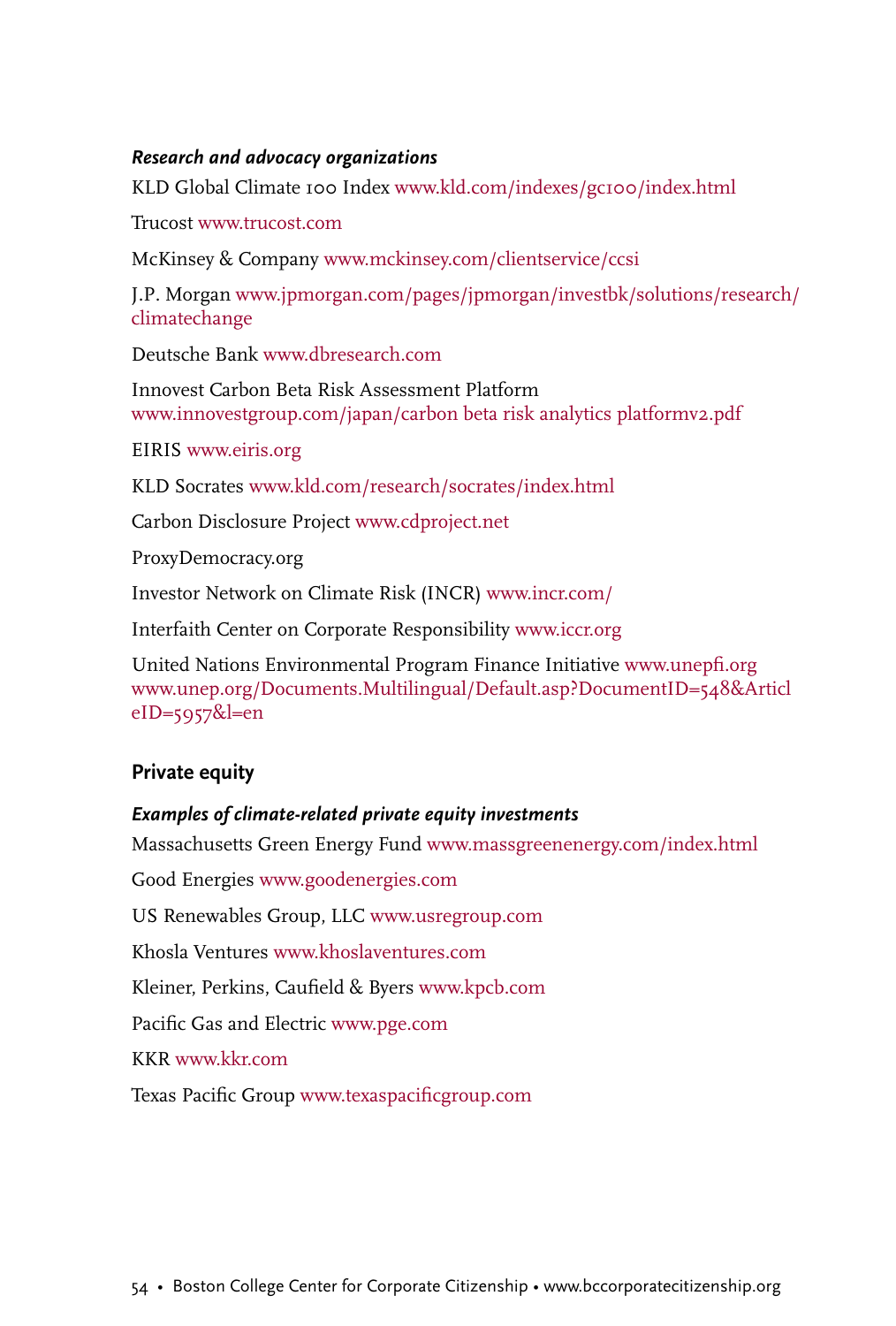#### *Research and advocacy organizations*

Environmental Defense Fund www.edf.org Natural Resources Defense Council www.nrdc.org Cleantech Venture Network www.cleantech.com

#### **Real estate**

#### *Examples of climate-related real estate investments*

CalPERS www.calpers.ca.gov TIAA-CREF www.tiaa-cref.org Kennedy Associates www.kennedyusa.com Hines www.hines.com Jonathan Rose www.rose-network.com Gerding Edlen www.gerdingedlen.com

#### *Research and advocacy organizations*

BOMA www.boma.org Energy Star www.energystar.gov United States Green Building Council www.usgbc.org United Nations Environment Programme Finance Initiative www.unepfi.org Responsible Property Investing Center www.responsibleproperty.net Urban Land Institute www.uli.org International Council of Shopping Centers www.icsc.org

#### **Infrastructure**

European Investment Bank www.eib.org European Bank for Reconstruction and Development www.ebrd.com Equator Principles www.equator-principles.com/index.shtml GE Energy Financial Services www.geenergyfinancialservices.com IFC InfraVentures Fund www.ifc.org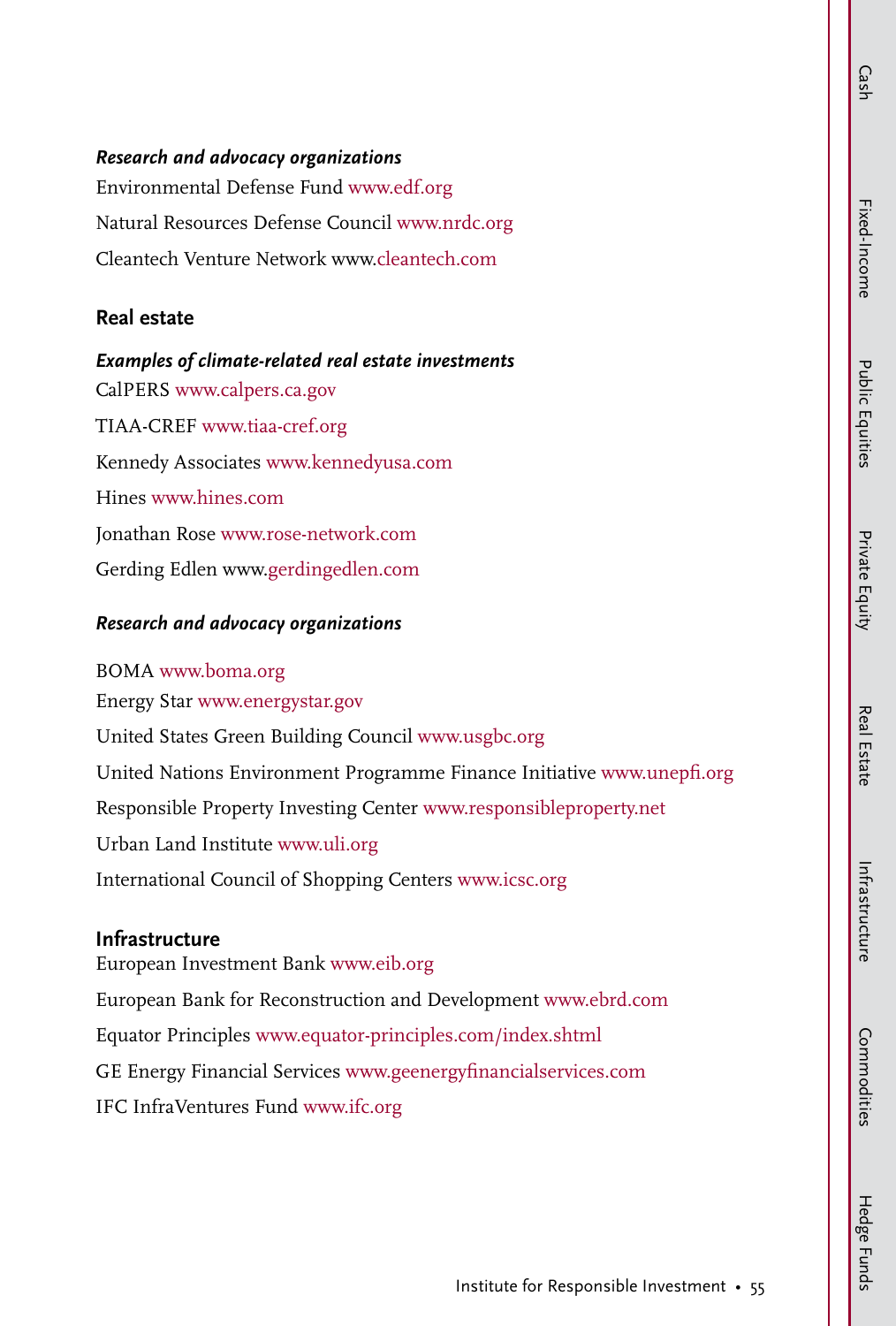#### **Commodities**

#### *Examples of climate-related commodities investments*

Climate Awareness Bond www.eibclimatebond.eu

Chicago Climate Exchange www.chicagoclimatex.com

The Green Exchange http://nymex.greenfutures.com/

Morgan Stanley www.morganstanley.com/globalcitizen/index.html

Carbon Fund www.carbonfund.org

Asia Development Bank www.adb.org/clean-energy/cmi.asp

Gallagher Report www.biofuelsdigest.com/blog2/2008/07/09/uks-gallagherreport-calls-for-lowered-biofuel-targets-euro-parliament-votes-to-drop-2015 target-to-4-percent/

#### *Research and advocacy organizations*

ICCR-Don't Get Burned www.iccr.org/news/press\_releases/pdf%20files/Dont-GetBurned08.pdf

Pew Center on Global Climate Change www.pewclimate.org

Ecosystem Marketplace www.ecosystemmarketplace.com

#### **Hedge funds**

#### *Examples of climate-related hedge fund investments*

GAM Multi-Environmental www.gam.com

GLG Partners Environment Fund www.glgpartners.com

Trucost www.trucost.org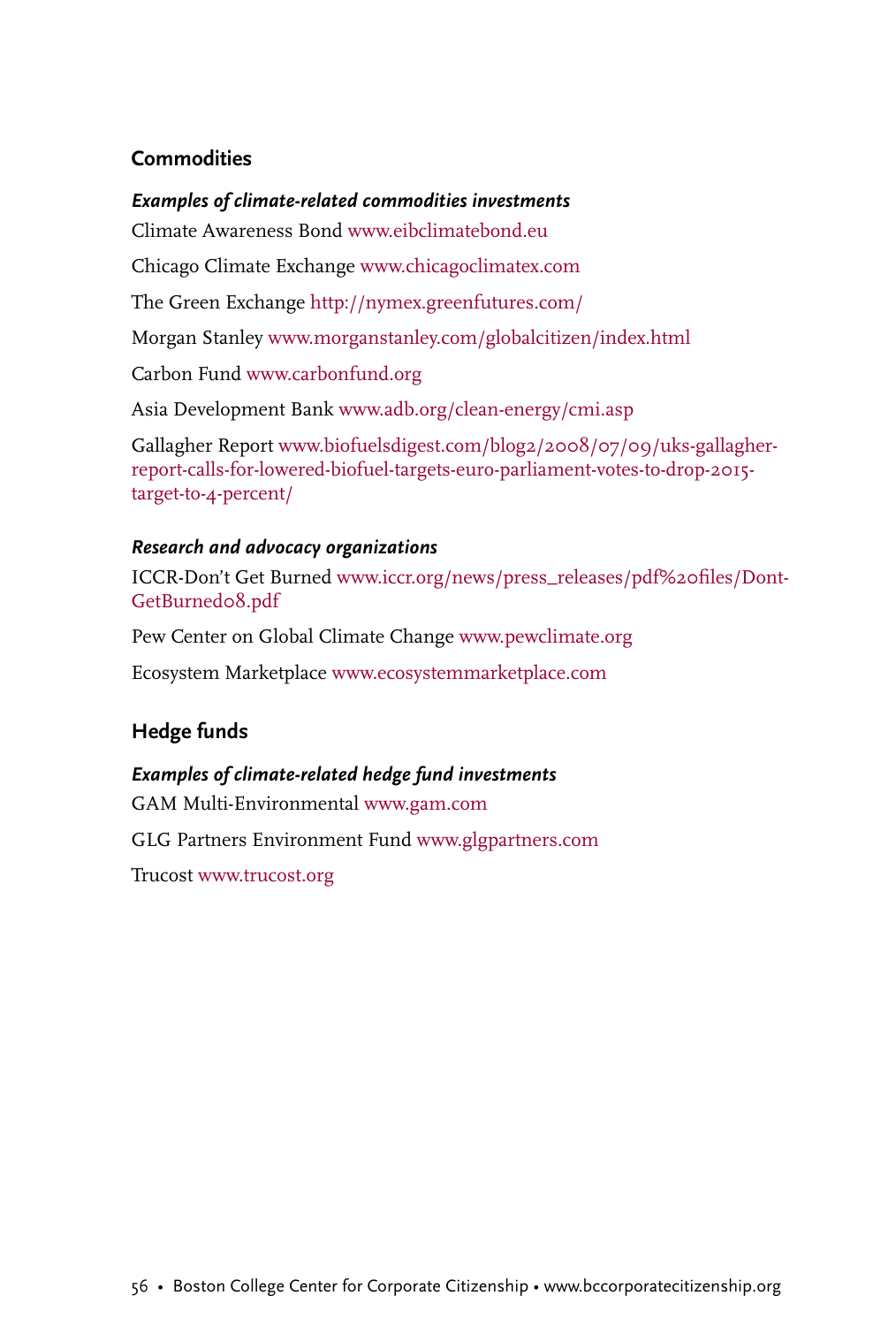#### **Boston College Center for Corporate Citizenship**

The Boston College Center for Corporate Citizenship is a membership-based research organization associated with the Carroll School of Management. It is committed to helping business leverage its social, economic and human assets to ensure both its success and a more just and sustainable world. As a leading resource on corporate citizenship, the Center works with global corporations to help them define, plan, and operationalize their corporate citizenship. Through the power of research, management programs and the insights of its 350 corporate members, the Center creates knowledge, value and demand for corporate citizenship. www.BCCorporateCitizenship.org

#### **Institute for Responsible Investment**

The Institute for Responsible Investment, a project of the Boston College Center for Corporate Citizenship, provides a platform for dialogue on fundamental issues and theories underlying responsible investing. Our work is meant to identify and promote market structures and investment activity that can best create long-term wealth creation for investors and society alike.